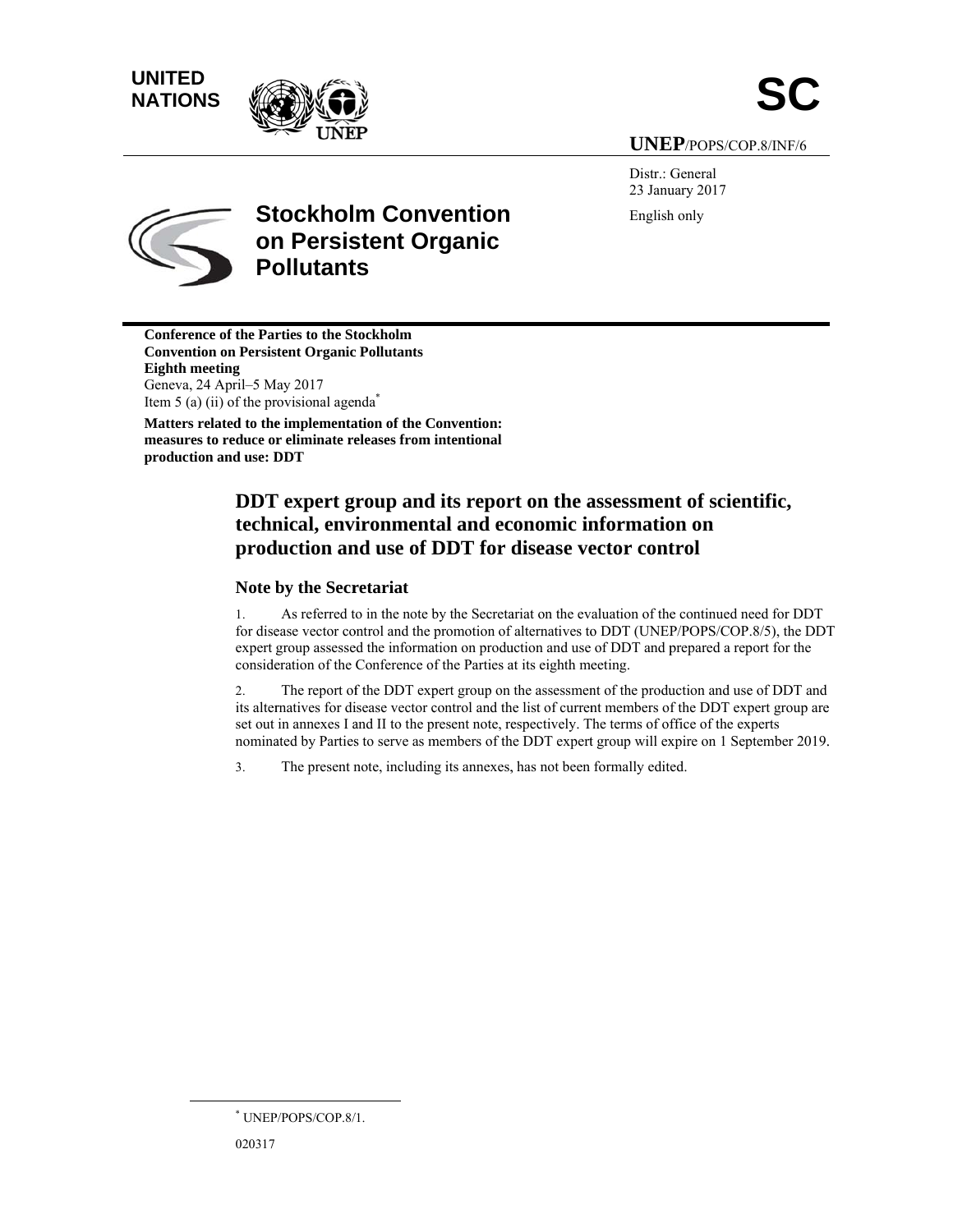# **Annex I**

**Report of the DDT expert group on the assessment of the production and use of DDT and its alternatives for disease vector control** 

9 November 2016

Geneva, Switzerland

Stockholm Convention on Persistent Organic Pollutants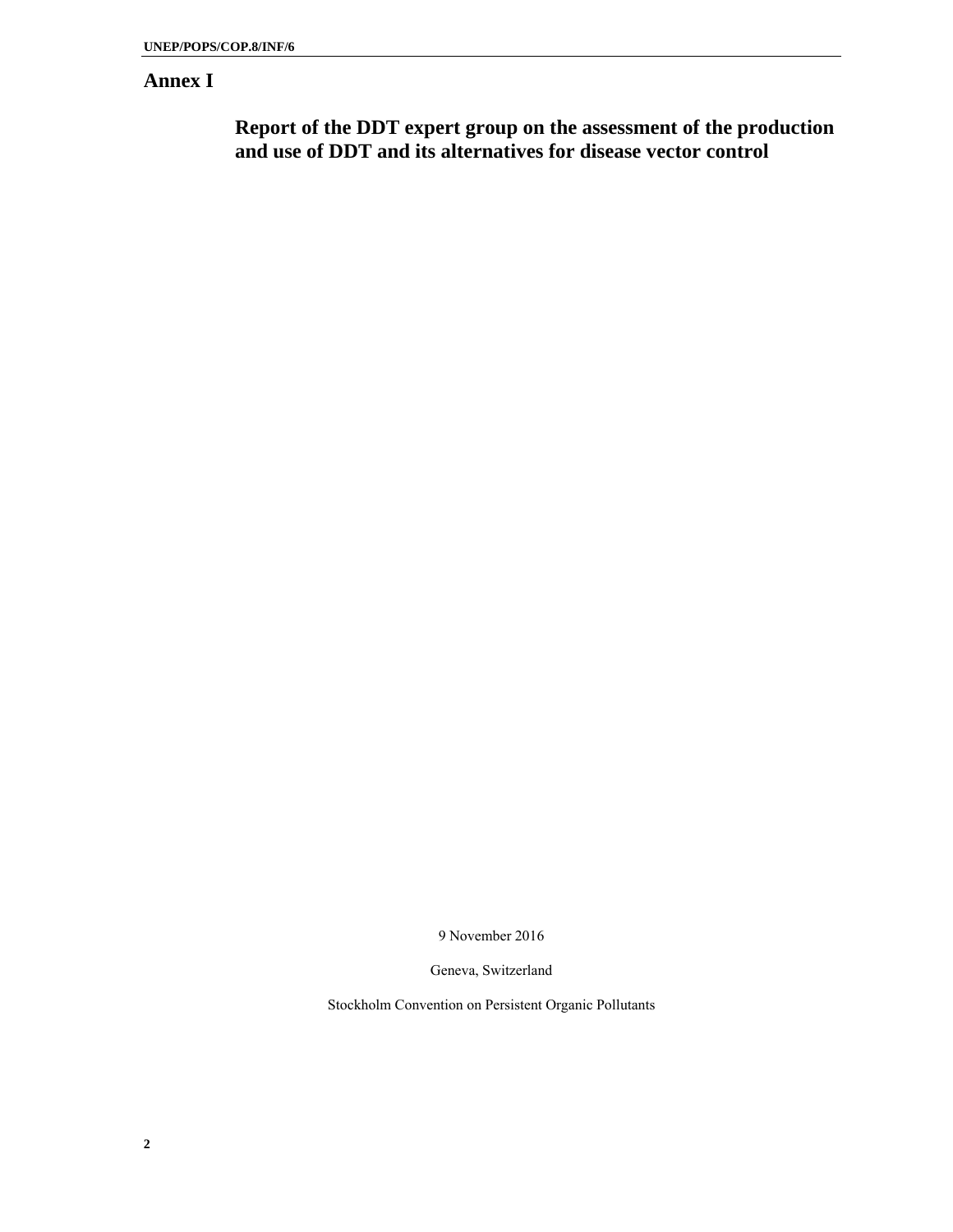# **Acronyms and Abbreviations**

| a.1.          | Active ingredient                                                       |
|---------------|-------------------------------------------------------------------------|
| BMGF          | Bill & Melinda Gates Foundation                                         |
| CL            | Cutaneous leishmaniasis                                                 |
| <b>COP</b>    | Conference of the Parties                                               |
| <b>CS</b>     | Capsule suspensions                                                     |
| DDT           | Dichloro-diphenyl-trichloroethane                                       |
| DFID          | Department for International Development                                |
| <b>DDMS</b>   | Disease Data Management System                                          |
| <b>EMP</b>    | Environmental Management Plan                                           |
| EMRO          | World Health Organization Regional Office for the Eastern Mediterranean |
| EU            | European Union                                                          |
| FAO           | Food and Agricultural Organization                                      |
| <b>GEF</b>    | Global Environment Facility                                             |
| <b>GFATM</b>  | Global Fund to Fight AIDS, Tuberculosis and Malaria                     |
| <b>GPIRM</b>  | Global Plan for Insecticide Resistance Management                       |
| IGR           | <b>Insect Growth Regulators</b>                                         |
| IRS.          | Indoor residual spraying                                                |
| IRM           | Insecticide resistance management                                       |
| ITN           | Insecticide treated nets                                                |
| <b>IVCC</b>   | Innovative vector control consortium                                    |
| <b>IVM</b>    | Integrated vector management                                            |
| <b>LLINS</b>  | Long-lasting insecticidal nets                                          |
| МT            | Metric tonnes                                                           |
| <b>NIPs</b>   | National implementation plans                                           |
| <b>NMCPs</b>  | National malaria control programmes                                     |
| PMI           | President's Malaria Initiative                                          |
| <b>POPs</b>   | Persistent Organic Pollutants                                           |
| POPRC         | Persistent Organic Pollutants Review Committee                          |
| <b>TDR</b>    | Special Programme for Research and Training in Tropical Diseases        |
| <b>UNDP</b>   | United Nations Development Programme                                    |
| <b>UNEP</b>   | United Nations Environment Programme                                    |
| <b>UNIDO</b>  | United Nations Industrial Development Organization                      |
| <b>USAID</b>  | United States Agency for International Development                      |
| VCAG          | WHO Vector Control Advisory Group                                       |
| VL            | Visceral leishmaniasis                                                  |
| <b>WHO</b>    | World Health Organization                                               |
| <b>WHOPES</b> | World Health Organization Pesticide Evaluation Scheme                   |
| WP            | Wettable powder                                                         |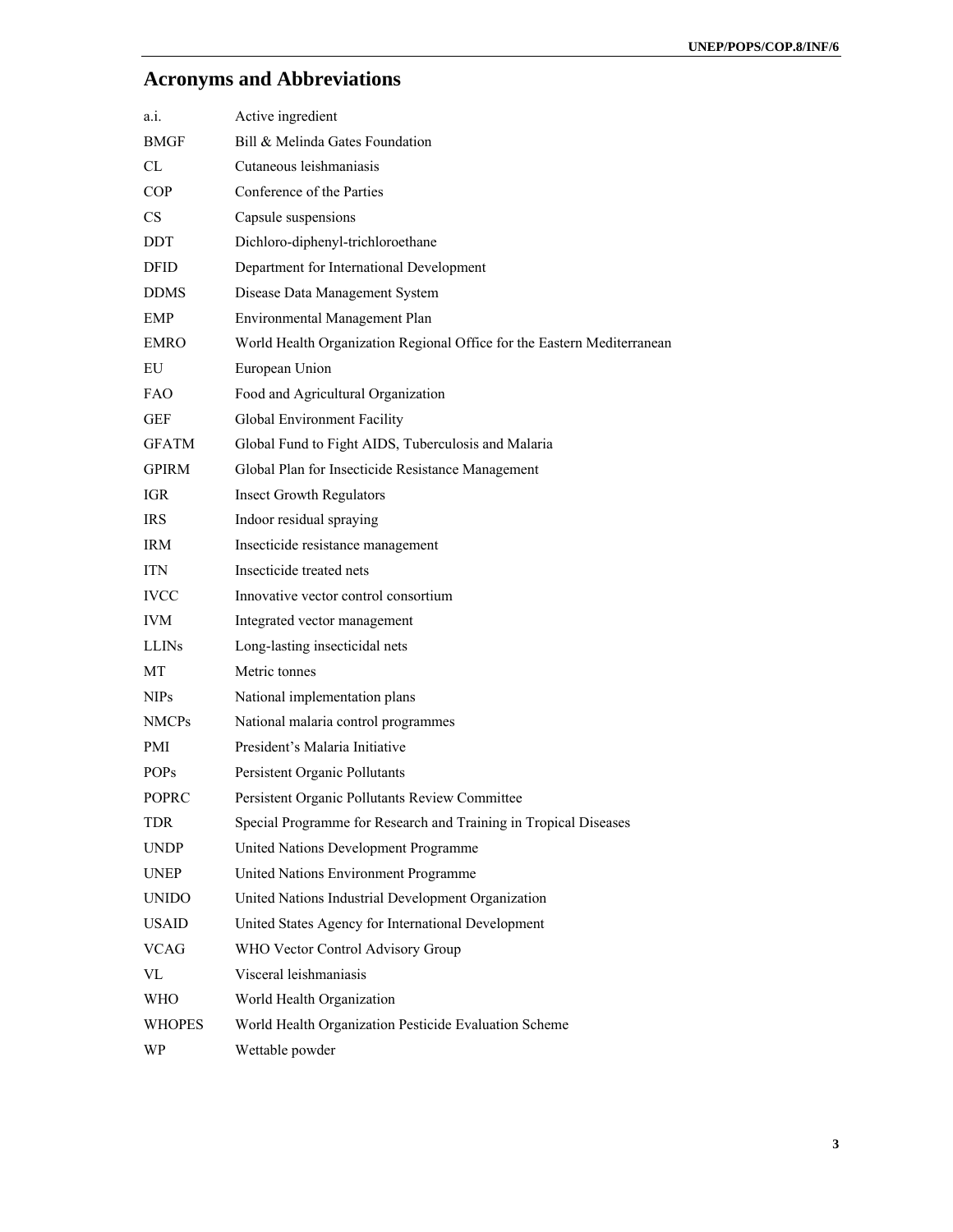# **Table of Contents**

| L                                                                                                                                                                                                                                                                                                                       |  |
|-------------------------------------------------------------------------------------------------------------------------------------------------------------------------------------------------------------------------------------------------------------------------------------------------------------------------|--|
|                                                                                                                                                                                                                                                                                                                         |  |
| Sources and amounts of DDT production and use for the period 2012-2014 6<br>$A_{-}$<br>(a)<br>(b)<br>(c)<br>(d)<br><b>B.</b><br>(a)<br>International and national policies, guidelines and regulatory measures on DDT use 11<br>C.<br>(a)<br>III. Implementation of vector control products, methods and strategies  13 |  |
| Vector control capacities, policies and guidelines at national level 13<br>A.                                                                                                                                                                                                                                           |  |
| B.                                                                                                                                                                                                                                                                                                                      |  |
| $\mathcal{C}$ .                                                                                                                                                                                                                                                                                                         |  |
| IV. Availability and accessibility of alternative products to reduce reliance on DDT for                                                                                                                                                                                                                                |  |
| A.                                                                                                                                                                                                                                                                                                                      |  |
| (a)                                                                                                                                                                                                                                                                                                                     |  |
| Availability and accessibility of alternatives to DDT for indoor residual<br>(b)                                                                                                                                                                                                                                        |  |
| (c)                                                                                                                                                                                                                                                                                                                     |  |
| (d)                                                                                                                                                                                                                                                                                                                     |  |
| New paradigms and research prospects on alternative products and strategies<br>(e)                                                                                                                                                                                                                                      |  |
| Implementation of the Road Map for development of alternatives to DDT  24<br>(f)                                                                                                                                                                                                                                        |  |
|                                                                                                                                                                                                                                                                                                                         |  |
| Training tools and capacities for proper use of alternative insecticides and non-<br>$A_{-}$<br>Available funding opportunities for transition from DDT to alternatives 26<br>В.<br>$\mathcal{C}$ .<br>Technology transfer and linkages with research and training institutions relevant for                            |  |
| VI. Actions taken by Parties/Partners to reduce reliance on DDT use for vector control  27                                                                                                                                                                                                                              |  |
|                                                                                                                                                                                                                                                                                                                         |  |
|                                                                                                                                                                                                                                                                                                                         |  |
|                                                                                                                                                                                                                                                                                                                         |  |
| Appendix I to the report: Assessment of indicated DDT resistance in malaria vectors  41                                                                                                                                                                                                                                 |  |
| Appendix II to the report: Alternatives to DDT as reported by 18 out of 30 countries during                                                                                                                                                                                                                             |  |
| Appendix III to the report: Cost-effectiveness of DDT and alternative insecticides for IRS in                                                                                                                                                                                                                           |  |
| Appendix IV to the report: Costs, advantages and disadvantages of IRS-recommended                                                                                                                                                                                                                                       |  |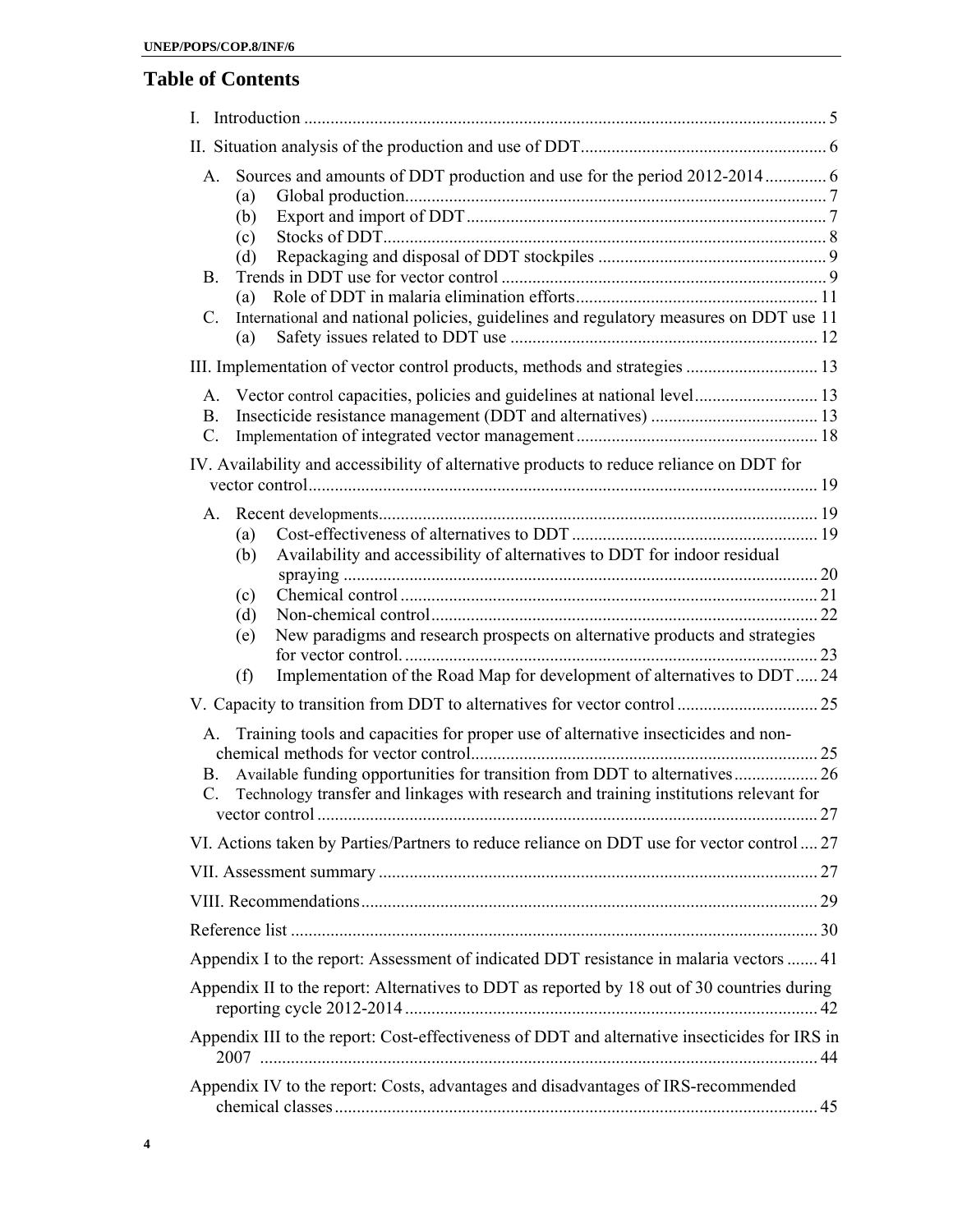# **I. Introduction**

1. Dichloro-diphenyl-trichloroethane (DDT) is listed in Annex B the Stockholm Convention on Persistent Organic Pollutants, with an acceptable purpose for the production and use of DDT for disease vector control in accordance with Part II of this Annex. Such production and use, as provided in paragraph 2 of Part II of Annex B, is restricted for disease vector control in accordance with the World Health Organization (WHO) recommendations and guidelines on the use of DDT and when locally safe, effective and affordable alternatives are not available to the Party in question. Availability of DDT has no time limitation according to the Convention.

2. Paragraph 6 of Part II of Annex B of the Convention requires that, commencing at its first meeting and at least every three years thereafter, the Conference of the Parties (COP) shall, in consultation with the WHO, evaluate the continued need for DDT for disease vector control on the basis of available scientific, technical, environmental and economic information. As the COP has ordinary meetings every two years, in line with the process for the reporting on and assessment and evaluation of the continued need for DDT for disease vector control set out in annex I to its decision SC-3/2, it undertakes an evaluation of the continued need for DDT for disease vector control at each of its ordinary meetings.

3. The process for reporting on and assessment and evaluation of the continued need for DDT, adopted in decision SC-3/2, also has established an expert group to undertake an assessment of relevant information. The DDT expert group, in accordance with the process, shall:

(a) Undertake a situational analysis on the production and use of DDT and the conditions for such use, including a review of the responses by countries to the questionnaire;

(b) Evaluate the availability, suitability and implementation of alternative products, methods and strategies for Parties using DDT;

Evaluate the progress in strengthening the capacity of countries to shift in a safe fashion to reliable or suitable alternative products, methods and strategies, based on a review of the opportunities and needs in countries for sustainable transition;

(d) Make recommendations on the evaluation and reporting mechanisms set out in paragraphs 4 and 6 of Part II of Annex B of the Convention;

- (e) Consider and assess the actions being taken by Parties to accomplish the following:
	- (i) Development of regulatory and other mechanisms to ensure that DDT use is restricted to disease vector control;
	- (ii) Implementation of suitable alternative products, methods and strategies including resistance management strategies to ensure the continuing effectiveness of such alternatives;
	- (iii) Measures to strengthen health care and to reduce the incidence of the disease being controlled with DDT;
	- (iv) Promotion of research and development of safe alternative chemical and nonchemical products, methods and strategies for Parties using DDT, relevant to the conditions of those countries with the goal of decreasing the human and economic burden of disease. Factors to be promoted when considering alternatives or combination of alternatives shall include the human health risks and environmental implications of such alternatives. Viable alternatives to DDT shall pose less risk to human health and the environment, be suitable for disease control based on conditions in the Parties in question and be supported by monitoring data;

(f) Make recommendations to the Conference of the Parties on the continued need for DDT for disease vector control and on any actions deemed necessary to reduce the reliance on DDT in the light of the assessments undertaken pursuant to subparagraphs (a) to (e) above.

4. The COP, in its evaluation of the continued need for DDT for disease vector control at its seventh meeting held in 2015, in its decision SC-7/2, concluded that countries that are relying on DDT for disease vector control may need to continue such use until locally safe, effective, affordable and environmentally sound alternatives are available for a sustainable transition away from DDT.

5. In the same decision, the COP decided to evaluate the continued need for DDT for disease vector control, on the basis of scientific, technical, environmental and economic information,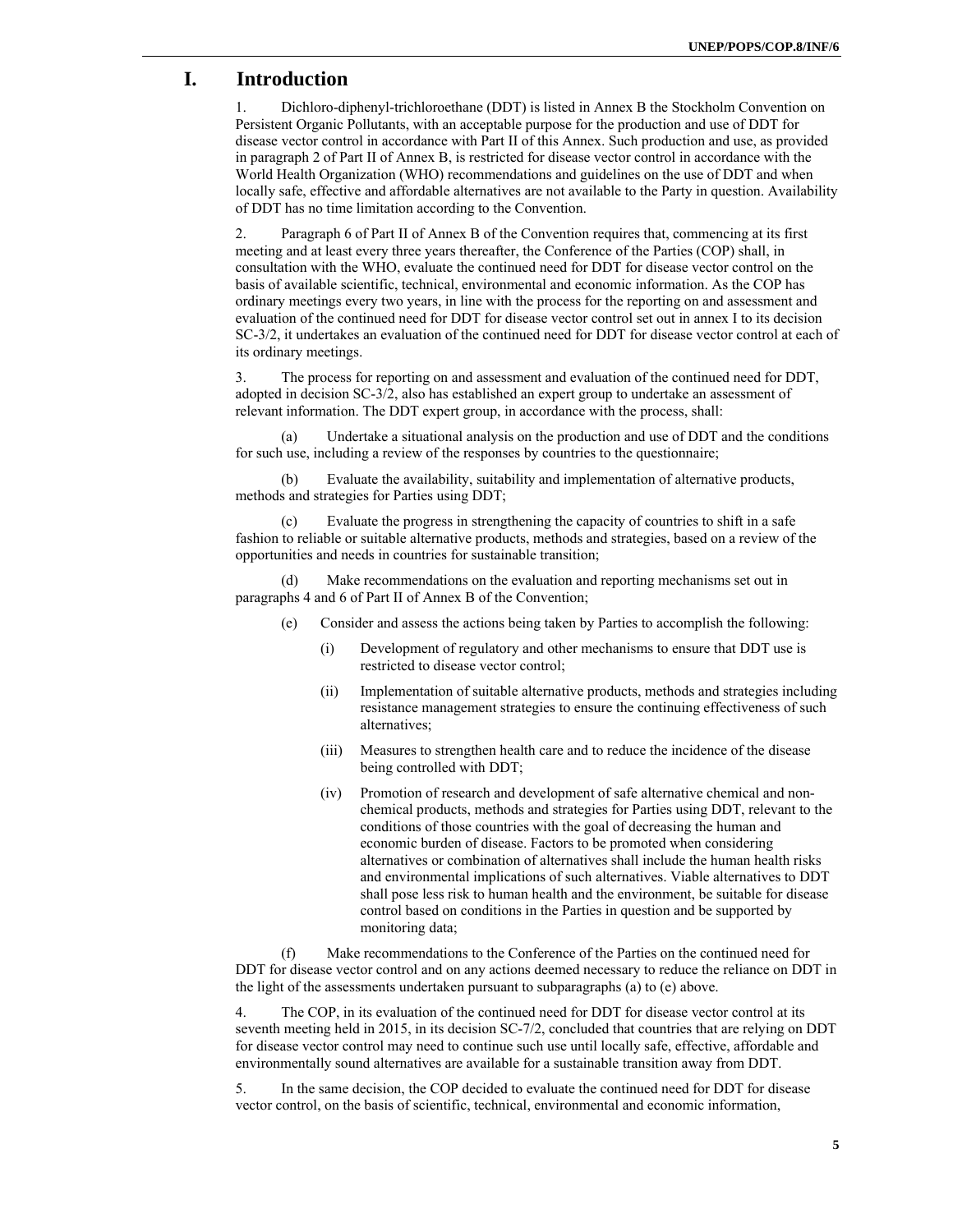including that provided by the DDT expert group, at its eighth meeting, with the objective of accelerating the identification and development of locally appropriate, cost-effective and safe alternatives.

6. The COP also endorsed the key elements of the road map for the development of alternatives to DDT prepared by the United Nations Environment Programme (UNEP), in response to an invitation by the COP, and invited the UNEP to lead the implementation of the road map in consultation with the WHO, the DDT expert group and the Secretariat.

7. The DDT expert group, in collaboration with the WHO, conducted an assessment of available scientific, technical, environmental and economic information related to the production and use of DDT for disease vector control.

8. To facilitate the process of compiling the above information, the DDT expert group met through various channels including webinars, online meetings and emails to discuss and agree on the format and outline of the preliminary report that forms the framework for the expert group to report to the COP for its consideration during its eighth meeting.

# **II. Situation analysis of the production and use of DDT**

9. Paragraph 4 of Part II in Annex B of the Convention requires Parties, registered to use DDT for acceptable purposes, to provide information in every three years to the Secretariat and WHO on the amount used, the conditions of such use and its relevance to the Party's disease management strategy. The DDT expert group undertakes assessments every two years in parallel to the meetings of the COP. Information on production and use of DDT was provided by Parties for the period 2012 to 2014 and made available to the DDT expert group in its assessment for the eighth meeting of the COP. Furthermore, additional information obtained from producers and key users are summarized in this section of the report. In addition, the report on the effectiveness evaluation of the Stockholm Convention pursuant to Article 16 of the Convention as it pertains to DDT (UNEP/POPS/DDT-EG.6/INF/2) was considered in the review of information and in the development of conclusions and recommendations.

### **A. Sources and amounts of DDT production and use for the period 2012-2014**

10. The Secretariat distributed the adopted DDT questionnaire to the 178 Parties to the Convention to provide information on production and use of DDT for disease vector control covering the 2012- 2014 reporting cycle. A total of 30 Parties responded to the DDT questionnaire (Table 1). Among these respondents were 10 Parties out of the 17 registered for acceptable use/production of DDT. The 7 countries in the DDT Register that did not submit their questionnaires for 2012-2014 include Swaziland, Ethiopia, Uganda, Botswana, Marshall Islands, Namibia and Venezuela. Of the 10 responding Parties, 3 (India, South Africa and Mozambique) reported use of DDT for disease vector control. Zambia and Swaziland had reported use of DDT in the reporting cycle 2009-2011. Gambia reported DDT use in 2006-2008 and in 2009-2011, but did not notify the Register of acceptable purposes at the time and has not since submitted information on DDT use. Myanmar withdrew from the DDT Registry in February 2012 and, as of June 2014, China has withdrawn from the DDT Registry and has stopped all production and use of DDT in malaria elimination efforts (Stockholm Convention n.d.). The Global Monitoring Plan from 2015 reported use of DDT in the Democratic People's Republic of Korea for vector control and illegal use of DDT for agricultural purposes by farmers in Lao People's Democratic Republic– neither country is registered to the Convention (Stockholm Convention 2015a).

| responses to the DDT questionnaire distributed to all Parties by the Secretariat to the<br>Stockholm Convention. |                |                                |  |  |
|------------------------------------------------------------------------------------------------------------------|----------------|--------------------------------|--|--|
| Category                                                                                                         | <b>Parties</b> | <b>Status of use 2012-2014</b> |  |  |
| Listed in the DDT Register                                                                                       | India          | Reported use                   |  |  |

**Table 1:** Information on the use of DDT during reporting cycle 2012-2014 based on country

| Category                          | <b>Parties</b> | <b>Status of use 2012-2014</b> |
|-----------------------------------|----------------|--------------------------------|
| <b>Listed in the DDT Register</b> | India          | Reported use                   |
|                                   | South Africa   | Reported use                   |
|                                   | Mozambique     | Reported use                   |
|                                   | Eritrea        | No reported use                |
|                                   | Madagascar     | No reported use                |
|                                   | Mauritius      | No reported use                |
|                                   | Morocco        | No reported use                |
|                                   | Senegal        | No reported use                |
|                                   | Yemen          | No reported use                |
|                                   | Zambia         | No reported use                |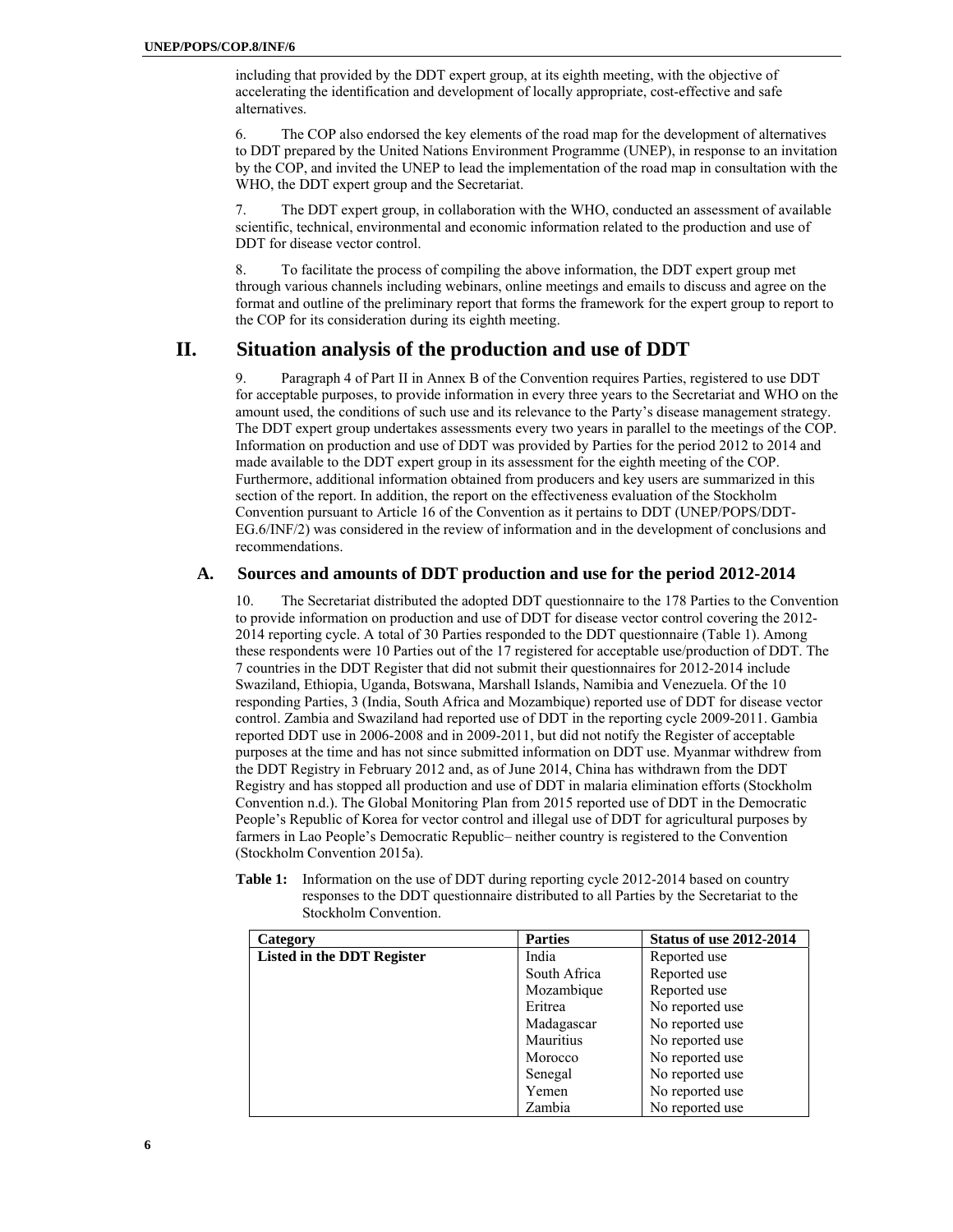|                                         | <b>Botswana</b>  | Did not submit report |
|-----------------------------------------|------------------|-----------------------|
|                                         | Ethiopia         | Did not submit report |
|                                         | Marshall Islands | Did not submit report |
|                                         | Namibia          | Did not submit report |
|                                         | Swaziland        | Did not submit report |
|                                         | Uganda           | Did not submit report |
|                                         | Venezuela        | Did not submit report |
| Parties that previously reported use of | Gambia           | Did not submit report |
| DDT but have not notified the Register  |                  |                       |
| Parties not in DDT Register that        | Argentina        | No reported use       |
| submitted a completed questionnaire     | Germany          | No reported use       |
|                                         | Hungary          | No reported use       |
|                                         | Maldives         | No reported use       |
|                                         | Mexico           | No reported use       |
|                                         | Myanmar          | No reported use       |
|                                         | Pakistan         | No reported use       |
|                                         | Serbia           | No reported use       |
|                                         | Singapore        | No reported use       |
|                                         | Slovak Republic  | No reported use       |
|                                         | Gabon            | No reported use       |
|                                         | Ireland          | No reported use       |
|                                         | Japan            | No reported use       |
|                                         | Monaco           | No reported use       |
|                                         | Nepal            | No reported use       |
|                                         | Peru             | No reported use       |
|                                         | Spain            | No reported use       |
|                                         | Sri Lanka        | No reported use       |
|                                         | Saint Lucia      | No reported use       |

#### **(a) Global production(a)**

11. The information provided by the Parties to the DDT questionnaire covering the 2012-2014 reporting cycle showed that India was the only producer of DDT. All DDT products were produced at the Hindustan Insecticide Ltd factories<sup>(b)</sup>, which is the only registered production site for DDT in the the Hindustan Insecticide Ltd factories<sup>(b)</sup>, which is the only registered production site for DDT in the world. India's production of DDT technical grade material (98-99% a.i.) was 3,664.00 Metric Tons (MT) in 2011-12; 3,368.00 MT in 2012-13; and 3,168.00 MT in 2013-14 – adding up to 10,200.00 MT in total production from 2011-2014 (Table 2).

|  |  |  |  |  |  | <b>Table 2.</b> Production of DDT in India during reporting cycle 2012-2014. |
|--|--|--|--|--|--|------------------------------------------------------------------------------|
|--|--|--|--|--|--|------------------------------------------------------------------------------|

| <b>Technical grade DDT</b>                             | Net output per year (MT) | <b>Total output</b> |          |           |
|--------------------------------------------------------|--------------------------|---------------------|----------|-----------|
|                                                        | 2011-12                  | $12012 - 13$        | 2013-14  | (MT)      |
| Technical grade material (98-99%<br>active ingredient) | 3,664.00                 | 3,368.00            | 3.168.00 | 10,200.00 |

12. The total production of technical grade DDT in reporting cycles 2009-2011 (10,246.00 MT) and 2012-2014 (10,200.00 MT) has remained mostly unchanged. However, as reported in the effectiveness evaluation report the average production over the past 12 years shows a modest decline (van den Berg 2016).

13. Of the technical grade material produced in the period 2012-2014 was 91% was reported used in India to prepare DDT formulations of 50% Wettable Powder (WP) for domestic use. The remaining 9% of DDT was exported during the 2012-2014 reporting cycle.

#### **(b) Export and import of DDT**

14. According to the available information, Ethiopia, India and South Africa are the only three countries with an export/re-export of DDT 75% WP (Table 3). In India, DDT is exported directly from the Hindustan Insecticide Ltd factory (Rasayani Unit). India exported DDT formulations of 75% WP in all three reporting years: 393.75 MT in 2011-12; 369.80 MT in 2012-13; 101.37MT in 2013-14; and

<sup>&</sup>lt;sup>a</sup> All the information regarding DDT production, use and export from India are reported by financial year starting from 1st April of every year and ending by 31st March of the next calendar year. All the Financial approval and sanctions, supply orders for use within the country and export is done by financial year.

<sup>&</sup>lt;sup>b</sup> Locations of factories: Cochi and Rasayani Mahar.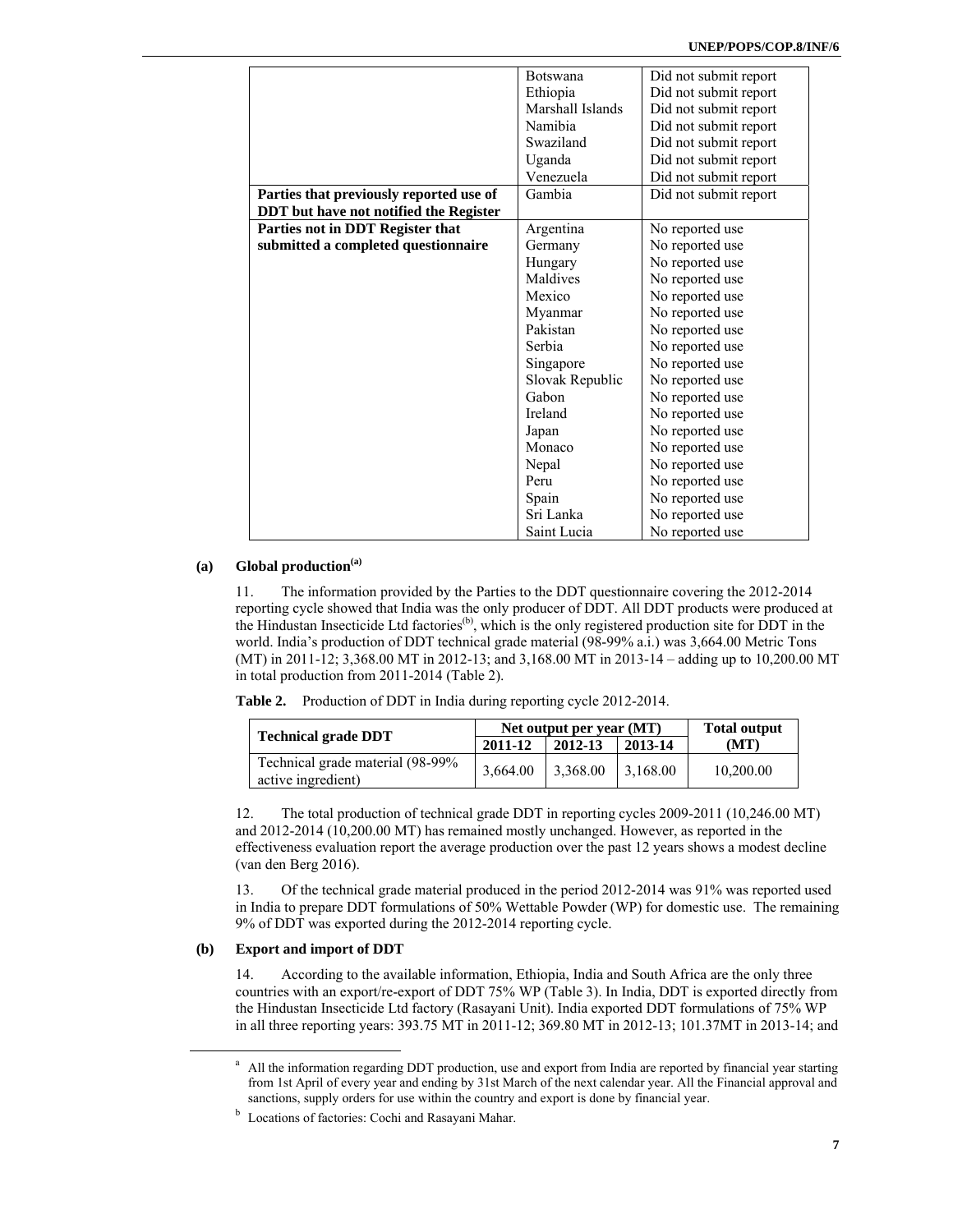353.90 MT in 2014-15. India exported DDT to South Africa, Mozambique, Zimbabwe, Botswana, Namibia and Gambia during reporting cycle 2012-2014.

15. Ethiopia re-exported a small amount of DDT to South Africa in 2012, and South Africa reexported a small amount of DDT to Swaziland in all three years.

16. Zimbabwe imported a significant quantity of DDT (698.12 MT) from India during the reporting cycle of 2012-2014.

17. Mozambique imported 201.67 MT of DDT from India during the reporting cycle of 2009- 2011. However, during this reporting cycle they only imported a small amount in 2014 (73.03 MT). Whether this reflects stockpiling of previously imported DDT or an actual reduction in use for the given years is unknown at this point.

18. Swaziland has not submitted any information on their DDT import, use or stock in this reporting cycle, but in the last reporting cycle of 2009-2011, they reported import and use of DDT. In reporting cycle 2009-2011, Ethiopia reported no use of DDT and did not include information on stocks of DDT.

| <b>Exporting</b>   | Importing       | Amount of DDT 75% WP in MT |         |           | <b>Total amount of</b> |                                |
|--------------------|-----------------|----------------------------|---------|-----------|------------------------|--------------------------------|
| <b>Country</b>     | Country         | 2011-12                    | 2012-13 | 2013-14   | 2014-15                | DDT $75%$ WP in                |
|                    |                 |                            |         |           |                        | MТ                             |
| India              | South Africa    | 45.50                      | 44.13   | 40.48     | 25.49                  | $155.60(116.70*)$              |
|                    | Mozambique      | NR.                        | NR.     | <b>NR</b> | 73.03                  | $54.77*)$<br>73.03 (           |
|                    | Zimbabwe        | 162.75                     | 219.10  | 60.89     | 255.38                 | 698.12 (523.59*)               |
|                    | <b>Botswana</b> | NR.                        | 30.00   | <b>NR</b> | NR.                    | $30.00(22.50*)$                |
|                    | <b>Namibia</b>  | 176.00                     | 76.57   | NR        | <b>NR</b>              | 252.57 (189.42*)               |
|                    | Gambia          | 9.50                       | NR.     | NR        | NR.                    | $7.12*$<br>9.50 <sub>1</sub>   |
| Ethiopia           | South Africa    | NR.                        | 0.0005  | NR        | NR.                    | $0.0005(0.0003*)$              |
| South              | Swaziland       | NR.                        | 5.00    | 2.50      | 2.50                   | $7.50*)$<br>10.00 <sub>0</sub> |
| Africa             |                 |                            |         |           |                        |                                |
| <b>Total in MT</b> |                 | 393.75                     | 374.80  | 103.87    | 356.40                 | $1228.82(921.61*)$             |

**Table 3**: Global export and import of DDT 75% WP in MT as reported by India and South Africa.

\* 98-99% of DDT

NR- No reported imports

#### **(c) Stocks of DDT**

19. According to the country responses for the reporting period 2012-2014, only six countries reported having stocks of DDT (Table 4): Argentina reported an unspecified amount of DDT residues<sup>(c)</sup>; El Salvador reported 5.40 MT of DDT 99% powder<sup>(d)</sup> stored at a safe facility; India reported 321.75 MT of DDT 98-99% a.i. in 2014 stored at district level under supervision of VBD officials according to Government approved guidelines; Mozambique reported 56.69 MT of DDT 75% WP stored in locked containers with usable stock; Mauritius reported 5.00 MT of DDT technical grade flakes (98-99% a.i.) stored in a UN approved facility; and South Africa reported 10.67 MT of DDT 75% WP stored at secure dedicated facilities.

20. The reported amount of DDT in stock in South Africa is well below the reported amount of imported DDT. This may reflect use-patterns immediately prior to reporting or that some DDT stocks are being stored at decentralized level.

21. During reporting period 2009-2011, Gambia had reported 14.00 MT of 75% WP in good and usable condition; Swaziland reported that it had unspecified stocks of obsolete DDT in need of disposal; and Jordan reported a stock of obsolete DDT of approximately 3.00 MT. A research article on DDT substitutes indicated that in 2012, Bangladesh had 602.00 MT of obsolete DDT stockpiled in storage facilities that were inadequate, resulting in seepage, pilferage, weathering and misuse, leading to environmental contamination and health hazards (Rahman 2013).

 $\frac{1}{\sqrt{1-\frac{1}{2}}}\frac{1}{\sqrt{1-\frac{1}{2}}\sqrt{1-\frac{1}{2}}\left(\frac{1}{2}-\frac{1}{2}\right)}$  $\degree$  The definition of residues is unclear from the country response to the 2012-2014 DDT questionnaire.

<sup>&</sup>lt;sup>d</sup> 99% powder is not a known material, but this is what El Salvador has reported and therefore it has been left unaltered. It could be that they meant technical grade material instead of powder.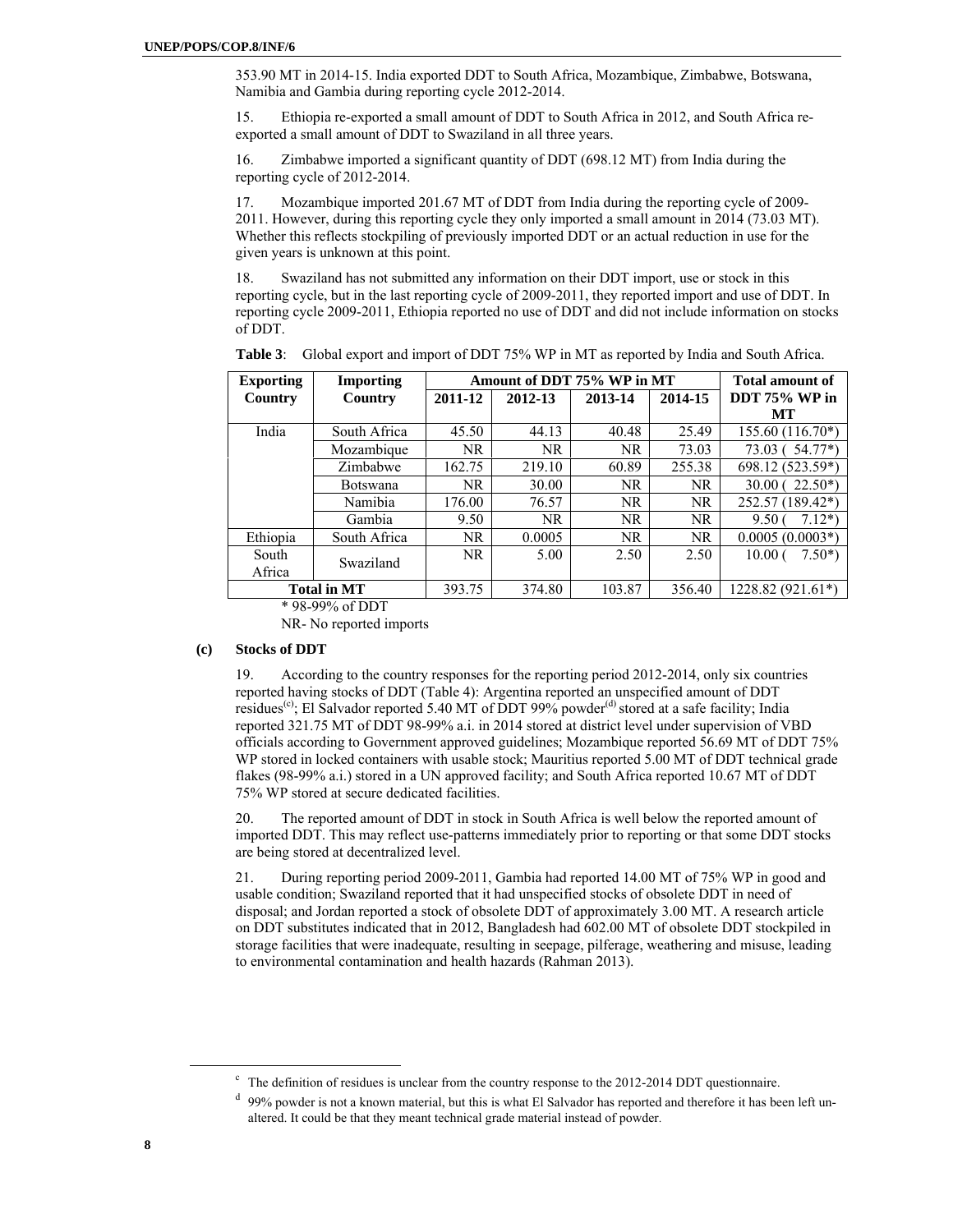| Country             | Total amount in storage (MT) | Formulation type and a.i.% |
|---------------------|------------------------------|----------------------------|
| <b>Argentina</b>    | Not specified                | Residues                   |
| <b>El Salvador</b>  | 5.40                         | 99% Powder                 |
| India               | 321.75 in 2014               | 98-99% a.i.                |
| <b>Mozambique</b>   | 56.69                        | 75%WP                      |
| <b>Mauritius</b>    | 5.00                         | Flakes <sup>(e)</sup>      |
| <b>South Africa</b> | 10.67                        | 75% WP                     |

**Table 4:** Stocks of DDT in MT as reported by countries in the DDT 2012-2014 questionnaire.

22. The national implementation plans (NIPs) submitted under Article 7 of the Stockholm Convention require that Parties provide indications of the quantity, quality and location of DDT stockpiles and obsolete DDT in their countries. They are also required to address illegal trafficking and use of DDT for purposes other than public health vector control. However, the reporting on stockpiles may be incomplete in terms of countries reporting and the level of details reported including the formulation, the conditions under which DDT is stored, and the degree of obsolete qualities. Inaccurate amounts imported can lead to accumulation of obsolete stocks that are costly to remove later on.

#### **(d) Repackaging and disposal of DDT stockpiles**

A WHO-UNEP-GEF-EMRO-project, which ran from 2009-2014, reported the destruction of the majority of DDT waste identified in the eight participating countries.<sup>(f)</sup> Among these, Jordan disposed 22.27 MT of obsolete DDT, Morocco disposed 48.08 MT of concentrated DDT, and Iran repacked and destroyed 28.70 MT of DDT in 2014 (World Health Organization 2014c). In 2015, Mauritius disposed 139.00 MT of DDT by exporting it to France where it was (UNDP & GEF 2015). China reported the disposal of 1,600.00 MT of DDT as a result of their 5 year GEF/UNDP supported project to introduce alternative products to dicofol-DDT production and use (Chen & Kwan 2013). In 2015, GEF approved a project in Guatemala that includes disposal of 15.00 MT of DDT (GEF 2015b). Operations are on-going to clean up and safely dispose of obsolete pesticide stocks, for example under the auspices of the Africa Stockpiles Programme (ASP 2010) and other GEF projects (World Health Organization n.d.). The new *'Road Map for the Development of Alternatives to DDT'*, led by the UNEP Chemical Branch, has included the elimination of DDT stockpiles and waste as one of its 3 key activities. This effort will focus on updating national inventories, collecting obsolete stocks, and repackaging and disposing obsolete stocks (Fiedler 2015). Further information on the export of DDT for final disposal is provided in the report on the effectiveness evaluation of the Stockholm Convention prepared by the effectiveness evaluation committee (Fiedler 2015).

#### **B. Trends in DDT use for vector control**

24. According to the available information from the DDT questionnaire, DDT was used in India, Mozambique and South Africa between 2012-2014 (Table 5). The total amount of DDT used per year has declined in South Africa from 84.56 MT 75% WP in 2009 to 24.61 MT 75% WP in 2014, as well as in India from 6,830.00 MT 50% WP in 2009 to 6,183.00 MT 50% WP in 2014. In Mozambique the total amount of DDT used per year has significantly increased from 1.40 MT 75% WP in 2009 to 15.70 MT 75% WP in 2014; however, as can be seen from Table 5, Mozambique reported in the questionnaire that zero amounts of DDT was used in the years 2012 and 2013.

<sup>&</sup>lt;sup>e</sup> Residues, flakes and powder are not further defined by the country respondents to the 2012-2014 DDT questionnaire.

<sup>&</sup>lt;sup>f</sup> Djibouti, Egypt, Islamic Republic of Iran, Jordan, Morocco, Sudan, Syrian Arab Republic and Yemen.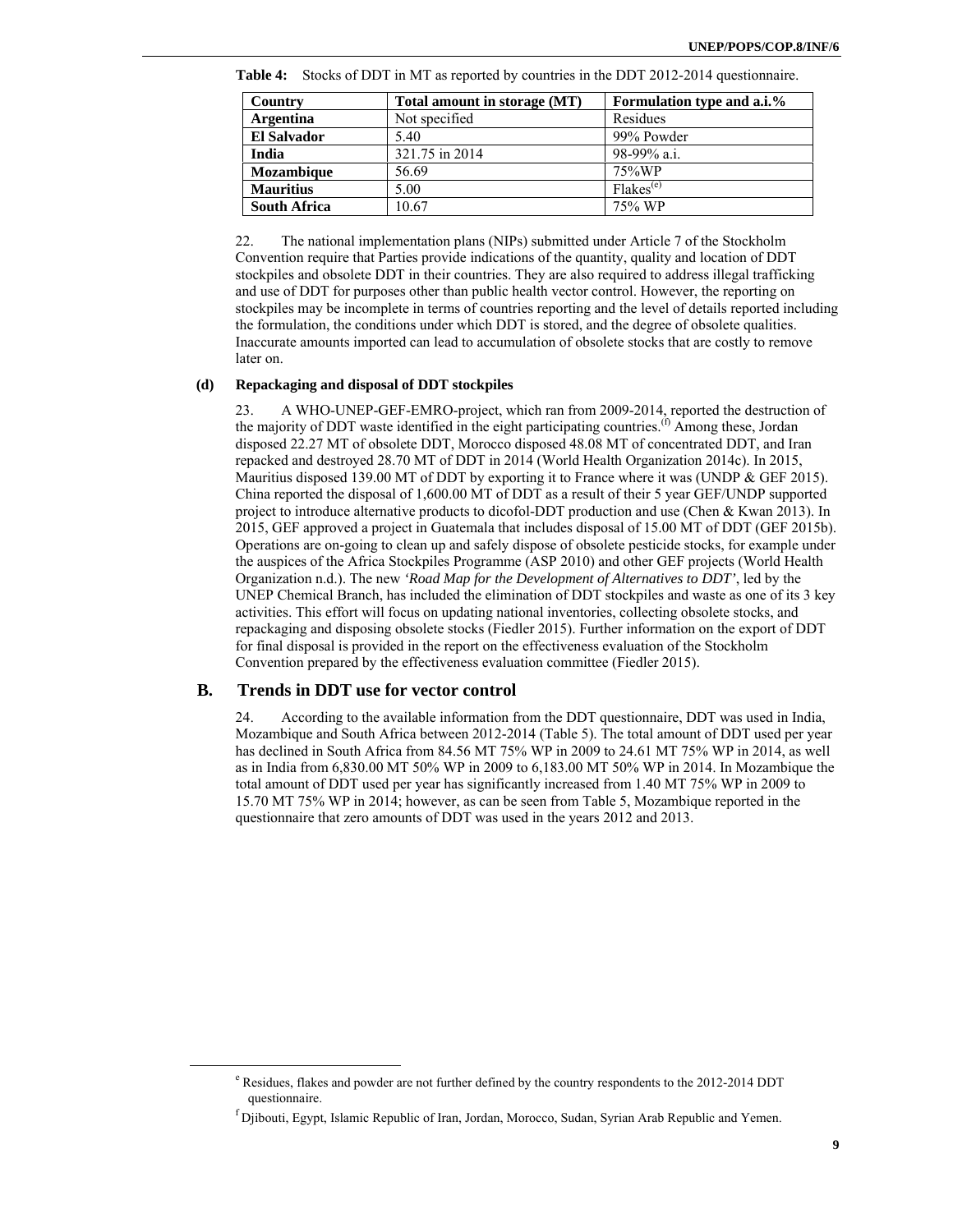|      |                    | Amount of formulated material used (MT) |
|------|--------------------|-----------------------------------------|
|      | Annual             | <b>Total for Reporting cycle</b>        |
| 2012 | 6,421.00 (50%WP)   | 18,786.00 (50%WP)                       |
| 2013 | $6,182.00(50\%WP)$ | $(9,393.00*)$                           |
| 2014 | 6,183.00 (50%WP)   |                                         |
| 2012 | No reported use    |                                         |
| 2013 | No reported use    | 15.70 (75%WP)<br>$(11.77*)$             |
| 2014 | 15.70 (75%WP)      |                                         |
| 2012 | 31.72 (75%WP)      |                                         |
| 2013 | 40.29 (75%WP)      | 96.62 (75%WP)<br>$(72.46*)$             |
| 2014 | 24.61 (75%WP)      |                                         |
|      | Year               |                                         |

**Table 5:** Amount of DDT used by countries during the reporting cycle 2012-2014 in MT.

\*98-99% of DDT

25. Madagascar, Mauritius and Pakistan reported that they would consider using DDT in the future if malaria outbreaks occurred. None of the 30 countries that submitted the DDT questionnaire reported using DDT for purposes other than disease vector control.

26. As reported by South Africa and Mozambique in the reporting cycle 2012-2014, malaria was the primary disease targeted by DDT and the use of DDT covered 10% and 2% of the population at risk for malaria transmission, respectively (Table 6). India reported that DDT was used for the control of malaria and visceral leishmaniasis (VL). According to available information from the DDT questionnaire, indoor residual spraying (IRS) with DDT covered 50% (30 million out of 60 million) of the population at risk for malaria transmission in India in 2014. However, according to the World Malaria Report 2015, the total number of people living in high malaria transmission areas in 2014 in India is 181.3 million, and another 997.4 million people live in low malaria transmission areas. Furthermore, the report estimates that in 2014, 44 million people in India were covered by IRS and 45.3 million of the population in high transmission areas are covered by both insecticide treated nets (ITNs) and IRS (World Health Organization 2015f). As communicated by India<sup>(g)</sup>, mosquito mortality between 40-80 % with DDT also gives epidemiological impact on the presumption of exciterepellency by DDT.

27. According to the UNEP Road Map, the total use of DDT per year for malaria control in India has been reduced from 5,694.00 MT 50% WP in 2009 to 3,513.00 MT 50% WP in 2014, whereas the use of DDT for VL control has seen a steady increase every year from 1,000.00 MT 50% WP in 2009 to 2,670.00 MT 50% WP in 2014 (Stockholm Convention 2015b). Overall, a reduction in DDT use in India for both malaria and VL was 511 MT. India reported that IRS with DDT covered 78% of the population at risk for VL transmission in 2014. Three studies from 2015, indicate that DDT is used against sandfly vectors in India because DDT is currently the only chemical approved for VL control by the Indian government (Fiedler 2015; Coleman et al. 2015; Kumar et al. 2015).The current policy on IRS for VL in India is to spray two rounds per year with DDT in villages with reported cases in the current and previous three years. However, sandfly vectors have shown resistance to DDT in some VL settings in India (Coleman et al. 2015; Kumar et al. 2015). Synthetic pyrethroids are now being evaluated by the Indian Government in order to obtain permission to use these for sandfly control (World Health Organization 2015d).

| Country                      | <b>Disease</b>         | Main vectors targeted                                                                          | % total population<br>at risk covered by<br>DDT use in 2014 |
|------------------------------|------------------------|------------------------------------------------------------------------------------------------|-------------------------------------------------------------|
| India                        | Malaria                | An. culicifacies, An. stephensis,<br>An. fluviatilis, An. minimus, An.<br>dirus, An. sundiacus | 50%                                                         |
|                              | Visceral leishmaniasis | P. argentipes                                                                                  | 78%                                                         |
| Malaria<br><b>Mozambique</b> |                        | An. gambiae, An. funestus                                                                      | $2\%$                                                       |
| <b>South Africa</b>          | Malaria                | An. funestus, An. arabiensis                                                                   | 10%                                                         |

**Table 6.** DDT use for disease control in 2014 as reported by countries in the 2012-2014 DDT questionnaire.

 $\frac{1}{\sqrt{2}}$ <sup>g</sup> India National Vector Borne Disease Control Program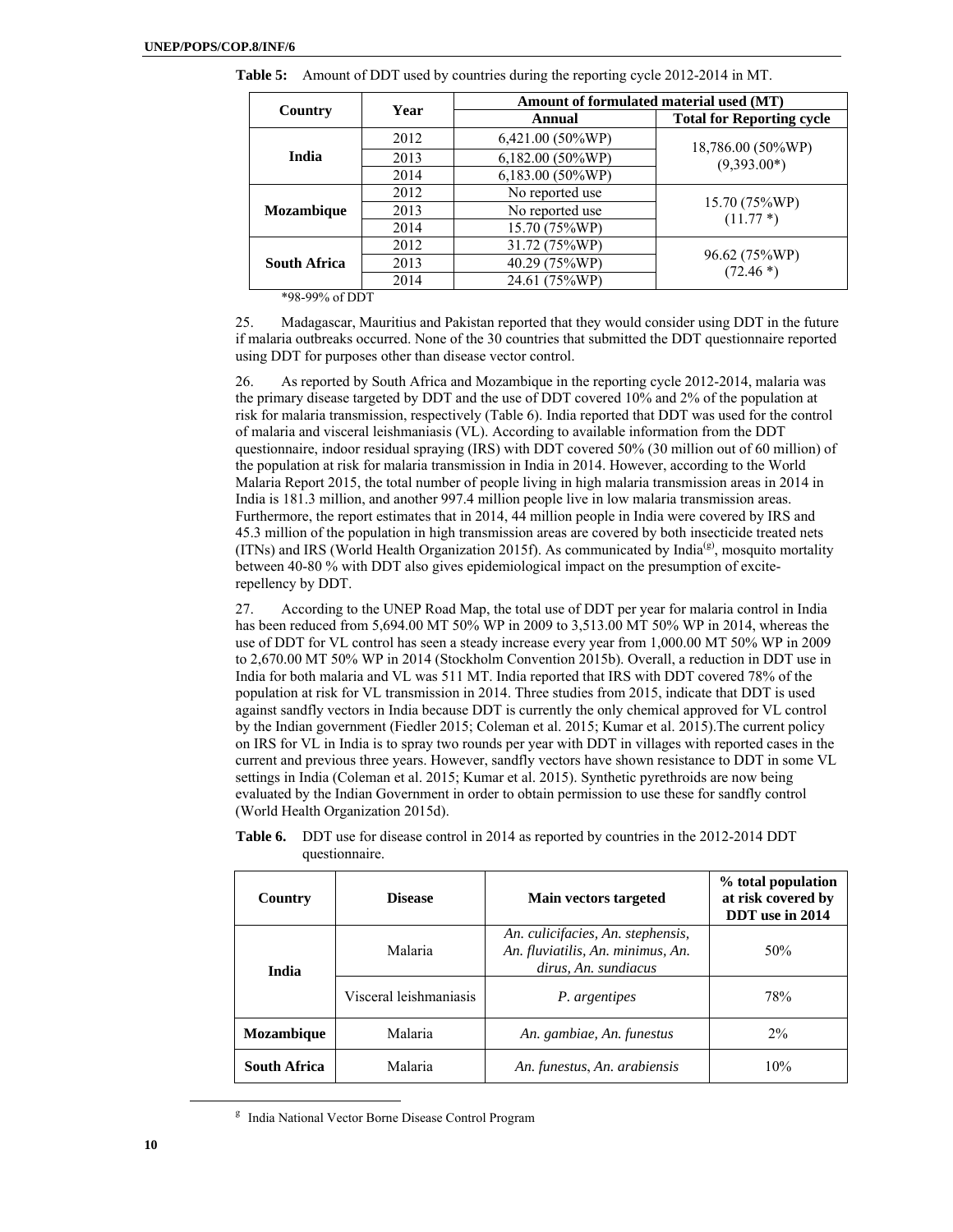#### **(a) Role of DDT in malaria elimination efforts**

28. WHO's *'Global Technical Strategy for Malaria 2016-2030'* calls for the elimination of malaria in at least 10 countries by 2020, but they are optimistic that this can be accomplished in 21 countries by  $2020<sup>(h)</sup>$  (World Health Organization 2016a). As malaria transmission continues to decline in many malaria endemic countries, National Malaria Control Programs (NMCPs) should prepare to undergo a paradigm shift as the focus changes from malaria control to actual elimination and continued interruption of transmission. Efforts required for malaria elimination and prevention of reestablishment are fundamentally different from those of malaria control, as case detection and elimination of transmission foci are emphasized (World Health Organization 2007). DDT has been proposed to play a continued role in malaria elimination as malaria programs enter the final stages of the elimination continuum, but with enhanced surveillance in elimination settings, more effective targeting of IRS may reduce the total quantities of DDT needed. Examples of countries that have successfully eliminated malaria in the recent past using DDT are Morocco and Mauritius. Mauritius has opted to keep DDT for emergency purposes. China and Myanmar, however, have opted not to keep DDT for emergency purposes as part of their ongoing national malaria elimination programs.

29. As shown in Table 6, DDT is still used in malaria control efforts in India and Mozambique and in malaria elimination efforts in South Africa. The available information on export and import (see Table 3) suggests that DDT is also used for vector control in Ethiopia (even though use of DDT was formally stopped in 2009). According to the World Malaria Report 2015 and the WHO, Swaziland, Namibia and Botswana are using DDT as part of their malaria elimination efforts (World Health Organization 2015f).

30. In July 2013, Health Ministers from a number of African countries agreed to adopt the use of DDT in their malaria control and elimination efforts at a meeting in the African Union (Premium Times 2013). The use of DDT may be justified by a series of observations from South Africa. In 1996, South Africa changed from DDT to deltamethrin usage in IRS, creating the opportunity for pyrethroid resistant populations of *An. funestus* to re-establish in the north-eastern border regions of the country. The reappearance of *An. funestus* after several decades of absence was associated with a severe outbreak of malaria during the period 1996-2000 leading to the re-introduction of DDT within months. The malaria incidence in South Africa has declined markedly since then (Maharaj et al. 2005; Coetzee et al. 2013) with no reports of epidemic activity and the country is now earmarked for malaria elimination by 2020 (South African DOH 2011). Pyrethroid resistant *An. funestus* has been contained and kept out of South Africa through a system using DDT for traditional houses and pyrethroids for modern cement structures. According to the WHO, the same spraying practice is applied in Namibia and Swaziland (National Vector Borne Disease Control Program of Namibia and Swaziland)(Chanda et al. 2015).

31. As noted above, a number of countries have discontinued their use of DDT after successful elimination of malaria and are now reliant on other insecticide classes for prevention of reintroduction. It is important that vector susceptibility to these insecticides is monitored very carefully to ensure timely introduction and use of alternatives, effective insecticides (incl. DDT) should resistance occur, as well as timely implementation of rotations to prevent resistance build-up. Notably, the World Malaria Report 2015 listed evidence of resistance to  $DDT<sup>(i)</sup>$  in 42 out of the 95 countries with on-going malaria transmission (see Appendix 1). This indicates that the use of DDT for elimination purposes may be limited in many settings(World Health Organization 2015f).

### **C. International and national policies, guidelines and regulatory measures on DDT use**

32. According to the World Health Organization Pesticide Evaluation Scheme's (WHOPES) 2010 survey, 16% of the 107 responding member States, did not have any national legislation on registration and control of public health pesticides. Specific legislation on storage, transport and proper disposal of public health pesticides lacked in 28%, 37% and 44% of the responding countries, respectively (World Health Organization 2011b). Notably, in reporting cycle 2012-2014, 26 countries reported having and enforcing national laws and regulations on DDT use. Madagascar, Maldives, Peru and Mozambique reported that they do not have such laws and regulations.

 $\overline{\phantom{a}}$  Algeria, Botswana, Cabo Verde, Comoros, South Africa, Swaziland, Belize, Costa Rica, Ecuador, El Salvador, Mexico, Paraguay, Suriname, Iran, Saudi Arabia, Bhutan, Nepal, Timor-Leste, China, Malaysia, Republic of Korea.

The report does not specify the exact geographical location for the testing, to which extent or in which vectors there is resistance to DDT in the various countries.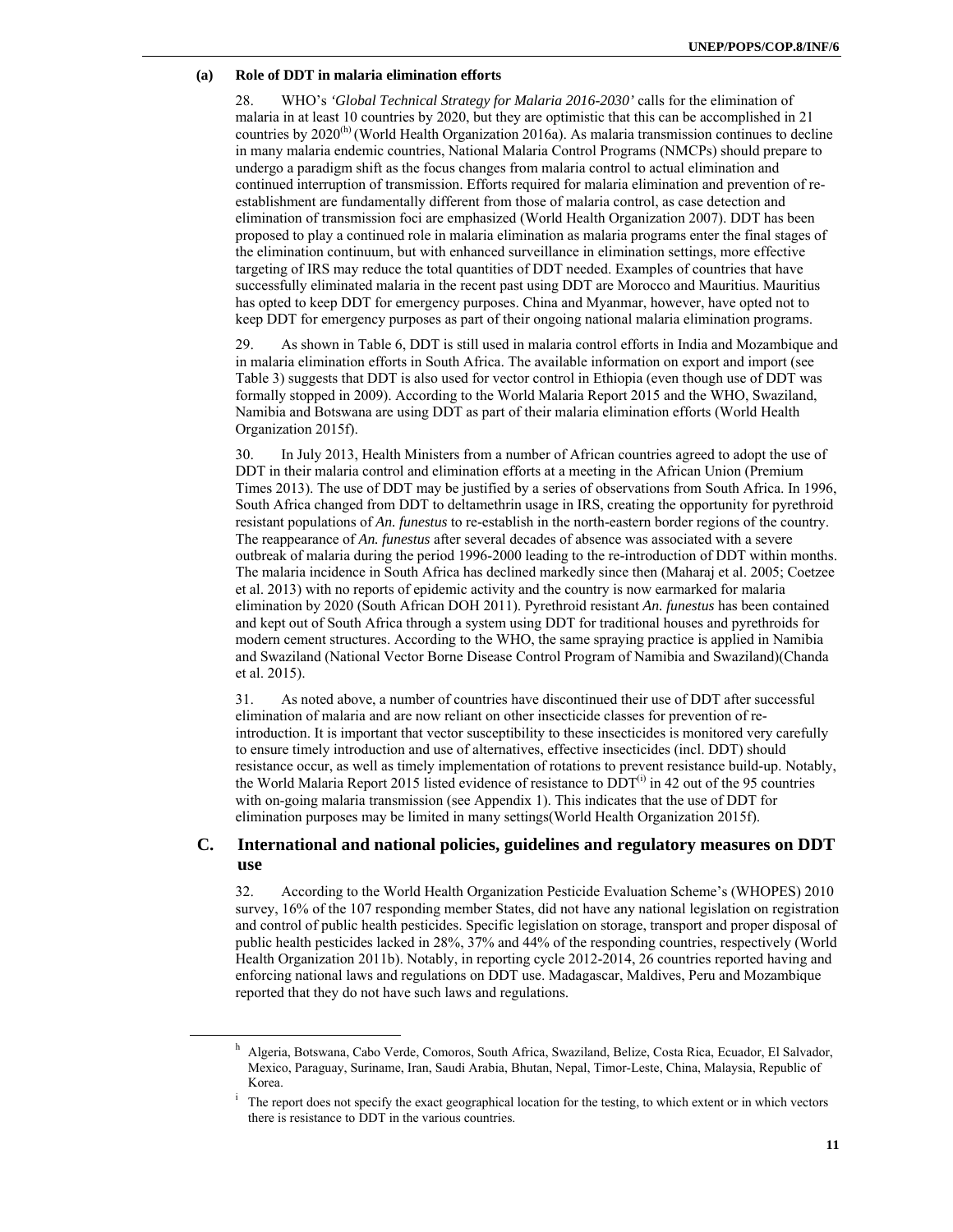33. According to the DDT questionnaire, the Ministry of Health was responsible for assessing the public health risk of using DDT and other insecticide/pesticide in the majority of the responding countries. However, in many countries, it is the Ministry of Agriculture that is responsible for regulating import, use and disposal of pesticides, including public health pesticides. Unfortunately, the Ministry of Health or the Ministry of Environment (responsible for use of the products) often have insufficient communication with the Ministry of Agriculture (responsible for regulation in most countries) to harmonize regulations and pesticide management practices so as to minimize human and environmental risks. If DDT is not used for agricultural purposes, but solely for public health, the Ministry of Agriculture may be less interested in the formulation and up keep of regulations. Direct communication between agencies is therefore needed. As an example, in India the Central Insecticide Board under the Ministry of Agriculture has the registration committee under the Chairmanship of Director General Health Services<sup>(j)</sup>. This board regulates the use of pesticides in agriculture as well as in public health.

34. The import, packaging, registration, transportation, storage and disposal of DDT and other public health pesticides is based on the FAO/WHO guidelines and country rules and regulations. In some countries where disease vector control programs are supported by development partners such as the President's Malaria Initiative (PMI), the insecticide spray operators are trained in safe use, mixing, handling and disposal, to minimize human exposure and environmental contamination in accordance with WHO guidelines. Such programs also include quality assurance on application of insecticide by follow-up bio-efficacy verifications. For countries where facilities are inadequate to undertake product quality assurance of insecticides used, including DDT, options should be made readily available to send the samples abroad for quality testing to places such as India, South Africa and Europe.

35. The WHO has published the *'Guidelines for Procuring Public Health Pesticides'* that elaborates on purchase requirements and quality control (World Health Organization 2012d). The guidelines focus on the procurement of correct amounts of appropriate high quality public health products in order to avoid accumulation of obsolete stocks. The guidelines aim to promote fairness, transparency, integrity, accountability and quality assurance in the procurement process and are meant to assist governments and stakeholders in preparing their own local standard operating procedure on procurement and quality control of pesticides. According to the country responses for the 2012-2014 reporting cycle, India, South Africa, Mozambique, Zambia, Mexico and Pakistan all reported having a system in place for quality control of DDT (other public health pesticides were not mentioned).

36. As highlighted in the previous report by the DDT expert group in 2009-2011, India has developed and implemented an Environmental Management Plan (EMP) with support from the World Bank. The EMP has six codes of practices, namely, 1) transport of insecticides for IRS activities, 2) storage and management of insecticide stocks, 3) community responsibility during IRS activities, 4) use and maintenance of personal protective equipment, 5) indoor residual spraying and 6) disposal of waste water, empty bags/containers and biomedical wastes. However, despite of this plan, implementation for safe use needs to be improved. $(k)$ 

#### **(a) Safety issues related to DDT use**

37. In 2011, WHO published a report, *'DDT in IRS: Human Health Aspects',* in order to provide specific advice to the COP. The report highlights issues relating to hazard assessment, exposure assessment and risk characterization on use of DDT in disease vector control. A detailed analysis of the human health risks is available in the WHO report (World Health Organization 2011a).

38. In June 2015, the International Agency for Research on Cancer under the WHO, classified DDT as 'probably carcinogenic to humans (group 2a)'. The classification was supported by findings of positive associations between DDT exposure and Non-Hodgkin Lymphoma, testicular and liver cancers in animals and humans (International Agency for Research on Cancer 2015). The 2011 WHO report described the above included an estimate of the risk of cancer associated with current use of DDT in IRS, taking a precautionary approach and assuming that DDT does in fact cause cancer.

39. Studies from South Africa and Oman have highlighted that IRS with DDT have led to elevated levels of DDT concentrations in humans for up to 16 years after spraying of households and the immediate areas, when the necessary precautions for protection are not followed (Gerber et al. 2016; Booij et al. 2016).

40. On human and environmental safety issues, among those responding to the 2012-2014 DDT questionnaire, the three DDT using countries (India, South Africa, Mozambique) as well as

 $\frac{1}{\sqrt{1-\frac{1}{2}}}$ <sup>j</sup> Government of India (Personal communication).

k Personal communication; WHO.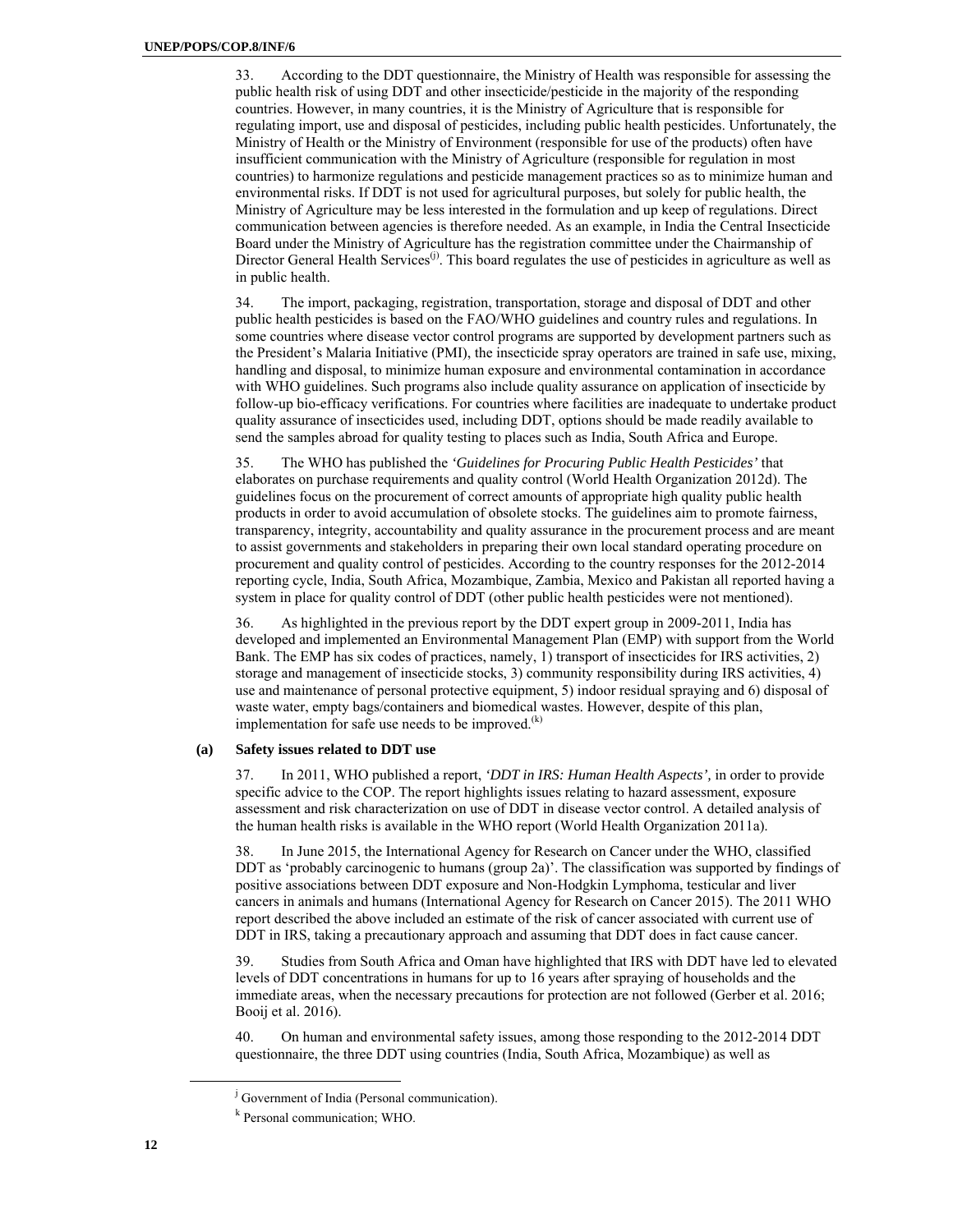Madagascar, Mauritius, Mexico, Morocco, Pakistan, Senegal, Yemen and Zambia reported that they have community awareness programs in place to raise attention to the safety issues related to DDT use. Of these, eight countries (India, Gambia, Mauritius, Mexico, Pakistan, South Africa, Uganda and Yemen) also reported having a system in place for monitoring exposure to DDT for spraying operators. However, implementation of this system needs to be improved in India.<sup>(1)</sup> The agencies in charge of assessing the risks in these countries are the Health and Environment ministries.

# **III. Implementation of vector control products, methods and strategies**

### **A. Vector control capacities, policies and guidelines at national level**

41. Vector control efforts have had a significantly positive effect on malaria transmission and other vector-borne diseases worldwide (Bhatt et al. 2015). For example, the prevalence of *P. falciparum* infection in endemic Africa has decreased by 40% from 2000 to 2015 due to these efforts in combination with other factors $<sup>(m)</sup>$ , highlighting the need for continued focus on such interventions</sup> (Bhatt et al. 2015). In 2016, the WHO launched the *'Global Technical Strategy for Malaria 2016- 2030'* (World Health Organization 2016b) that emphasizes the importance of: tailoring responses; country ownership and leadership; strengthened surveillance; equity in access to health services; and innovation in malaria control tools, to ensure this continued successful progress towards malaria elimination (World Health Organization 2016a).

42. As most malaria affected countries are in the control phase of the malaria elimination continuum, it is essential that effective vector control, ongoing surveillance and operational research is developed, implemented and maintained, as part of the preventive interventions of this phase. This aspect also applies to control efforts of other vector-borne diseases. In 2012, the WHO published the Global Plan for Insecticide Resistance Management (GPIRM) as a key technical recommendation. In connection to this, the PMI stated in 2015 that *'as countries scale up their Insecticide Treated Nets (ITN) and IRS programs, it becomes increasingly important that they develop resistance management strategies, national entomological monitoring plans, and NMCPs, to articulate how and where ITN and IRS can be most efficient and mitigate the threat of insecticide resistance in the disease vectors'*. The main issues of GPIRM implementation has been summarized as being: poor uptake at national level, limited availability of vector control tools and financial, human and infrastructural resources (Mnzava et al. 2015). In many countries these programs are lacking human capacity and infrastructure at all levels to ensure proper design, implementation, management, monitoring and quality assurance of vector control and surveillance activities. Reinforcement of in-country institutional capacity to educate and train skilled staff could ensure the necessary expertise and action within vector control and surveillance. Bridging the gap between national policy and guideline development and the implementation of control and surveillance activities at field level should also be considered as a key priority (World Health Organization 2014d).

43. In 2013, the WHO Global Malaria Programme issued guidance for capacity building in entomology and vector control with key recommendations for countries as well as national and international partners (World Health Organization 2013c). In the absence of national policies and regulatory measures, each country should adapt the relevant recommendations and directives of the WHO, FAO and the Secretariat to the Stockholm Convention – for the use of DDT and alternative methods of vector control.

44. In 2015, the WHO released a note on the importance of sustaining vector control efforts in low and zero malaria transmission areas until they are WHO certified malaria free. The note highlights how discontinuing vector control can present a high risk of malaria resurgence. Furthermore, it provides guidance on which geographical areas and conditions considered unsuitable for the scaling back of malaria vector control (World Health Organization 2015c).

### **B. Insecticide resistance management (DDT and alternatives)**

45. All vector control programs, in which insecticides are used, should be based on proactive resistance monitoring at the national level. According to the obtained responses to the 2012-2014 DDT questionnaire, 17 countries have a national resistance monitoring system for DDT and other insecticides (n). Of these, 12 countries reported assessment of vector susceptibility to DDT as shown in

 $\frac{1}{1}$ For more information: www.who.int/malaria/areas/vector\_control/insecticide\_resistance\_database/en/.

 $<sup>m</sup>$  Incl. rapid diagnostic tests and improved treatment, socio-economic development, declining vector populations</sup> without intervention, etc.

n El Salvador, Eritrea, India, Madagascar, Mauritius, Mexico, Morocco, Mozambique, Nepal, Pakistan, Peru, Senegal, Singapore, South Africa, Sri Lanka, Yemen and Zambia.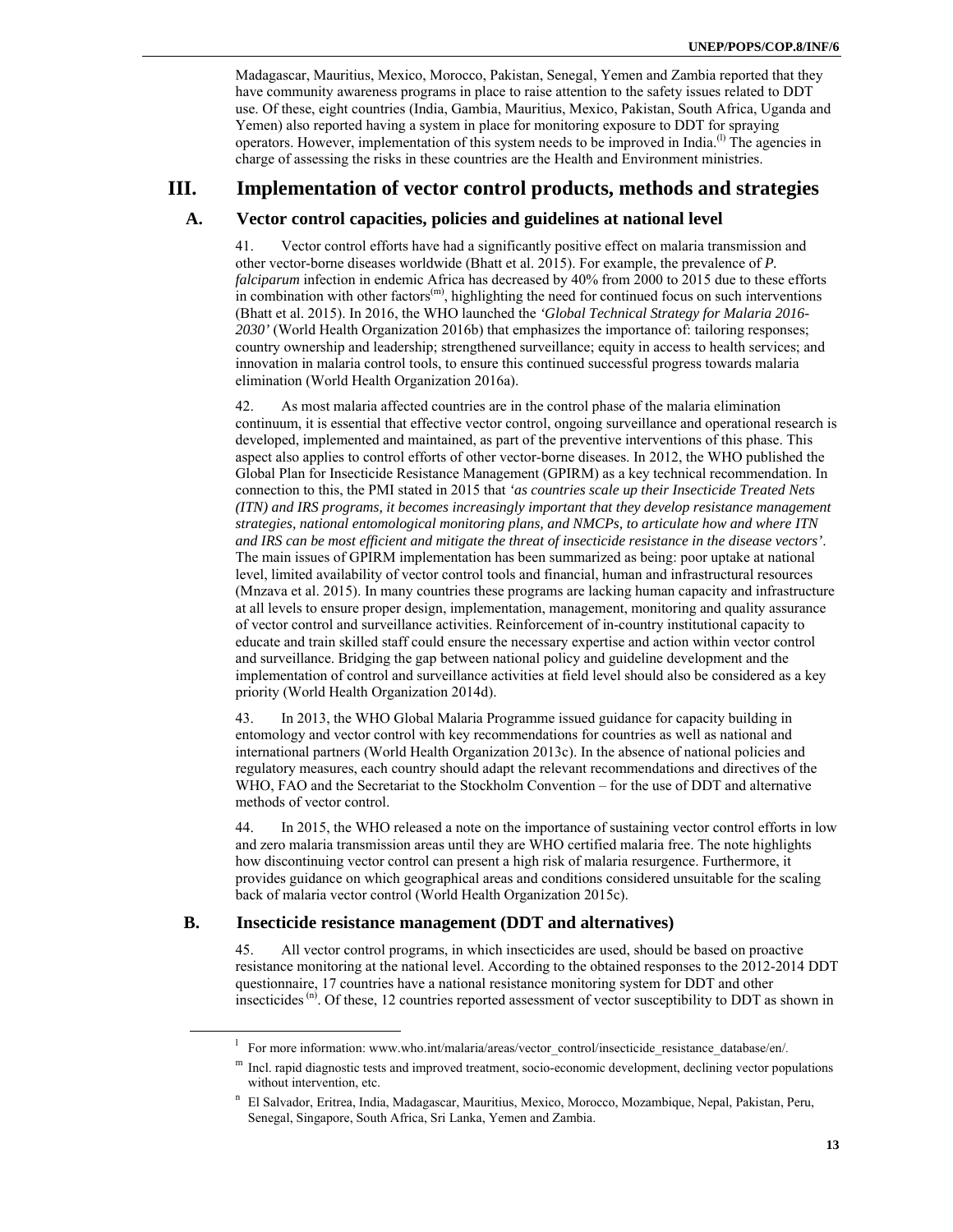Table  $7<sup>(o)</sup>$ . As reported by the 12 countries it appears that Mozambique remains the only country to report a fully DDT-susceptible *Anopheles* population. However, *An. funestus* in South Africa, Mozambique, Malawi, Zambia and Zimbabwe are also fully susceptible to DDT. *An. funestus* is as good as absent from South Africa's malaria endemic regions essentially because of DDT use (personal communication; Basil Brooke & WHO). Ethiopia has not reported on the use of their available DDT stock, but has reported widespread resistance to DDT for *An. arabiensis* and *An. gambiae s.l.* throughout the country(World Health Organization 2015f). DDT was the primary choice for malaria control in Ethiopia up until 2009, but since 2010 the country has switched to carbamate and organophosphates due to the high level of DDT cross-resistance with pyrethroids (Ethiopia Ministry of Health 2014). It should be noted that insecticide resistance can be highly variable over short distances and certainly within countries, most of the responding countries reported in-country information on variation of resistance, but some of the geographical locations are very broad.

| <b>Country</b>      | <b>Vector species</b> | % mortality | Year and location of test (if available)  |
|---------------------|-----------------------|-------------|-------------------------------------------|
| <b>Eritrea</b>      | An. arabiensis        | 88.3%       | 2014 (Gash-Barka Region)                  |
| India               | An. culicifacies      | 80-85%      | 2013 (Andhra Pradesh, Assam, Bihar,       |
|                     |                       |             | Chhattisgarh, Jharkhand, Madhya Pradesh,  |
|                     |                       |             | Nagaland, Mizorum, Odisha, Rajastan,      |
|                     |                       |             | Tripura, Uttar Pradesh, Uttarakhand, West |
|                     |                       |             | Bengal)                                   |
|                     | P. argentipes         | 50-60%      | 2014 (Bihar)                              |
|                     | (sandfly)             |             |                                           |
| Madagascar          | An. gambiae sl        | 46-87%      | 2015 (Haute Terre Centrale)               |
| <b>Morocco</b>      | An. labranchiae       | 50%         | 2014 (Larache)                            |
|                     | Cx. pipiens           | 5-89%       | 2014 (Meknes, Marrakech, Skhirat)         |
| Mozambique          | An. gambiae           | 98-100%     | 2014                                      |
|                     | An. funestus          | 99-100%     | 2014                                      |
| Pakistan            | An. culicifacies      | 67-75%      | 2011 (high transmission areas)            |
|                     | An. stephensi         | 60-69%      | 2011 (high transmission areas)            |
| Peru                | Ae. aegypti           | $0\%$       | $2014$ (Loreto)                           |
| <b>Senegal</b>      | An. gambiae sl        | $0.9 - 52%$ | 2014 (Dakar, Soudano-Sahel, Soudanien)    |
|                     | An. pharoensis        | 87%         | 2014 (Nord Delta)                         |
| <b>Singapore</b>    | Ae. albopictus        | 18-60%      | 1979 (Island wide)                        |
|                     | Ae. aegypti           | $17-41%$    | 1979 (Island wide)                        |
|                     | Cx                    | $0\%$       | 1979 (Island wide)                        |
|                     | quinquefasciatus      |             |                                           |
| <b>South Africa</b> | An. arabiensis        | 81-97%      | 2015 (Mamfene - Northern Kwa-Zulu         |
|                     |                       |             | Natal, Hectorspruit, Mpumalanga)          |
| Sri Lanka           | An. subpictus         | 93%         | 2014 (South province)                     |
|                     | An. vagus             | 78%         | 2014 (East province)                      |
|                     | An. culicifacies      | 16-26%      | 2013 (North province)                     |
| <b>Venezuela</b>    | An. albimanus         | 100%        | 2013 (Aragua)                             |
| (Figueroa           |                       |             |                                           |
| Acosta et al.       |                       |             |                                           |
| 2014)               |                       |             |                                           |

**Table 7:** Available information on vector susceptibility to DDT from the 2012-2014 DDT questionnaire.

46. The reported susceptibility to DDT of vector species of diseases than malaria, especially the *Aedes* and *Culex* genera, indicate high levels of resistance, especially in Peru, Morocco and somewhat in Singapore<sup>(p)</sup>. Notably, there is an increasing focus on *Aedes* spp. as a vector for several important arboviral diseases including Zika and dengue and the possible control of this vector using DDT. However, two recent studies from the Zika affected Colombian Caribbean Region (Fonseca-González et al. 2011; Maestre-Serrano et al. 2014) and four recent studies from India( Yadav et al. 2015), Nigeria (Ayorinde et al. 2015), Malaysia (Ishak et al. 2015) and USA (Marcombe et al. 2014) each conclude that there is significant resistance to DDT in *Ae. aegypti* populations in the study areas,

<sup>&</sup>lt;sup>o</sup> The assessments were based on different methods in each country. The methods reported by the countries in the DDT questionnaire include: the WHO Standard Susceptibility Test; WHO Cone-Bioassay insecticide impregnated papers; CDC Bioassay; and OMS.

 $P$  The susceptibility test from Singapore is from 1979, thereby making it difficult to make any serious statement based on this data (personal communication; WHO).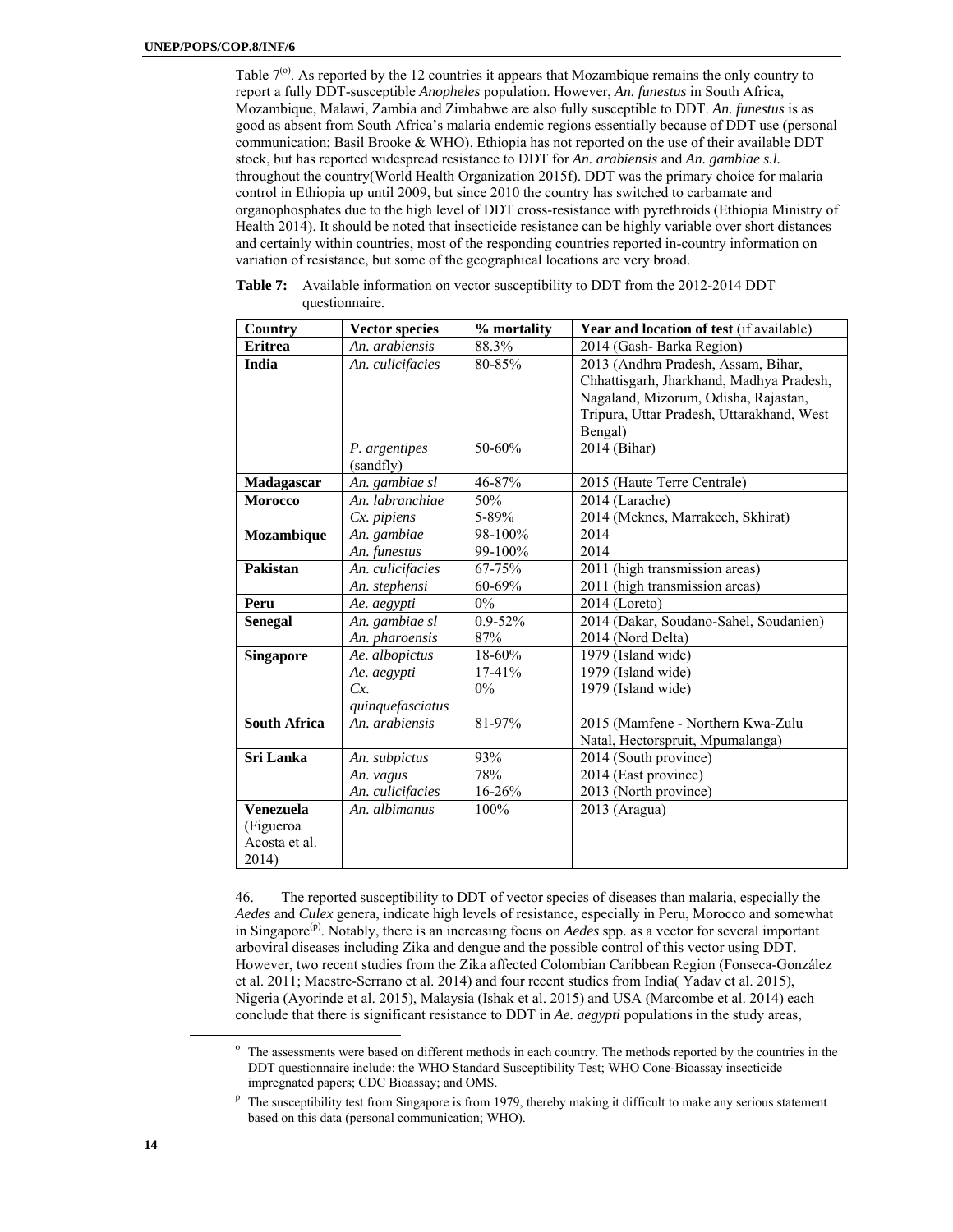indicating that alternatives to DDT will be needed in these settings. The Indian study also indicated that *Aedes* were resistant to OP Temephos, but fully susceptible to pyrethroids.

47. In 2015, WHO reported 50% susceptibility to DDT for *P. argentipes* of VL in three states in India and suggested that DDT should not be used in public health programs for this vector(World Health Organization 2015d).

48. Several reports from the WHO and PMI, and research studies from around the world have reported resistance to non-DDT insecticides in different mosquito species that are of importance to vector-borne disease elimination efforts (World Health Organization 2015f; President's Malaria Initiative 2015; Kabula et al. 2014; Matowo et al. 2015; Mulamba, Riveron, et al. 2014; Quiñones et al. 2015a; Sande et al. 2015; Thomsen et al. 2014; Olé Sangba et al. 2016; Himeidan et al. 2011; Cisse et al. 2015; Dai et al. 2015). According to the World Malaria Report 2015, 60 out of the 78 countries that monitor resistance reported mosquito resistance to at least one insecticide used in long-lasting insecticide treated nets (LLINs) and/or IRS (World Health Organization 2015f). Data from ten International Centers of Excellence for Malaria Research showed that most of the primary malaria vectors exhibit insecticide resistance of varying magnitude to almost all classes of insecticides, particularly to the synthetic pyrethroids, and spanning all mechanisms of resistance (Quiñones et al. 2015b). To date, anopheline resistance has been identified for all major chemical classes used for vector control, i.e. pyrethroids, organochlorines, carbamates and organophosphates(Corbel & NGuess 2013).

49. According to the available information from the reporting cycle 2012-2014, 14 countries reported resistance to non-DDT insecticides in various vectors, however mortality rates were not provided (Table 8). Only a few of these countries noted the specific location of the investigated populations. Hence, the reported information may not always reflect within-country variations of resistance.

| <b>Country</b> | <b>Insecticide class</b><br><b>Vector species</b> |                                  | <b>Year and location</b>           |  |
|----------------|---------------------------------------------------|----------------------------------|------------------------------------|--|
|                |                                                   |                                  | of test (if                        |  |
|                | Pyrethroids                                       | An. arabienses                   | available)<br>2014                 |  |
| <b>Eritrea</b> |                                                   |                                  |                                    |  |
| India          | Pyrethroids*,                                     | An. culicifacies, An. stephensis | 2014 (Gujarat,                     |  |
|                | Organophosphates**                                |                                  | Tamil Nadu)                        |  |
|                | Organochlorines                                   | An. culicifacies, An. stephensis | 2014 (Andra                        |  |
|                | (DDT)                                             |                                  | Pradesh, Assam,                    |  |
|                |                                                   |                                  | Chhattisgarh,                      |  |
|                |                                                   |                                  | Madhya Pradesh,                    |  |
|                |                                                   |                                  | Tamil Nadu,                        |  |
|                |                                                   |                                  | Maharashtra,                       |  |
|                | Pyrethroids*                                      | An. gambiae s.l.                 | Gujarat)<br>2015 (61-70%)          |  |
| Madagascar     |                                                   |                                  |                                    |  |
|                |                                                   |                                  | mortality in the<br>southern part) |  |
| <b>Mexico</b>  | Pyrethroids,                                      | Not specified                    | 2014                               |  |
|                | Organophosphates <sup>*</sup>                     |                                  |                                    |  |
| <b>Morocco</b> | Pyrethroids,                                      | Cx. pipiens                      | 2014                               |  |
|                | Organophosphates,                                 |                                  |                                    |  |
|                | Carbamates                                        |                                  |                                    |  |
| Mozambique     | Pyrethroids,                                      | An. gambiae                      | 2014                               |  |
|                | Carbamates                                        | An. funestus                     | 2014                               |  |
|                | Pyrethroids                                       |                                  |                                    |  |
| Pakistan       | Pyrethroids (in some                              | An. culicifacies, An. stephensi  | Not specified                      |  |
|                | areas).                                           |                                  |                                    |  |
|                | Organophosphates                                  |                                  |                                    |  |
|                | (country wide)**                                  |                                  |                                    |  |
| Peru           | Pyrethroids,                                      | An. albimanus, Ae. aegypti       | 2014                               |  |
|                | Organophosphates,                                 |                                  |                                    |  |
|                | Carbamates                                        |                                  |                                    |  |
| <b>Senegal</b> | Pyrethroids,                                      | An. gambiae s.l.                 | 2014 (South and                    |  |
|                | Carbamates                                        |                                  | Niayes areas for                   |  |
|                |                                                   |                                  | carbamates)                        |  |

**Table 8.** Insecticide resistance in vectors as reported by countries in the 2012-2014 DDT questionnaire.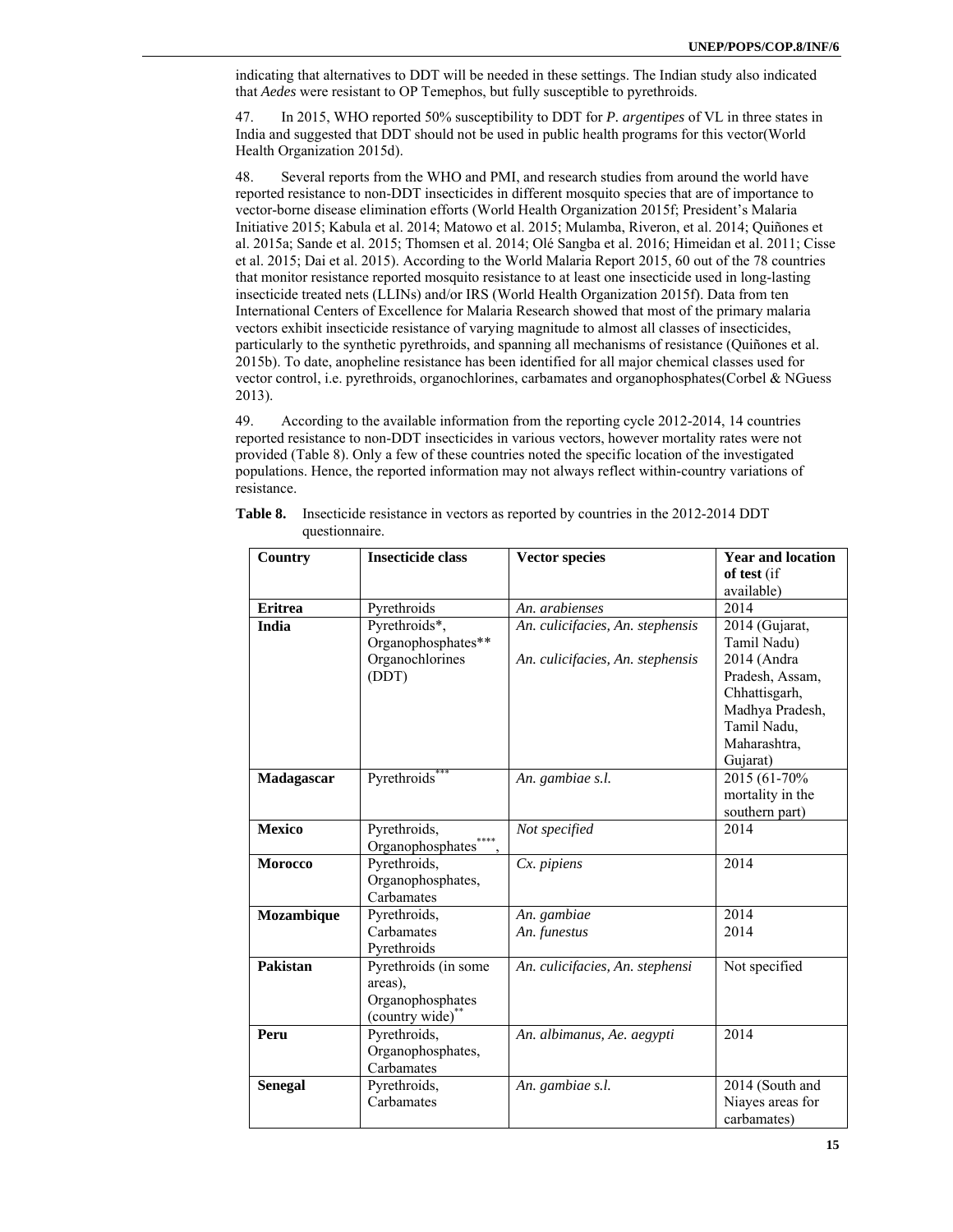| <b>Singapore</b>    | Pyrethroids,     | Ae. aegypti, Cx.                   | Not specified   |
|---------------------|------------------|------------------------------------|-----------------|
|                     | Carbamates       |                                    |                 |
|                     |                  | quinquefasciatus                   | (Island wide)   |
|                     | Pyrethroids      | Ae. albopictus                     |                 |
| <b>South Africa</b> | Pyrethroids      | An. arabiensis                     | 2015 (KwaZulu   |
|                     |                  |                                    | Natal &         |
|                     |                  |                                    | Mpumalanga      |
|                     |                  | An. funestus                       | provinces)      |
|                     | Carbamates       | An. funestus                       | 2000 (KwaZulu-  |
|                     |                  | An. arabiensis                     | Natal)          |
|                     | Organochlorines  | An. arabiensis                     | 2000 (KwaZulu-  |
|                     | (DDT)            |                                    | Natal)          |
|                     |                  |                                    | 2015 (KwaZulu-  |
|                     |                  |                                    | Natal)          |
|                     |                  |                                    | 2015 (KwaZulu-  |
|                     |                  |                                    | Natal)          |
| Sri Lanka           | Carbamates       | An. subpictus                      | Not specified   |
|                     | Organophosphates | An. culicifacies                   |                 |
| <b>Venezuela</b>    | Pyrethroids      | An. albimanus                      | $2013$ (Zamora) |
| (Figueroa           |                  | An. albitarsis s.l.                | 2015 (Aragua)   |
| Acosta et al.       | Organophosphates | An. albimanus.                     | $2013$ (Zamora) |
| 2014)               |                  | An. braziliensis                   | 2014 (Amazonas) |
|                     |                  | An. albitarsis s.l.                | 2015 (Aragua)   |
|                     | Carbamates       | An. albimanus, An. albitarsis s.l. | 2013, 2015      |
|                     |                  |                                    | (Aragua)        |
| Yemen               | Pyrethroids      | Not specified                      | Not specified   |
| Zambia              | Pyrethroids,     | Not specified                      | Not specified   |
|                     | Carbamates       |                                    |                 |

\*Alphacypermethrin, \*\*Malathion, \*\*\*\*Permethrin, \*\*\*\*\*Temephos

50. Insecticide resistance is generally recognized in the form of mutation-driven physiological changes, mainly target-site and metabolic resistance. Target-site resistance may not confer operational failure of vector control on its own, but could pose a major threat in concert with metabolic resistance (Hemingway et al. 2013). Notably, the shift from complete pyrethroid susceptibility to country wide metabolic resistance can occur over the space of less than 12 months, as recently observed in Malawi (Hemingway 2014). Metabolic resistance can significantly impact vector control efforts, especially for IRS. For example, it was mono-oxygenase mediated resistance that enabled the *An. funestus* population in Kwa-Zulu-Natal, South Africa, to become highly resistant to pyrethroids, consequently forcing the NMCP to return to using DDT in addition to the continued use of pyrethroids (Mouatcho et al. 2007) because it was also shown this population had retained susceptibility to DDT. This approach successfully reduced malaria incidence to pre-epidemic levels. The widespread use of pyrethroids in public health and agriculture and the increasing metabolic resistance to pyrethroids are recognized as the main challenges to effective vector control (Hemingway 2014). As a result there has been a significant decrease in the use of pyrethroids for IRS, while the continued use of pyrethroids in LLINs, as regulated by the WHOPES, may be questioned although LLINs can continue to provide protection despite resistance (Strode et al. 2014).

51. Insecticide Resistance Management (IRM) strategies are facing mosquito populations that have been exposed to different classes of insecticides and may consequently have developed multiple and cross-resistance (Quiñones et al. 2015a). Recent studies from Malawi and China illustrate how increased resistance levels and the rise of multiple resistance highlight the need for rapid implementation of an IRM strategy to preserve the effectiveness of existing insecticide-based control efforts (Riveron et al. 2015; Chang et al. 2014a). Use of organophosphates or carbamates for IRS are WHOPES approved alternatives to DDT and pyrethroids, but may have an economic impact on malaria control programs due to much higher product and operational costs (increased number of rounds of spraying compared to DDT and pyrethroids). Furthermore, these insecticides may cause acute human toxicity in sprayers if safety guidelines are not adhered to (Quiñones et al. 2015b;Breman et al. 2007).

52. Resistance in the form of behavioral changes in the vector, such as shifts from indoor to outdoor biting and resting, is an increasingly recognized form of insecticide resistance (Quiñones et al. 2015b;Sokhna et al. 2013). Recent studies from Uganda (Mulamba, Irving, et al. 2014), Papua New Guinea (Mulamba, Irving, et al. 2014), Kenya (Mwangangi et al. 2013) and Equatorial Guinea (Reddy et al. 2011) revealed significant changes to the behavior of their major malaria vectors such as; avoiding surfaces with insecticides; increased outdoor transmission due to shifts from the dominant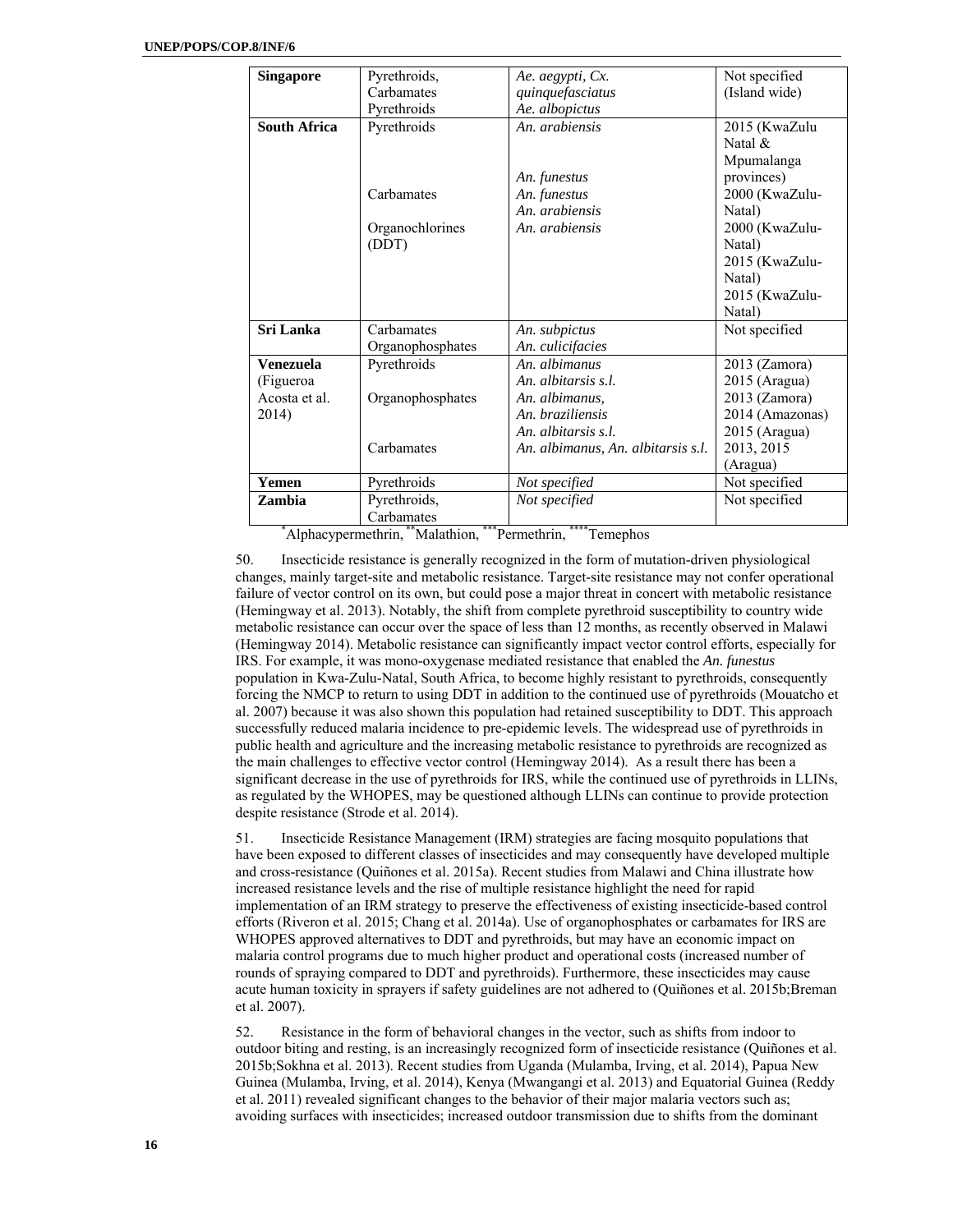and highly endophilic vector, *An. gambiae s.s.*, to the exophilic vector *An. arabiensis*; and the promotion of exophilic behavior in *An.gambiae s.s*. populations. These findings underscore the importance of accurate species detection and understanding of behavioral patterns for successful vector control, and the need to identify avenues for control of outdoor transmission, especially in elimination settings.

53. A direct link between program failure and insecticide resistance in *An. funestus* has been demonstrated in South Africa (Hargreaves et al. 2000) and strong evidence is available from Zimbabwe and Zambia (Choi et al. 2014). Control failure may be curtailed if national IRM strategies and vector control options are guided by timely evidence of insecticide susceptibility for local vector populations. Thus, it is critical that routine monitoring and surveillance of physiological and behavioral resistance are in place and alternative products/methods are available in the affected countries. This includes monitoring of cross and multiple resistance between pyrethroids and the alternative chemical classes for use in IRS, including DDT. Only a few NMCPs have the capacity to conduct effective IRM (Mnzava et al. 2015).

54. The use of different insecticides with separate modes of action either in rotation or in combination is proposed as a strategy to mitigate or delay insecticide resistance. The PMI highlights that there is now sufficient data from their control programs to conclude that carefully chosen rotations of insecticides, mosaics, or mixtures of insecticides will efficiently slow down the rate at which operationally significant levels of insecticide resistance will be selected (President's Malaria Initiative 2016; President's Malaria Initiative 2015). However, a study from China cautions that long-term use of various classes of insecticides may in fact select for multiple resistance due to high selection pressure. The study reported high metabolic resistance to the four main insecticide classes for *An. sinensis* in areas with prolonged and extensive use of each insecticide class for control of agricultural pests as well as public health disease vectors (Chang et al. 2014b). The potential impact of agricultural activities on insecticide resistance has also been reported from African countries including Tanzania and Sudan, where resistance studies suggest correlation between use of agricultural insecticides and resistance selection in anopheline vectors (Reid & McKenzie 2016; Nkya et al. 2014; Abuelmaali et al. 2013). These observations stress the importance that in relevant regions, NMCPs reflect the coordinated action between the Ministries of Health and Agriculture. This argues for timely resistance monitoring to guide selection of insecticide class and the need to include the agricultural sector in the management of resistance development.

55. Standard bioassays remain the core methods for resistance monitoring by many surveillance programs. Molecular markers of resistance, however, are increasingly used to complement conventional bioassays for early tracking of resistance development. The capacity of conducting molecular test is presently only fully implemented at a few research institutes. Notably, studies in Zambia, Zimbabwe and Burkina Faso have shown how intensity tests can be used to quantify the strength of resistance (Quiñones et al. 2015b). To this end, WHO has commissioned an update of the current insecticide susceptibility testing guidelines for adult mosquitoes to include protocols for assessing resistance intensity (World Health Organization 2013a). However, while molecular markers are well established for known target site resistance mutations, they are still inadequately characterized for metabolic resistance. Thus, it is still premature to rely on molecular markers as the sole tool for comprehensive resistance monitoring (Riveron et al. 2014). Additionally, molecular markers cannot impart information on the intensity of resistance phenotypes.

56. Several online tools are available to guide IRM strategies. IR mapper presents the possibility for combining a comprehensive database and online mapping of anopheline insecticide resistance in most malaria endemic countries (Anon n.d.; Knox et al. 2014). The IR-mapper provides a visual map of the temporal and spatial distribution of resistance. It also specifies the extent of available data highlighting regions where data are lacking. VectorBase (IRBase) also contains a global insecticide resistance database (University of Notre Dame & Imperial College London n.d.). In addition, the WHO Regional Office for the Eastern Mediterranean (EMRO) is currently developing a comprehensive insecticide resistance database including records from the 1940s to 2012 (UNEP 2014). The aim is to facilitate data sharing and establish benchmarks on resistance status among malaria vectors in the region. A global database of insecticide resistance has been established and since 2014 the World Malaria Report includes a summary report of insecticide resistance (WHO World Malaria Report 2015).<sup>(l)</sup>

57. A commonly overlooked factor for use of IRS in vector control is the lack of community acceptance or compliance to the intervention. The reluctance by some communities to permit the spraying of houses tends to intensify as the disease burden decreases in the face of successful elimination agendas. As such the use of IRS (with or without DDT) in the final stages of the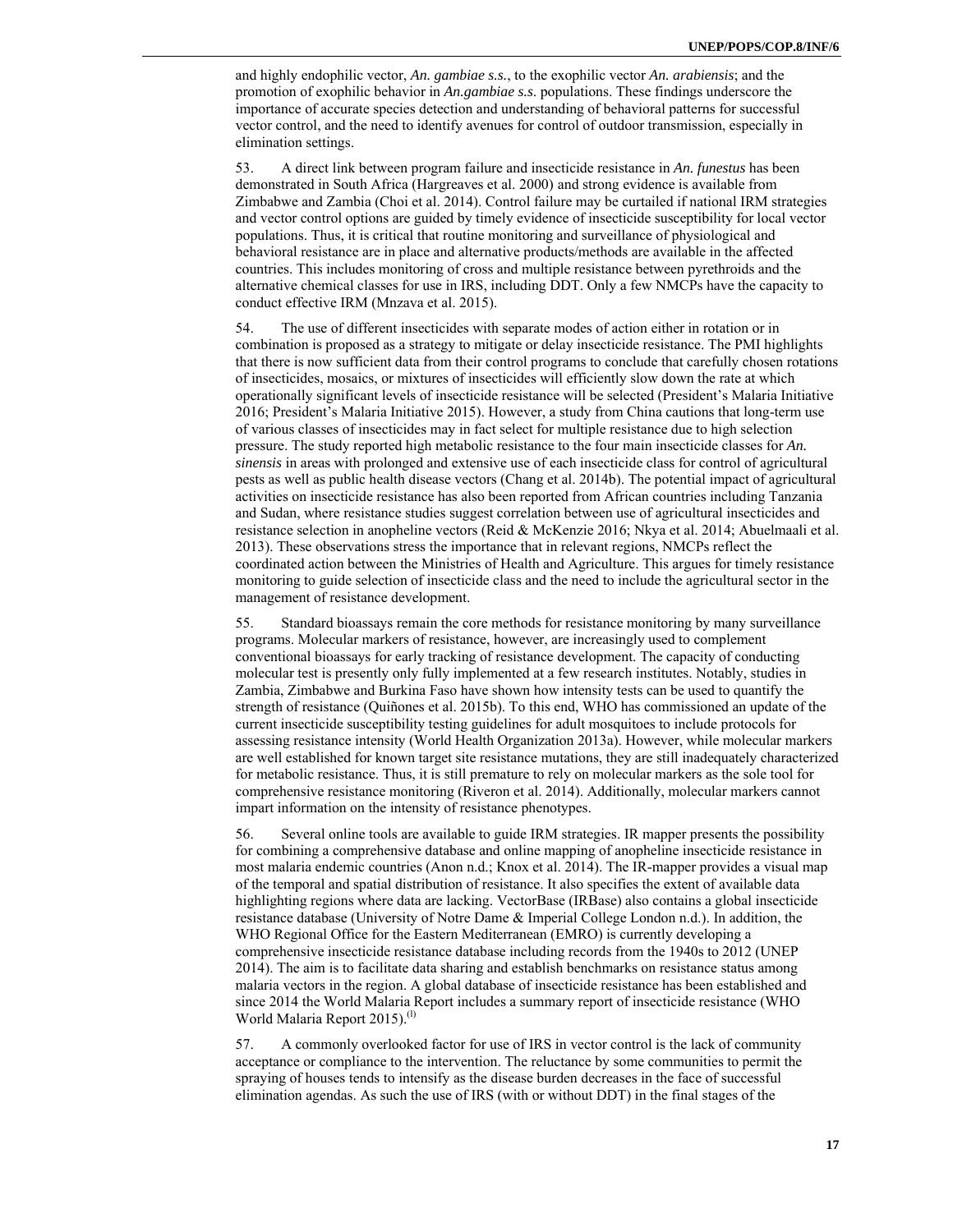elimination continuum may be less feasible than planned in some communities. Hence intensified community engagement and more targeted approaches based on good surveillance are needed.

58. In the absence of new insecticides approved for vector control, it is critical that NMCPs develop efficient IRM strategies that are based on timely data on vector susceptibility to the available insecticides. IRM strategies should be implemented as soon as there is a change in national vector control policies. The WHO Global Malaria Programme has developed the GPIRM to provide guidance to countries for developing effective management of insecticide resistance (World Health Organization 2012b; World Health Organization 2013c). The implementation of GPIRM has been initiated in some countries, but is yet to achieve wider traction. In addition, the PMI supports many of the IRS programs in Africa and has invested in building capacity for monitoring of insecticide resistance in order to enable better decision-making on the appropriate choice of insecticides. In their 2016 technical guidance report, the PMI recommend added focus on the development of long-term IRM strategies within the NMCPs for slowing down and mitigating the evolution of resistance in local vector populations. This strategy should also focus on moving the NMCPs towards Integrated Vector Management (IVM) (President's Malaria Initiative 2016).

59. Lastly, it is important to highlight that the need for resistance data and surveillance for nonmalaria vectors is becoming increasing important as diseases such as Dengue, Chikungunya, Yellow Fever, Zika, Chagas, VL and cutaneous leishmaniasis (CL) continue to be public health issues around the world.

### **C. Implementation of integrated vector management**

60. The WHO Global Strategic Framework for Integrated Vector Management defines IVM as *"a strategy to improve the efficacy, cost-effectiveness, ecological soundness and sustainability of disease vector control. IVM encourages a multi-disease control approach, integration with other disease control measures and the considered and systematic application of a range of interventions, often in combination and synergistically"* (World Health Organization 2004)

- 61. The IVM strategy comprises several key elements including:
	- (a) Insecticide policy and legislation;
	- (b) Collaboration within the health sector and with other sectors;

(c) Empowerment and involvement of local communities and other stakeholders through advocacy, social mobilization and regulatory control;

- (d) Integration of non-chemical and chemical vector control methods;
- (e) Evidence-based decision making guided by research, surveillance and evaluation;
- (f) Capacity building of human resources and training for proper management of IVM;
- (g) Rational utilization of resources including targeting of IRS.

62. The IVM strategy, promoted since 2004, is widely acknowledged and the said target of most malaria endemic countries. However, the actual number of countries on track for IVM transition is uncertain. According to the 2012-2014 DDT questionnaires, 16 countries<sup>(a)</sup> reported having an IVM strategy at national level and 13 of those countries<sup>(r)</sup> reported having implemented it. However, according to a 2010 WHO survey, 62% of the member states (110 out of 142 countries) reported having an IVM policy in place (van den Berg et al. 2011). Notably, a large number of African NMCPs already incorporate some of the IVM key elements in their control activities (Beier et al. 2008). Reportedly, Zambia has fully embraced the IVM strategy and for the past 14 years IVM activities have been introduced, consolidated and expanded in a step-wise manner, in accordance with the WHO guidelines (Chanda et al. 2008). Documentation of IVM's impact in Zambia is recorded through routine monitoring and evaluation activities. These showed that in 2008, there was a significant reduction in in-patient malaria cases (55%) and deaths (60%) as compared to 2001/2002, however similar trends in reduction have been observed in other countries where IVM is still to be implemented and can therefore be attributed to vector control (Bhatt et al. 2015). In Zambia, the monitoring also detected resistance to DDT and pyrethroids in both *An. gambiae s.s.* and *An. funestus s.s.* leading to

 $\overline{a}$  India, El Salvador, Eritrea, Mexico, Mozambique, Myanmar, Senegal, Singapore, South Africa, Yemen, Zambia, Gabon, Mauritius, Morocco, Sri Lanka, Saint Lucia.

r India, El Salvador, Eritrea, Mexico, Mozambique, Senegal, Singapore, Zambia, Gabon, Mauritius, Morocco, Sri Lanka, Saint Lucia.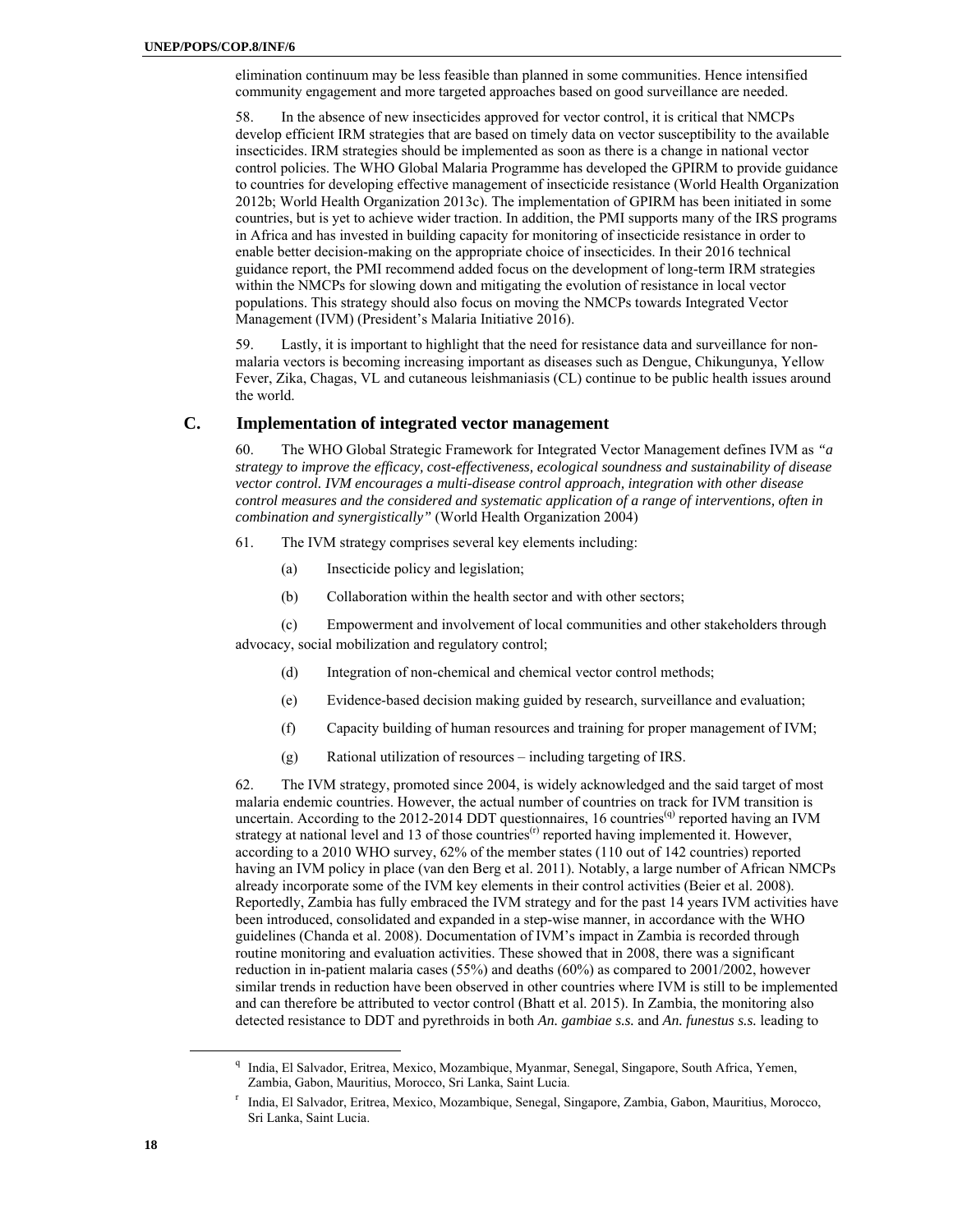immediate discontinuation of DDT usage and concerns of the sustainability of the on-going control activities (Chanda et al. 2011; Chanda et al. 2013; Choi et al. 2014). In South Africa, IVM is currently being rolled out as part of an enhanced control and surveillance approach at malaria foci (SA National department of Health policy document).

63. Many of the countries transitioning to IVM have obtained increased training on IVM principles and have held operational and structural arrangements within the Ministries of Health. However, recent surveys on the status of IVM implementation found that most of the countries that claim to implement IVM did not fully embrace the IVM principles, suggesting a need for further IVM training and introduction to the WHO Guidelines (World Health Organization 2003; UNEP 2011). The transition to IVM is faced by additional challenges, especially in low income countries, such as lack of policy frameworks to guide and promote the process as well as insufficient finances and operational difficulties (Corbel et al. 2012; Mutero et al. 2012). There is a need to ensure that IVM approaches are affordable and efficient in order for their implementation to make a lasting impact. NMCPs must strengthen inter-sectorial coordination for implementation of IVM strategies by involving all relevant sectors. Lastly, the NMCPs should include identification of locally tested alternatives to insecticides and cost-effectiveness assessments.

64. Vector borne diseases, representing 17% of the total burden of all infectious diseases, impede economic development. Vector surveillance and control works if well implemented. Strong political commitment and massive investments have led to major reductions in malaria, onchocerciasis and Chagas disease. However, the full impact of vector control has yet to be achieved due to inadequate delivery of interventions, limited investments leading to a lack of public health entomology capacity, poor coordination within and between sectors, weak or non-existent monitoring systems and few proven interventions (WHO Global Vector Control Response).

# **IV. Availability and accessibility of alternative products to reduce reliance on DDT for vector control**

### **A. Recent developments**

65. According to the questionnaires in the reporting cycle 2012-2014, 18 out of 30 countries reported using alternative products for vector control and conducting research into the development or testing of locally appropriate alternative interventions to DDT (see Appendix 2). The areas of research/testing are within microbial insecticides, chemical larvicides, larvivorous fish, residual chemical insecticides and genetic control approaches and the sterile insect technique (SIT). For example, India has: tested a new *Bti* strain (VCRC B 17) which is currently awaiting endorsement from the Central Insecticides Board & Registration Committee; introduced two IGRs (diflubenzuron and pyriproxyfen) in 2015; and studied different larvivorous fish and plant extracts for generating more scientific data. An SIT proof of principal study for the control of the major vector *An. arabiensis* is currently underway in South Africa (personal communication, Basil Brooke).

66. It is becoming increasingly important to acknowledge that vector control tools have become elements of *Aedes* and sandfly control, and therefore we have to consider not only *Anopheles* vector species but also strategies for promoting alternatives to DDT for other vector groups. For example, in March 2016, the WHO Vector Control Advisory Group (VCAG) reviewed five tools for vector control of *Aedes* mosquitoes as a response to the Zika virus outbreak. Based on the expert advice from the VCAG, the WHO recommended a pilot deployment of two of these tools (*Wolbachia*-based biocontrol and OX513A transgenic mosquitoes) with rigorous monitoring and evaluation. The remaining three tools include: sterile insect technique; vector traps; and attractive toxic sugar baits. Furthermore, the WHO recommended promotion and use of existing tools such as: targeted residual spraying; space spraying; larval control; and personal protection measures (World Health Organization 2016c).

#### **(a) Cost-effectiveness of alternatives to DDT**

67. The costs and effectiveness of DDT are dependent on local settings and merit careful consideration concerning alternative products or methods. For vector control interventions, defining impact assessment and effectiveness requires care, since the epidemiology of vector-borne diseases is complex. In cases where a new intervention is being proposed, there may be inadequate resources or time to scientifically test the impact of a given vector control intervention using the entomological indicators. For these situations, a number of mathematical models have been developed to evaluate the predicted effectiveness of vector control interventions, including IRS with DDT and pyrethroids and the distribution of LLINs (Chitnis et al. 2010). These models are based on a number of peer-reviewed studies of malaria epidemiology and the effectiveness of the widely used IRS and LLINs interventions. In order to compare alternative vector control strategies to DDT using a cost-effective analysis, a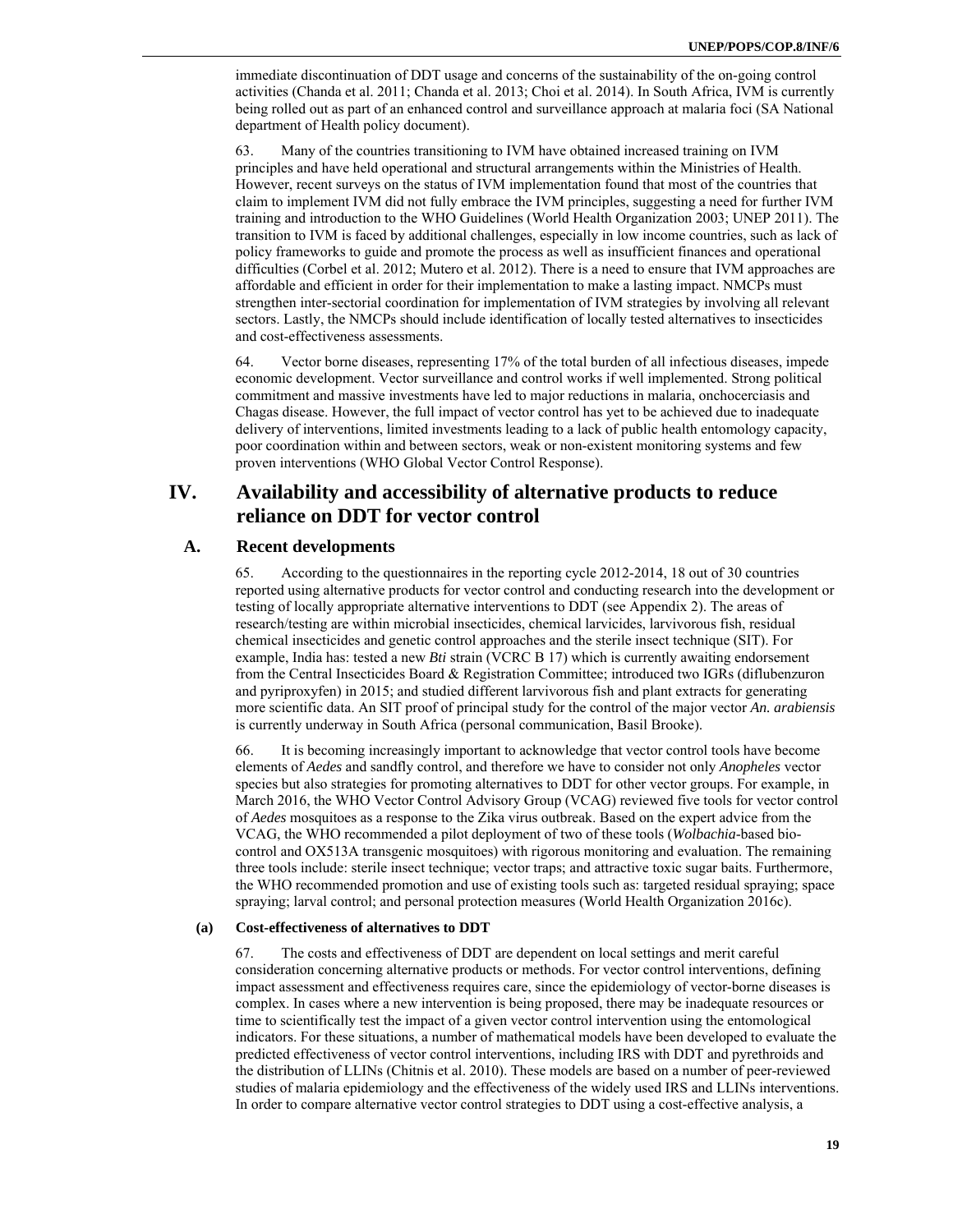common measure of impact assessment must be adopted. Simulation models have also been generated to analyze the cost-effectiveness of continued DDT usage compared to its rapid phase-out by alternative combinations of IVM interventions (Pedercini et al. 2011). However, the evidence based assessment of cost-effectiveness for IRS and alternatives to IRS are currently insufficient for countries to make decisions towards sustainable transition away from DDT and the adoption of alternatives. The lack of expertise and updated cost-effectiveness studies has resulted in this lack of evidence.

68. Despite the abovementioned assessment, information on the applicability and costeffectiveness of alternatives is generally limited, thus, not allowing countries to effectively design application of alternatives in local environmental, epidemiological and socio-economic settings. Furthermore, limited national capacity leads to inadequate analysis of available alternatives, insufficient consideration of alternatives in national policy and a lack of coherent and integrated approaches to vector control including the concept of IVM, which could help countries make evidence-based decisions on the use of pesticides, including DDT as mentioned in the above section 2.3. For example, a GEF funded initiative in Mexico and Central America reduced their reliance on pesticides, including DDT, by implementing alternative strategies against vector populations based mainly on environmental management and community participation. In 2015, GEF approved a similar project in India where bio- and botanical pesticides and other locally appropriate, cost-effective and sustainable alternatives to DDT will be introduced (GEF 2015a).

#### **(b) Availability and accessibility of alternatives to DDT for indoor residual spraying**

69. In 2015, the WHO released the second edition of their report *'Indoor residual spraying: an operation manual for IRS for malaria transmission control and elimination'*, to enhance existing knowledge and skills and to assist malaria programs to design, implement and sustain high quality IRS programs (World Health Organization 2015b). This manual provides guidance on good practice for planning and implementation of quality spraying programme for malaria vector control with emphasis on safe handling of insecticide.

70. The 5th meeting of the COP requested the Persistent Organic Pollutants Review Committee (POPRC) to assess the alternatives to DDT in accordance with the general guidance on considerations related to alternatives and substitutes. In 2012, the POPRC assessed the then 11 WHO recommended alternatives to DDT and reported that 10 insecticides were considered not likely to meet all the Annex D criteria for persistence, bioaccumulation, toxicity, and long range environmental transport in a preliminary screening assessment. However, the POPRC considered that bifenthrin might meet all Annex D criteria but remained undetermined due to equivocal or insufficient data in a preliminary screening assessment (Persistent Organic Pollutants Review Committee 2012).

71. As of today, the WHO recommends 12 active substances of insecticides (World Health Organization 2015e) (total of 21 formulated products), including DDT, for use in IRS in malaria control programs. The recommended IRS products fall within five different classes of insecticides with products available in all five classes. However, it should be noted that four of these classes collectively target only two neurological sites within insects, namely the sodium ion channels and acetylcholinesterase. The alternative classes of insecticides to DDT are the organophosphates, pyrethroids and carbamates. However, the choice of any of these alternatives depends on the susceptibility of vector populations, the length of the disease transmission season, the type of surfaces to be sprayed, the commercial availability and the ability of the governments to procure and handle the insecticide. Importantly, most of the recommended alternatives to DDT do not have the desired residual persistency of more than six months and therefore require more than one round of application per year.

72. The first choice for most countries when they consider IRS is to use one of the different formulations of the pyrethroid class of insecticides because of their low cost, low toxicity to mammals, effectiveness and community compliance. For example, India is using pyrethroids for IRS for both mosquitoes and sandflies, and the Indian government is currently reviewing the effect of this on sandfly control. In terms of mosquitoes, a recent study from India showed a higher effectiveness of pyrethroids coils compared to IRS with DDT in terms of deterrence-reduction in house entry, irritancy and excito-repellency, blood-feeding inhibition and effect on mosquito fecundity (Ogoma et al. 2014). However, as mentioned earlier, the observed increase in pyrethroid resistance in many locations has necessitated the use of carbamates (such as bendiocarb) and organophosphates for IRS, in order to preserve the effectiveness of LLINs. The introduction of insecticides of another class should always be preceded by appropriate susceptibility assessment. Research is also being carried out to re-purpose existing chemicals for use in insecticide based vector control, as for example clothianidin-based IRS products or new LLINs based on compounds such as pyriproxyfen (World Health Organization 2016d).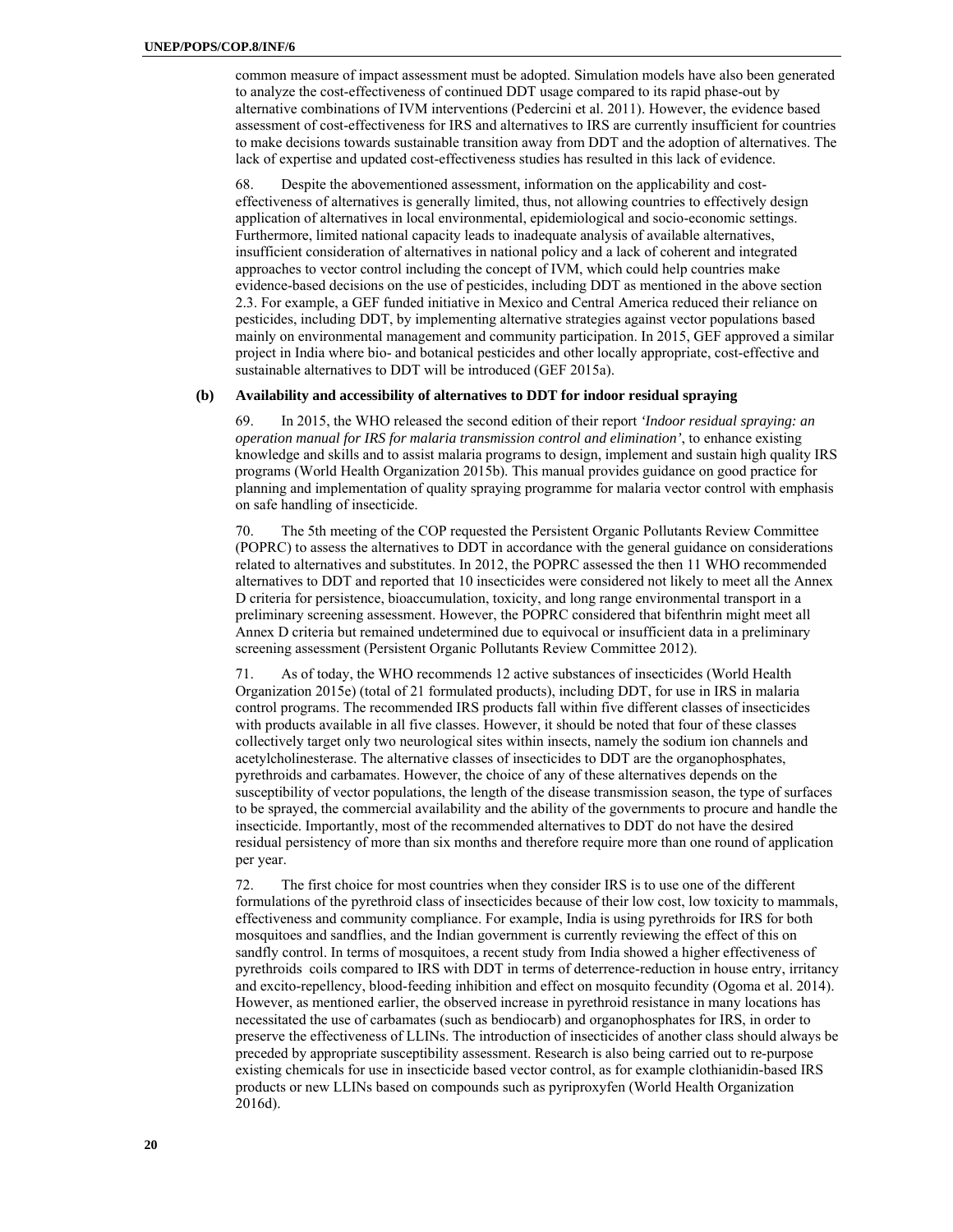73. Microencapsulated insecticides are used in insecticide paint  $(IP)$  formulations<sup>(s)</sup> where they are embedded in the paint matrix and gradually released on the surface of the dried paint. This method is applied for IRS and can be applied on both interior and exterior surfaces, it has a prolonged residual effect and can offer simultaneous protection across a wide range of vector-borne diseases (malaria, Chagas, leishmaniasis, dengue, chikungunya, Zika, lymphatic filariasis, etc.). Furthermore, IP can easily be applied by untrained persons, hence eliminating the need for specialized personnel and extensive logistic planning. IPs' residual effect has been estimated to last for 12-32 months depending on the vector species, however, it should be noted that longer persistence might negatively affect resistance management. The industry has initiated production and market development of IP in West Africa and India, making IP available to the increasingly consumer-driven market for diseaseprevention. However, the use of IP needs to be monitored and controlled to prevent environmental hazards and human health impacts from unsafe production, application and disposal, and to facilitate resistance management. More evidence of the effectiveness of IP with regards to disease reduction and possible resistance development is needed. (Schiøler et al. 2016)

74. The Innovative Vector Control Consortium (IVCC), a product development partnership, has developed Microencapsulated pirimiphos-methyl CS (Actellic 300 CS), a long lasting (6-9 months) alternative insecticide for IRS, and K-Othrine Polyzone, a new formulation of an existing pyrethroid that extends the residual impact (Innovative Vector Control Consortium 2016) - both have been recommended by the WHO (World Health Organization 2015e). In addition, a recent study conducted in Sarawak, Malaysia, demonstrated long-lasting effect of deltamethrin-WG against *An. maculatus* Rohani et al. 2014). Research in Morocco has found that IRS with α-cypermethrin was an effective and cost-effective approach for the prevention of CL (Faraj et al. 2016).

75. The cost-effectiveness of DDT and alternatives for IRS must also be considered. In Appendix 3 and 4, the prices for DDT and alternatives are listed. The prices vary depending on how the price is calculated e.g. per house per six months or cost per sachet. At the Seventh Meeting of the COP to the Stockholm Convention in May 2015 the following prices were listed: unit costs to spray 250m<sup>2</sup> are approximately \$1.80 for pyrethroids, \$6.00 for DDT, \$13.00 for bendiocarb, and \$23.50 for the primiphos-methyl CS (Stockholm Convention 2015b). The final cost assessment should of course include the required number of spraying rounds per year in a given setting.

76. In 2016, UNITAID announced that they are investing \$65.1 million through the IVCC over the next four years to create a market for IRS products that will reduce prices of new insecticides (not specified) from \$23.5 to  $$15^{(t)}$  by 2020 (UNITAID 2016). Furthermore, from 2016 UNITAID is funding a subsidy mechanism to assist the PMI in purchasing new insecticides for IRS for \$8.50 per bottle in the first year (UNITAID 2016). Due to the high cost of current alternatives to DDT an approach with increasingly targeted (focal) use of IRS is seen as a way of reducing cost and improving quality of spray operations. However, targeted IRS will often require high quality and updated epidemiological and entomological information. For example, in low transmission countries IRS is often conducted in places where there is no malaria but spray programs have insufficient data to withdraw spraying for fear of leaving populations unprotected.

#### **(c) Chemical control**

77. A number of organizations, such as the IVCC, have on-going research projects to develop novel insecticides to overcome resistance and reduce application costs of insecticides, as well as to develop information systems and tools that allow effective use of insecticides. The IVCC has announced that they are developing LLINs with alternative insecticide classes, which are anticipated to be available in 2017. By 2015, they selected three active ingredients that moved into the final development stage of testing which may take up to seven years (Innovative Vector Control Consortium 2016). In addition, durable wall linings using high-density polypropylene fabric that contains a proprietary combination of two non-pyrethroid insecticides is being evaluated and results are expected in early 2017 (President's Malaria Initiative 2016).

78. According to WHOPES, several products for LLINs, IRS and mosquito larviciding are currently being tested (World Health Organization 2016d). As part of the Global Malaria Action Plan (Roll Back Malaria Partnership 2016a) of the Roll Back Malaria Partnership, universal coverage of LLINs (defined as one net for every two persons) is recommended for all populations at risk of malaria living in areas with indoor biting vectors. To mitigate the current increasing trend in vector resistance to pyrethroids and improve the effectiveness timeframe of the LLINs, eight new LLIN products have been submitted by various companies to WHOPES for laboratory and field evaluation prior to market

<sup>&</sup>lt;sup>s</sup> Insecticide Paint formulations have not been evaluated by the WHO as of yet (personal communication; WHO). <sup>t</sup> UNITAID and IVCC did not specify what the price covers in terms of area, etc.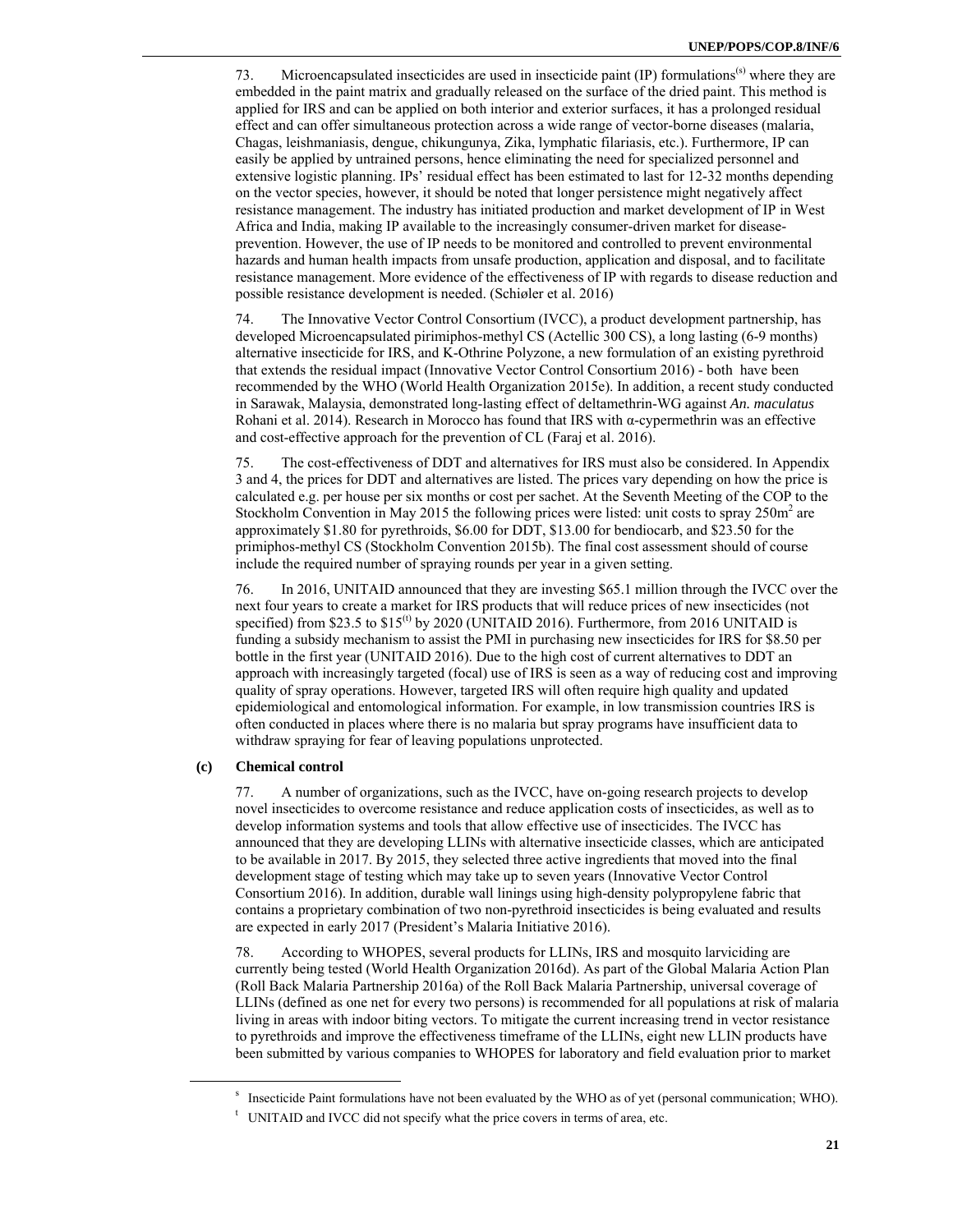launch. New generation LLINs (e.g. Olyset duo and Interceptor G2) are under development and they may prove effective against pyrethroid resistant vectors. The updated list of LLINs recommended by the WHO (World Health Organization 2016f) as of 2016, include 16 nets (World Health Organization 2016g) and seven products for treatment of nets for malaria vector control. In 2015, the WHO published a report *'Conditions for use of long-lasting insecticidal nets treated with pyrethroid and piperonyl butoxide'* (World Health Organization 2015a) in which they recommend use of Olyset Plus and PermaNet 3.0 as LLINs with this insecticide combination. A series of demonstration projects for alternative vector control methods coordinated by WHO/EMRO have tested: 1) the comparison of pyrethroid IRS, LLINs and environmental management for protection against cutaneous leishmaniasis in Morocco; and 2) the combined use of LLINs and IRS with bendiocarb, compared to LLINs alone in the WHO/AFRO region. These projects attempted to advance the evidence base on the combination of IRS and LLINs and alternative vector control approaches as an attempt to interrupt transmission. Unfortunately, the evidence has so far been inconclusive with some trials showing significant added impact (West et al. 2014) whilst others show no evidence of additional protection in spite of the combination of insecticides (Corbel et al. 2012). WHO guidelines for combining IRS and LLINs were issued in 2014 (World Health Organization 2014e). As recent studies indicate, the effectiveness of this combination will depend on the behavior of vectors (Reddy et al. 2011; Smithuis et al. 2013) and acceptance from the human population(Bradley et al. 2012).

79. Chemical larviciding with organophosphates such as Temephos is used by a few countries in very specific settings to control anopheline larvae. This includes the urban malaria scheme implemented in several Indian cities, where granules formulation of Temephos is used to control *An. stephensis* as well as *Aedes* mosquitoes. WHO has stated that larviciding is likely to be cost-effective for malaria control only in settings where breeding sites of *Anopheles spp.* are "few, fixed and findable". Anti-larval activities with chemical and non-chemical methods should be explored as a supplementary measure to IRS and LLINs, provided there is evidence that this is a cost-effective, sustainable and operationally feasible measure (World Health Organization 2012f). A novel approach within larviciding is 'auto-dissemination', which was originally developed for container-breeding *Aedes* mosquitoes. Through this method the female mosquito picks up traces of the juvenile hormone mimic pyriproxyfen while resting inside a container and carries it to the breeding sites, where she deposits sufficient toxicants to the water resulting in inhibition of mosquito development from pupae to adult stage. Pyriproxyfen also decreases the lifespan and fecundity of the adult female mosquito. Due to the early stage of development, it is uncertain if auto-dissemination will work against *Anopheles* (Lwetoijera et al. 2014; Mbare et al. 2014). For resistance management purposes, if an organophosphate is used for larviciding, a different class of insecticide should be used for adult control.

80. The use of IGR has been incorporated in an integrated approach to malaria and dengue vector control, but more studies are required to assess the impact. The WHOPES recommends 14 different compounds and formulations for control of mosquito larvae (World Health Organization 2016h). In 2015, the PMI stated that they will not prioritize their resources to support mosquito larvae control due to lack of sufficient evidence of efficacy. However, in a pre-elimination context, they would consider supporting larviciding (President's Malaria Initiative 2016).

81. Other technologies, which are being developed by commercial groups include treated clothing and shelter material, attractive toxic sugar bait traps, and spatial repellents(President's Malaria Initiative 2016).

#### **(d) Non-chemical control**

82. Management of urban environments and domestic settings aimed at reducing vector propagation needs to be linked with a focus on specific areas that are conducive for the generation of vector habitats such as poor solid waste management, domestic water storage habits, and construction sites. This needs to be high on the agenda for urban planners and urban health authorities. The new SDGs may facilitate such focus, discussions and interventions as health has become a more integrated part of the urban and environmental agenda. It is important to emphasize that many of the most novel non-chemical alternatives to DDT and other insecticides have still only been tested within a research set-up and therefore still need to be proven feasible in a large scale *in vivo* setting.

83. Larval source management, which includes environmental management, microbiocides and biological control, aims to suppress vector population size and subsequently human-vector contact. Before the introduction of DDT, engineering and environment-based interventions contributed to the prevention of malaria, especially in Asia (Konradsen et al. 2004). Studies indicate that environmental management approaches can be cost-effective components to add to integrated control programs, if there are sufficient resources and technical capacity to plan, implement and evaluate the intervention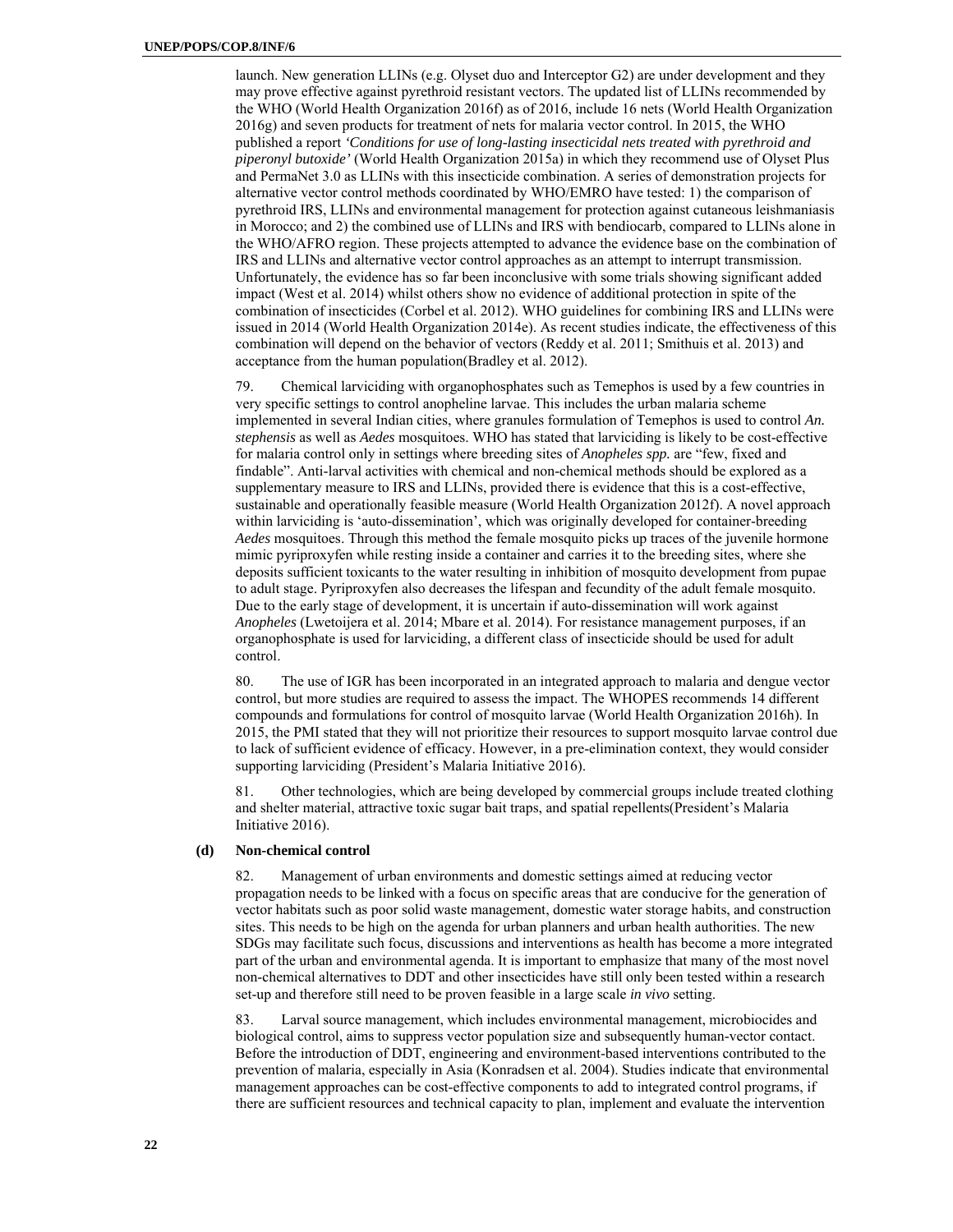(Konradsen et al. 2004; Pedercini et al. 2011). Most of these methods have been documented to be effective in reducing malaria transmission in those specific settings where conditions were appropriate for their use (Killeen et al. 2002; Keiser et al. 2005; Fillinger et al. 2011). The Roll Back Malaria larval source management work-stream 2012 has supported case study reports on larval source management in urban areas in Mauritius (Roll Back Malaria Larval Source Management Work Stream 2012 2012b), Sudan (Roll Back Malaria Larval Source Management Work Stream 2012 2012d), India (Roll Back Malaria Larval Source Management Work Stream 2012 2012c) and Tanzania (Roll Back Malaria Larval Source Management Work Stream 2012 2012a). Environmental management for larval vector control may be most feasible in urban areas or in particular agricultural settings where the management of water can be controlled through engineering approaches or infrastructural investments.

84. There are several new bio-insecticides and bio-pesticides with different modes of action used for mosquito larval management, such as entomopathogenic fungi from the Hyphomycetes (*Beauveria bassiana* and *Metarhizium anisopliae*). These fungi have an advantage over the current fast-acting insecticides by disrupting feeding and killing the mosquito later in the life-cycle, but before it is infectious, thereby reducing the selection pressure and potential development of resistance seen in chemical insecticides. Application of entomopathogenic fungi can be done through spraying of resting areas such as clay pots and eave screens (Stockholm Convention 2015b). Furthermore, endosymbiotic bacteria (*Wolbachia pipientis*) fipronil, spinosad, imidacloprid, novaluron, and methoprene could serve as good alternatives for mosquito control, particularly when they are directed towards the aquatic larval stages. Additionally, 41 essential oils have been reported to effectively repel *Aedes, Anopheles* and *Culex* (Zhu et al. 2016).

85. Another strategy has been the use of microbiocides, including the bacterial larvicides *Bacillus thuringiensis israelensis* (Bti) and *Bacillus sphaericus* (BSph) or their combinations (World Health Organization 2016e). A pilot study in Kenya has demonstrated the effectiveness of Bti in reducing malaria morbidity(Fillinger et al. 2009) which studies from Gambia (Majambere et al. 2007), Burkina Faso (Dambach et al. 2014), and Ghana (Nartey et al. 2013) support. A study to assess the effectiveness of a community-based microbial larviciding intervention in Tanzania found the intervention to be effective in reducing the prevalence of malaria infection in urban Dar es Salaam with the highest effectiveness during dry seasons (Maheu-Giroux et al. 2013).

86. For at least 35 years, the WHO has promoted the use of larvivorous fish as an environmentally friendly alternative to insecticide-based interventions for malaria control. Biological larval control using larvivorous fish is feasible in certain ecotypes and settings and is propagated in India as a supportive intervention to control vector breeding. An additional benefit from the use of larvivorous fish is the ability by certain species, in particular *Gambusia affinis,* to reduce DDT contamination in the water and sediment as well as in edible fish of rural ponds (Dua et al. 1999). Lastly, *Toxorhynchites* larvae are predators of *Aedes* larvae and have therefore been proposed as a potential biocontrol agent against *Ae. aegypti* and *Ae. Albopictus* (Lin et al. 2016).

87. A systematic review has highlighted that, despite low quality evidence, the direction and consistency of effects indicate that housing is an important risk factor for malaria (Tusting et al. 2015). Dedicated housing and homestead improvements, for example insect screens on windows and doors aimed at reducing indoor vector densities, and interventions to make the homestead environment less conducive for vector breeding have been shown to reduce vector-borne diseases in particular settings (Atieli et al. 2009; Kirby et al. 2009; Bradley et al. 2013). However, the evidence of housing modifications needs further documentation (Anderson et al. 2014).

#### **(e) New paradigms and research prospects on alternative products and strategies for vector control.**

88. In June 2016, the IVCC received a \$75 million grant from the Bill & Melinda Gates Foundation (BMGF). Over the next five years, this grant will contribute to the development costs of three new insecticides currently in pre-development and other related tools and solutions. The total costs are shared with industry and other funders. In addition, the IVCC has announced that they are directing their activities towards assuring delivery of products, including regulatory approval, improvement of market dynamics and vector control. They highlight that even though their vector control solutions are mainly focused on malaria transmission, the portfolio also has significant potential for dengue, Zika, chikungunya, filariasis and yellow fever transmission (IVCC 2016b). The IVCC, BMGF, WHO and TDR have issued calls on research ideas and tools relevant for outdoor transmission and grants have already been given. The UNEP/GEF, UNIDO, WHO, TDR, UNTAID, BMGF, USAID, DFID, Wellcome Trust, and the EU continue to be some of the other key donors that fund vector control research and product development.

89. Several research groups have focused on the possibility of using modified mosquito releases to reduce vector populations or to render them incapable of transmitting the pathogens for malaria and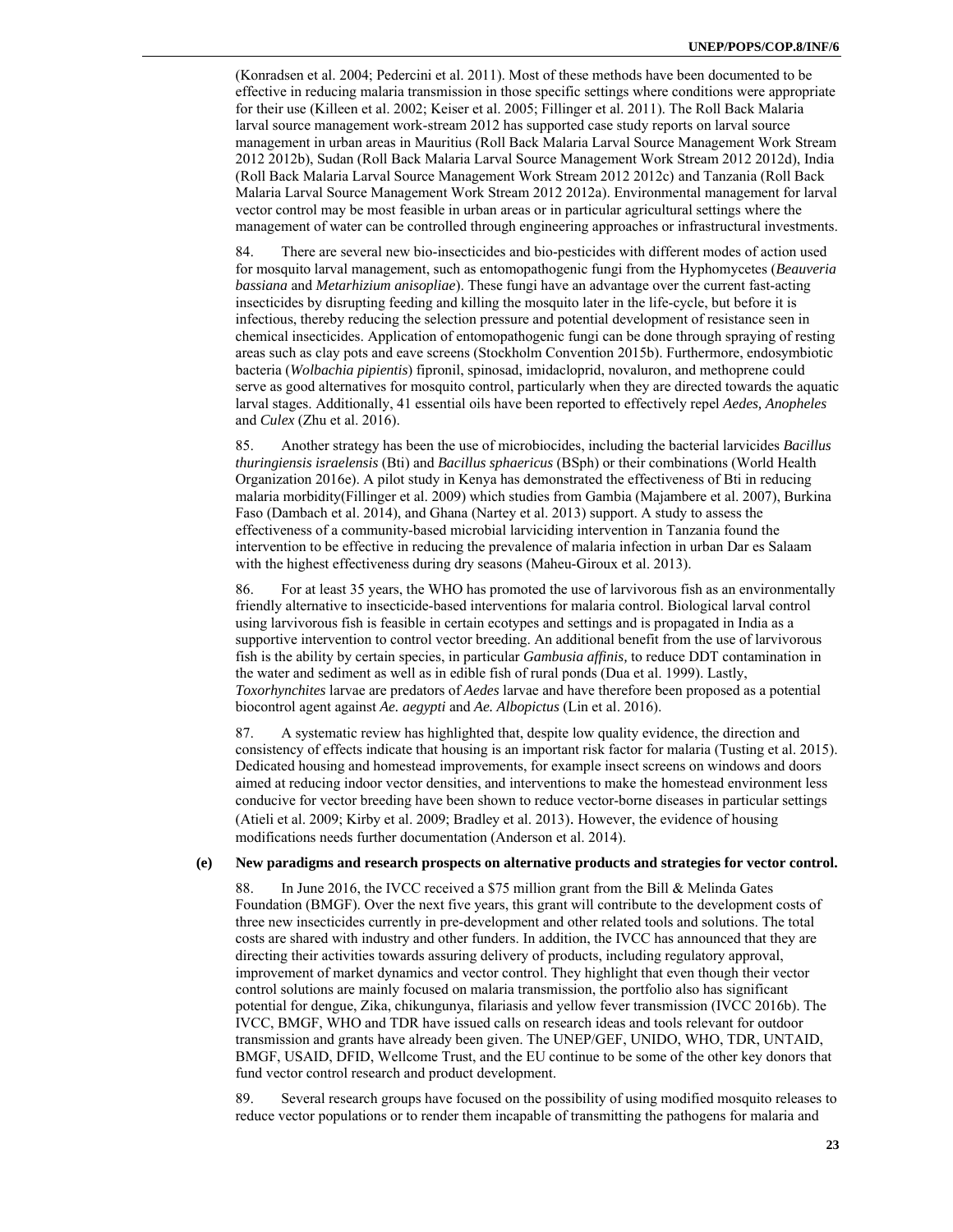dengue. Examples of these are genetically modified mosquitoes and *Wolbachia* infected *Ae. Aegypti*  (Oliva et al. 2014). A study highlighted that recent developments have allowed for efficient massrearing and irradiation for male release, and that *Wolbachia* combined with irradiation is an effective control approach that promise a safe and sustainable suppression of mosquito vectors (Lees et al. 2015). The evidence of such technologies for impact on disease is still lacking, but studies indicate that they have considerable potential, especially the self-sustaining strategies compared to the selflimiting strategies (Alphey 2014).

90. The green synthesis of nanoparticles has emerged as a very active area of research, with several studies conducted to investigate how these can help to control malaria and dengue vectors. For example, a study showed that very low doses (1 ppm) of lemongrass-synthesized gold nanoparticles controlled these vectors by boosting early instar mosquito larvae predation by copepods (*Mesocyclops aspericornis*) in an aquatic environment (Benelli 2015).

91. New paradigm vector control methods are being reviewed and guided by the VCAG and the IVCC committee, ESAC 3. Examples of such paradigms are: new generation LLINs and IRS insecticides that may restore effectiveness against pyrethroid resistant mosquitoes $\mathbf{u}$ ; spatial repellents; insecticide treated eaves screening; and lethal mosquito attractants (World Health Organization 2014b). Some of these approaches are still being pilot tested while others have reached the stage of large-scale trials; hence none have currently been sufficiently evaluated for policy recommendation.

92. South Africa is currently rolling out a malaria foci clearing program, which is designed to prioritize localities that are still experiencing local transmission. This program is a critical component of South Africa's malaria elimination campaign and includes procedures for rapid notification and subsequent case investigation followed by enhanced surveillance and control. The foci clearing program will likely lead to a reduction in insecticide use as IRS operations become more targeted. In addition, a project to assess the dynamics of malaria transmission in two of South Africa's malaria endemic provinces is underway. Data to date show that at least four Anopheles species are transmitting malaria within South Africa - three of which contain components of their populations that tend to feed and rest outdoors. These data are expected to inform the incorporation of vector control technologies that target outdoor-resting vectors, including larval source management (personal communication, Basil Brooke).

93. As mentioned earlier in this report, the International Centers for Excellence in Malaria Research has established evidence in hyperdemic areas that malaria transmission and vectors are highly spatially and temporally heterogeneous. In addition, most vectors exhibit a mix of behaviors suggesting that local programs will have to address control of multiple species as well as the control of single species that presents multiple behaviors. As a consequence, the International Centers for Excellence in Malaria Research are calling for a paradigm shift towards new combinations of sampling, surveillance and control tools in order to understand how behavioral adaptions impact elimination efforts (Conn et al. 2015).

#### **(f) Implementation of the Road Map for development of alternatives to DDT**

94. In 2013, the COP invited UNEP to develop a road map for the development of alternatives to DDT in collaboration with the WHO, the DDT expert group and the Secretariat. The road map was presented to the COP at its seventh meeting in 2015 in document UNEP/POPS/COP.7/INF/6. The road map was developed with financial support from the Government of Switzerland.

95. The road map defines a plan of global, regional and national activities to strengthen the development and implementation of locally safe, effective, affordable and environmentally sound alternatives to DDT in vector control. It identifies key actors responsible for implementing the road map and explains their respective roles. It includes a status report, elaborating on recent developments in the production, trade, use and consumption of DDT, global policies and strategies for vector control, as well as the status of vector control tools. The purpose of the road map is to provide a thematic guide and sketch the steps that are needed to achieve the goal of making the development and deployment of alternatives to DDT a priority. In general, it provides a framework for action and does not have a specific phase-out date. It consists of three key elements:

(a) Establishment of overall road map management and reporting procedures;

(b) Implementation of the road map through strengthening of the knowledge base for policy formulation and decision-making and of national and local capacities, development and deployment of chemical alternatives, and up-scaling of application of non-chemical alternatives, and

 $\overline{\phantom{a}}$  These new tools are still under evaluation, thus evidence to support efficacy against pyrethroid resistance must be demonstrated and operational issues must also receive equal focus (personal communication; WHO).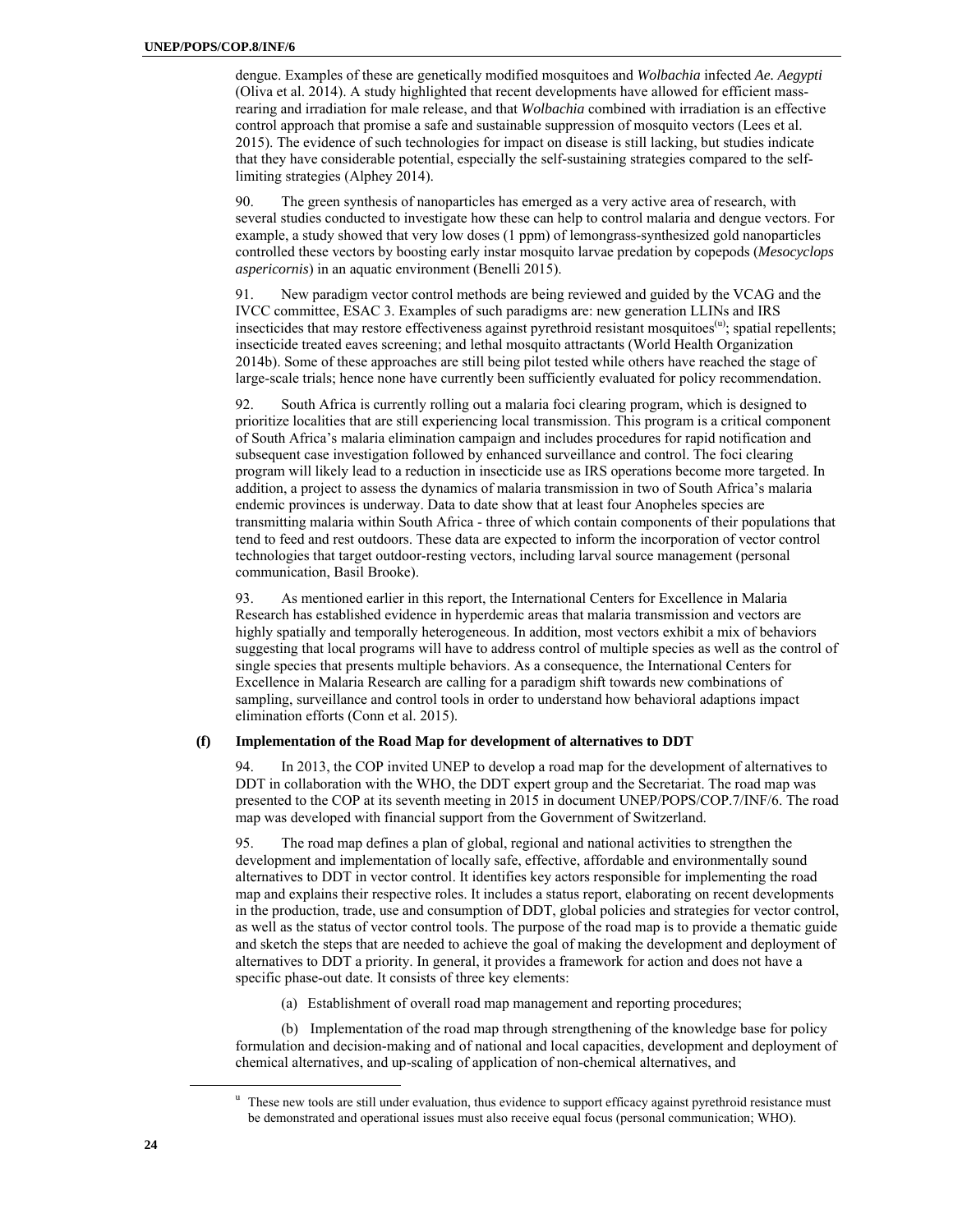(c) Elimination of stockpiles and waste, and updating of inventories.

96. These elements were set to begin implementation starting from May 2015 and onwards. More information about the road map is available at the Stockholm Convention website (Stockholm Convention 2015b) under 'Information documents' and UNEP/POPS/COP.7/INF/6.

### **V. Capacity to transition from DDT to alternatives for vector control**

### **A. Training tools and capacities for proper use of alternative insecticides and nonchemical methods for vector control**

97. In September 2014, the IVCC and the US Armed Forces Pest Management held a joint workshop that focused on public health pesticide application technology tools with the objective to improve the quality and efficiency of current vector control practices. The outcome was an identification of new opportunities to improve application technologies including: use of constant flow valves and erosion resistant tips on sprayers in all IRS programs; introduction of compression sprayers that minimize pesticide waste and human error; and embracing the potential for new larval source management techniques and next generation technology such as unmanned, smart spray systems (Knapp et al. 2015). Such tools can ensure the proper use of insecticides and non-chemical methods for vector control in the most efficient way depending on the local setting, but improved implementation is needed.

98. The Public Health Pesticide Program (IR-4 PHP), administrated by the State University of New Jersey, has developed a Public Health Pesticides Database that provides information on pesticide chemistry and toxicology and the efficacy of various chemical tools including repellents, attractants, and toxins against specific pests(IR-4 2014).

99. A Disease Data Management System (DDMS) on malaria control has been developed by the IVCC and Liverpool School of Tropical Medicine. The tool is a computer package that collates data on disease incidence, vector populations (including density and insecticide resistance) and intervention activities and presents this information in a web-based, real-time geographical format. The system has been successfully implemented in Bihar, India, and will expand to seven African countries. It was recently expanded to include VL for initial implementation in India(IVCC 2016a). This tool assists malaria and dengue control programs with data integration and management, thereby facilitating a transition from DDT to other alternatives.

100. The US Center for Disease Control and Prevention has compiled a comprehensive website with resources such as guidelines, publications, online training seminars, online lectures, etc. on vector control and integrated pest management (Centers for Disease Control and Prevention 2016).

101. The FAO/WHO International Code of Conduct on Pesticides Management from 2013 provides standards of conduct and serves as a point of reference in relation to sound pesticide life cycle management practices, in particular for government authorities and the pesticide industry (FAO 2013).

102. In 2015, the PMI released a second edition of their *'Best Management Practices (BMP) for IRS in vector control interventions'* that expands upon the first edition from 2010<sup>153</sup>. This manual aims at establishing a uniform approach for environmental assessment of pesticide use in IRS, and to provide acceptable safety standards and practices for the handling, storage, transportation and use of IRS pesticides. It also includes a separate chapter on *'DDT Special Considerations'*. The new additions to the manual include: best practices for water transport of pesticides; an expanded section on gender equality; guidance for the use of the PMI innovative Mobil Soak Pits for disposal of biodegradable waste in remote areas with targeted spraying; and seven assessment checklists for field inspection and reporting to guide environmental compliance (Chandonait 2015).

103. To facilitate the implementation of IVM for disease vector control, the WHO has developed several guidelines available for disease endemic countries including:

(a) Guidelines for vector control needs assessment (World Health Organization 2003);

(b) Guidelines for procurement of public health pesticides (World Health Organization 2012d);

(c) Core structure for training curriculum on Integrated Vector Management (World Health Organization 2012a);

(d) Handbook for Integrated Vector Management (World Health Organization 2012e);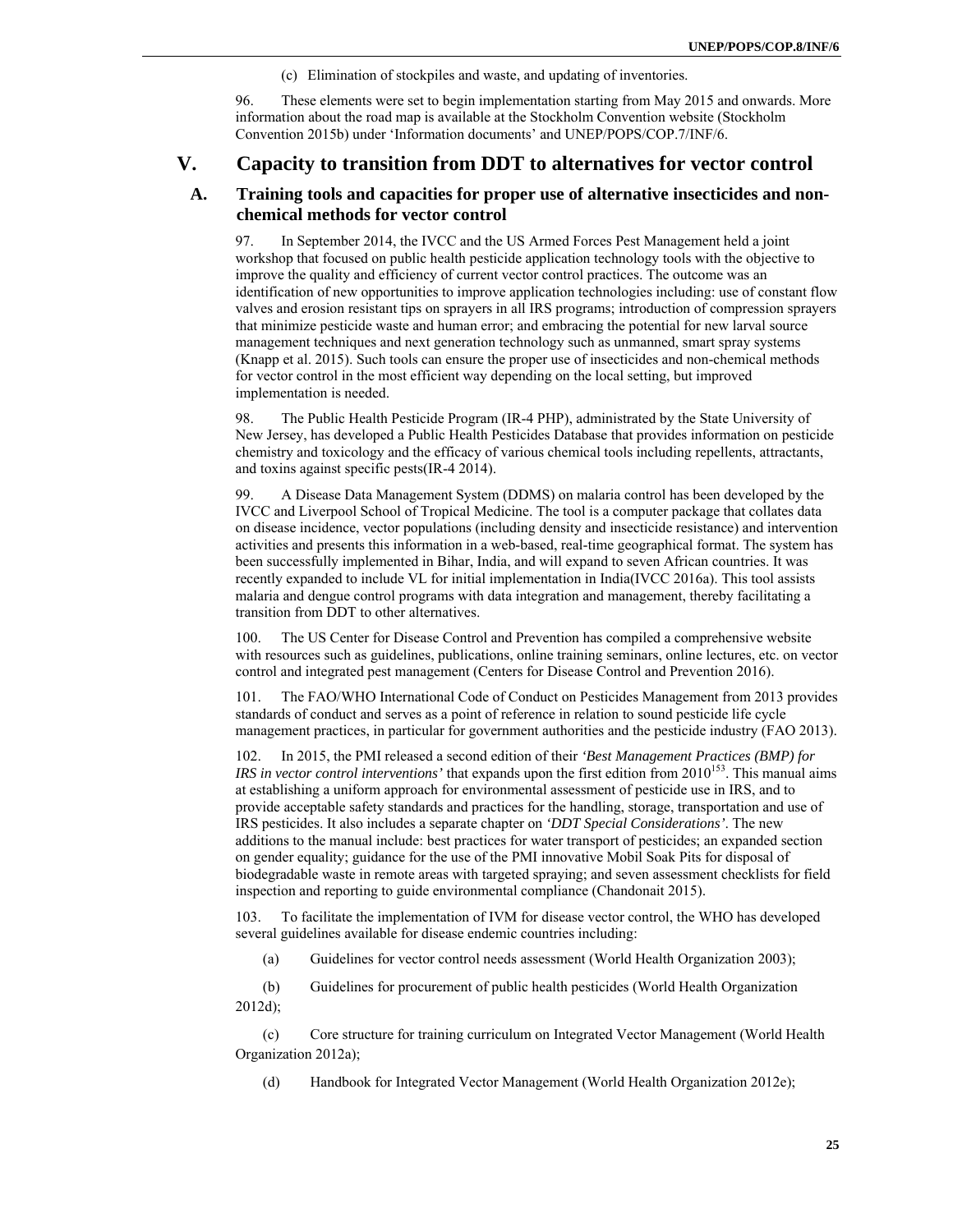(e) Guidance on policy development for Integrated Vector Management (World Health Organization 2012c); and

(f) Monitoring and Evaluation Indicators for Integrated Vector Management (World Health Organization 2012g).

104. Furthermore, the WHO has developed a *'Guidance note on capacity building in malaria entomology and vector control'* (World Health Organization 2013b) and a guideline for testing new LLINs to substantiate claims of efficacy in areas of high insecticide resistance (World Health Organization 2014a). Lastly, WHO has comprehensive guidelines to vector control of vector-borne diseases such as the *Global Technical Strategy for Malaria 2016-2030* (World Health Organization 2016b) and their *Dengue guidelines for diagnosis, treatment, prevention and control* (World Health Organization 2009).

105. The Roll Back Malaria Partnership has published a Toolbox that is divided into seven main categories of the programming cycle for malaria control including: Policies and Strategies; Assessing and Planning; Resourcing and Mobilization; Implementation of Interventions; Implementation Systems; Monitoring and Evaluation; and Advocacy, and Communication. Under each category, detailed information and advice is offered to guide training of personnel and implementation of activities (Roll Back Malaria Partnership 2016c).

106. A 2010 survey of public health pesticide registration and management practices in WHO member states showed that only 23 of 109 countries have certified training in vector control for those who are responsible for decision-making and implementation of vector control activities, and only 16 out of 109 countries have training in sound management of public health pesticides for the same group of people (World Health Organization 2011b). Information on the capacity of human resources within vector control at international and national levels is difficult to identify and may not exist in most settings. However, it is essential to have this information when discussing the issue of capacity and it is therefore important to conduct needs assessments of available human resources. For instance, the increasing role of private pest and vector control companies in urban settings offer a range of possibilities for making use of their capacities while also ensuring that they adhere to government policies to reduce insecticide resistance. Furthermore, it is relevant to emphasize the need for large scale trials and cost/feasibility assessments to understand capacity requirements and socio-economic impacts of alternatives.

107. An area that is lacking coordination of capacities is the collaboration between the agricultural, environmental and the public health sector, commonly called Integrated Vector and Pest Management. There is a great need to work together to address the development of vector insecticide resistant strains, to coordinate regulatory and legislative policies on registration, import and use of pesticides, and to regulate and monitor the trade and market for these chemicals.

### **B. Available funding opportunities for transition from DDT to alternatives**

108. The focus upon and continued investments in alternatives to DDT has been emphasized following the initiation of the Road Map for development of alternatives to DDT. The UNEP/GEF partnership supports an international effort to promote alternatives to DDT. GEF has so far supported a total of 15 projects through direct or indirect investments by more than \$76million (Sow et al. 2014). Many of these projects are now completed and many are in the pipeline for approval. Among the already approved projects are GEF funded projects in: India of about \$50million (including cofinancing) to *'Development and promotion of non-POP alternatives to DDT'*, Guatemala of about \$6 million (including co-financing) for*'Environmentally sound management and disposal of PCBcontaining equipment and disposal of DDT wastes and upgrade of technical expertise'*, and in Bangladesh/Nepal of about \$4.38 million (including co-financing) to *'Demonstrate cost-effective and sustainable alternatives for DDT in vector borne disease control in the Indian sub-continent'* (Global Environment Facility 2016).

109. Furthermore, as mentioned in chapter 3, the IVCC received substantial funding in 2016 from BMGF to support the continued development of new insecticides. IVCC and the PMI also received \$65 million from UNITAID to subsidize prices on alternative IRS insecticides to facilitate the transition from DDT to alternatives and to mitigate insecticide resistance by lowering the price on expensive insecticides. These and other funding opportunities are available for countries to strengthen systems for disease vector control with alternatives to DDT.

110. The Roll Back Malaria Partnership has developed an online tool, The Malaria Funding Data Platform, to facilitate analysis of funding flows within malaria, which can help identify financing gaps and priorities (Roll Back Malaria Partnership 2016b). This tool is useful to navigate the increasingly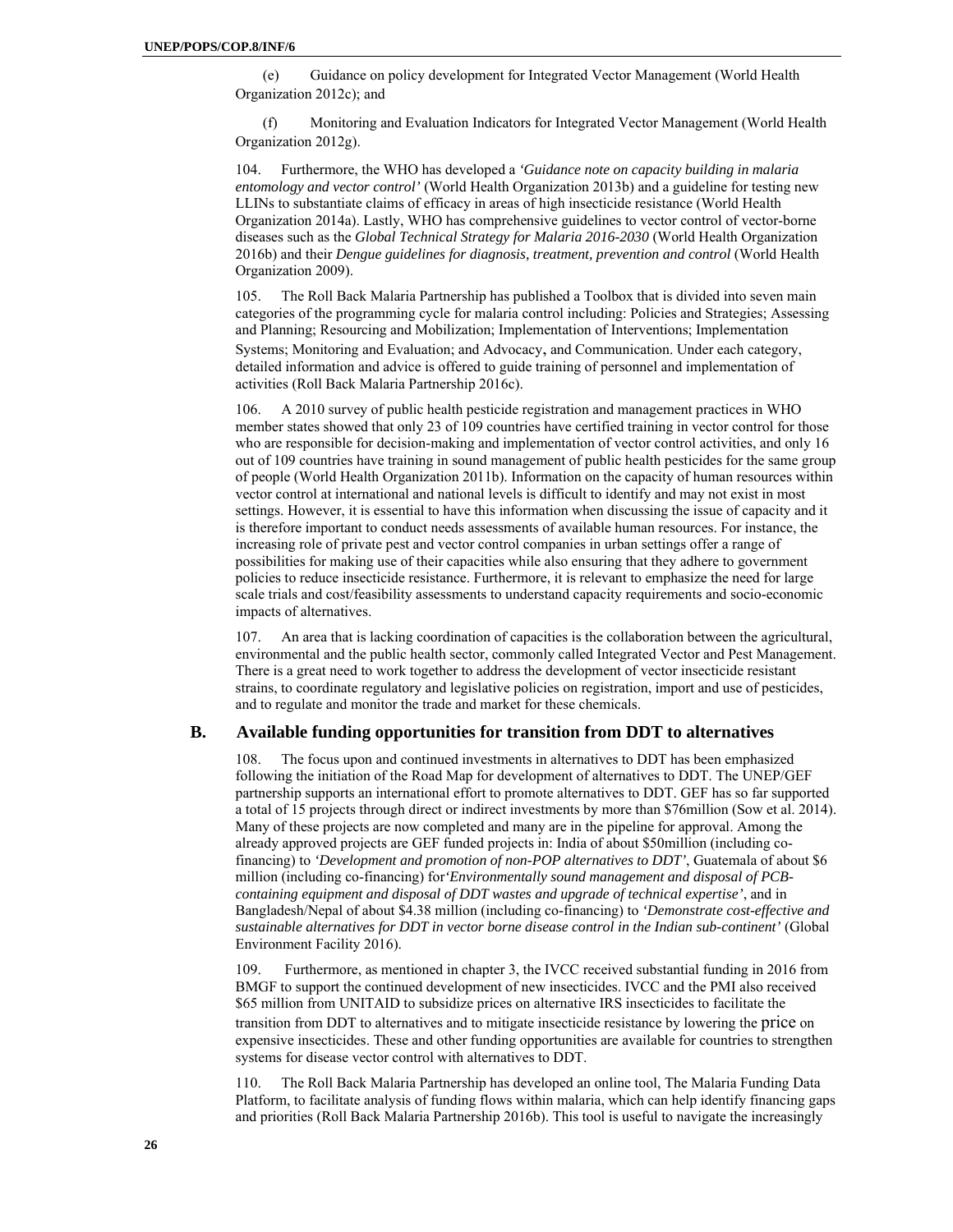comprehensive public/private nature of funding in malaria, and to create an overview of the resource mobilization that is happening within and between the various stakeholders in the partnership.

### **C. Technology transfer and linkages with research and training institutions relevant for vector control**

111. Career development opportunities, job retention and regular training for vector control officers/entomologists to senior level decision-makers should be made available in order to develop and maintain a cadre of trained and experienced staff to address local disease problems. Collaboration between national vector-borne disease control programs, universities and other research organizations is much needed. As of January 2014, 50% of the posts as public health entomologist in India were vacant as career opportunities within government organizations were perceived as limited (person communication - Dr. Sharma, India). This highlights the fact that human resources at international, national and local level is absolutely central to the successful control of malaria and other vector-borne diseases.

112. In the 2012-2014 reporting cycle, 16 out of the 30 responding countries indicated that they have training facilities for insecticide use and that they have established intersectoral collaboration in disease vector control. Eighteen out of the 30 responding countries reported that they have an entomology laboratory being used in the country for vector resistance testing, however only nine of the laboratories are internationally recognized. Ideally, every NMCP should have a professional entomologist to offer vector surveillance and allied operational research oversight. Such a person should be qualified at least at the MSc level and should be employed as a high-level professional.

113. Lastly, information on the capacity of universities and colleges to train the next generation of entomologists and public health professionals in the field of vector-borne disease control is important to facilitate an assessment of the capacity to train and conduct research within this area. It could be very relevant to review the need for establishment of a medical entomology unit and of curricular to see if the integration of alternatives to insecticides (including DDT) is being promoted. Furthermore, assessing the level of priority that the field of vector-borne disease control receives in general is important.

# **VI. Actions taken by Parties/Partners to reduce reliance on DDT use for vector control**

114. A number of initiatives have been set up by WHO and partners to improve vector control including judicious use of all approved insecticides (including DDT). These initiatives include advocating for universal coverage with LLINs, promoting effective diagnosis and treatment of all malaria cases, promoting IVM as a sustainable approach to disease prevention, promoting effective insecticide resistance management, and allowing countries to use DDT as long as there is no viable alternative for IRS. New paradigms and tools for vector control are under investigation and development as mentioned in chapter four.

115. Collaboration with sectors such as agriculture, environment, and energy could ensure that their activities do not result in increased vector densities and disease transmission. Although successful experiences involving resource mobilization in public health programs such as HIV/AIDS exist, effective mobilization for disease vector control and in particular, search for alternatives to DDT, is still a challenge in many countries. Since 2004, the main financial supporters of malaria control programs have been the GFATM, WHO, BMGF, the US and UK governments, USAID, PMI, and the World Bank. Most of these donors coordinate their activities through the Roll Back Malaria Partnership and the WHO. The most recent WHO global malaria report 2015 indicates that resources have been allocated to support the up-scaling of vector control interventions over the past few years. Maintaining these gains and moving forward with elimination is a challenge in the face of donor fatigue and competing needs.

### **VII. Assessment summary**

116. Reducing disease burden is a primary objective of the Sustainable Development Goals related to socioeconomic and agricultural development, urbanization, forced displacement and climate change. Every year, vector borne diseases account for more than 17% of the global burden of infectious diseases. Control of these diseases depends upon suppression of vector populations using insecticides and other methods. A number of countries consider DDT an important element of their vector borne disease control and elimination efforts. Under the Stockholm Convention, DDT use is restricted to appropriate disease vector control.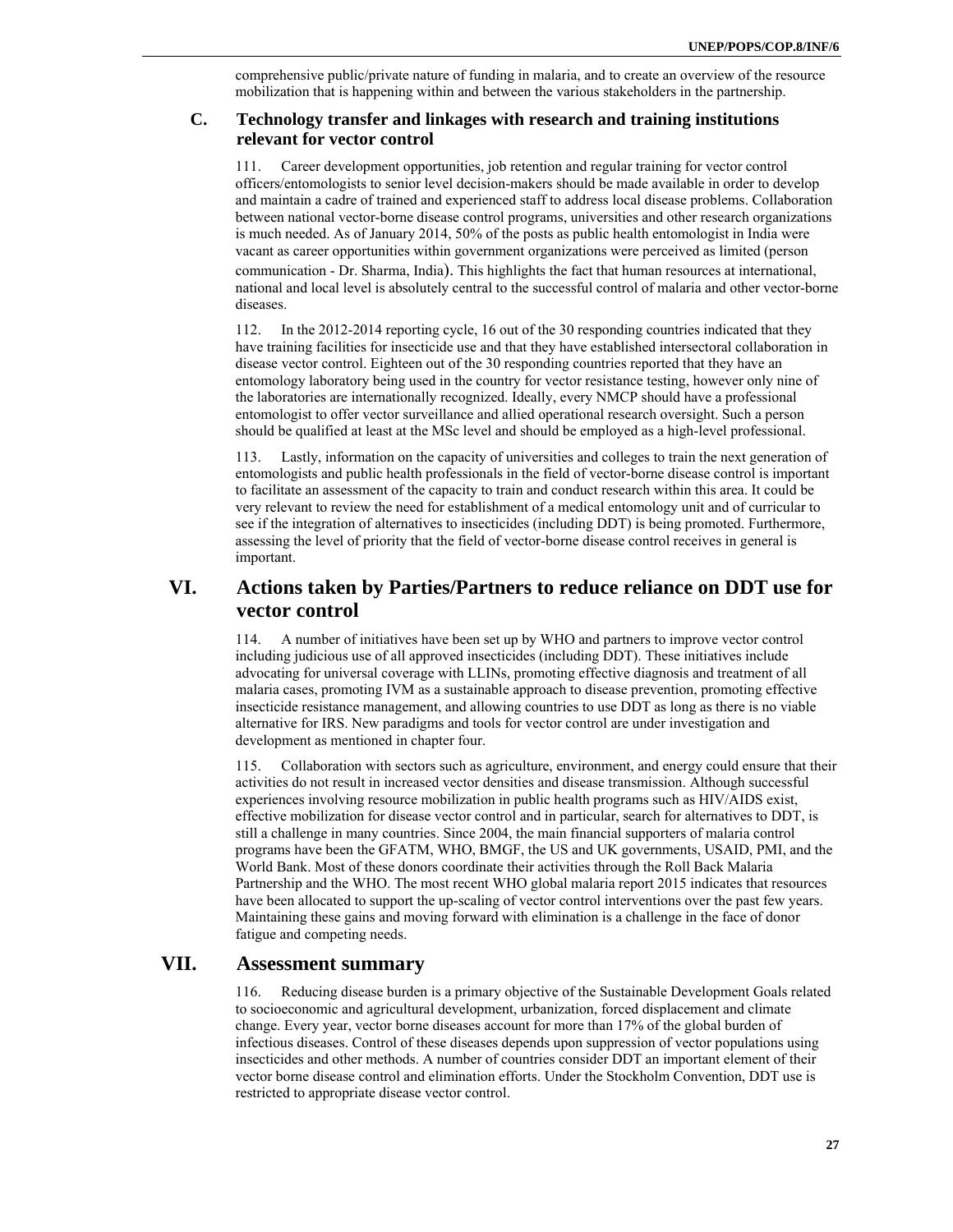117. Thirty countries, out of 178 Parties to the Stockholm Convention responded to the 2012-14 DDT questionnaire administered by the Secretariat. Currently 17 Parties are listed in the DDT Register; of those only 10 have responded out of which three reported use of DDT for disease vector control. However, information provided by exporters indicated that at least five other countries in addition to these have imported DDT during the reporting period. The assessment of the continued need for DDT is limited by the poor response rate by Parties and poor quality and inconsistency of information provided through the DDT questionnaire and other information channels.

118. Global annual DDT production remained mostly unchanged compared to the 2009-11 reporting cycle, approximately 3300 MT of active ingredient. In the current reporting cycle, India was the only producer of DDT, 91% of which was for domestic use; and the remainder was exported. Of the three Parties reporting use of DDT, a modest decline was reported in India, a substantial reduction in South Africa and a 10 fold increase in Mozambique. In India, the use of DDT has substantially shifted from malaria to leishmaniasis control. None of the 30 responding Parties reported using DDT for purposes other than disease vector control.

119. 26 out of 30 responding Parties reported the existence of national laws and regulations on DDT. Among the four remaining countries, one reported using DDT for vector control. India has developed and implemented a plan for sound management of pesticide products used in indoor residual spraying.

120. The ongoing disposal of obsolete DDT stocks was coordinated by several organizations. However, the inventory of DDT stockpiles is far from complete and therefore remains a global challenge for safe management and disposal. Information in the DDT questionnaire and that contained in the road map for the development of alternatives to DDT as endorsed by the COP 7 and other sources of information show significant discrepancies in stock quantities. This road map is seeking to accelerate the management of stockpiles and also the promotion of alternatives within its framework.

121. Effective vector control and disease elimination are threatened by inadequate human capacity and infrastructure in vector control programmes, the spread of insecticide resistance, outdoor biting by malaria vectors, and poor coordination between the relevant ministries, research institutions and other stakeholders. Many vector control programmes are heavily dependent on external funding which undermines their long-term sustainability.

122. Adoption of Integrated Vector Management (IVM) and insecticide resistance management into control programmes are progressing slowly. Insecticide resistance in vector populations is widespread and is increasing. Training tools and guidelines are available for use of alternative insecticides and non-chemical methods. A draft strategic Global Vector Control Response 2017 – 2030 being developed by WHO, which will be considered for endorsement by World Health Assembly in May 2017, will highlight the importance of vector control in line with SDG 3.3.

123. The use of alternative chemicals for IRS is constrained by factors such as insecticide resistance, cost, efficacy, toxicity and duration of insecticidal effect. An alternative approach to the large scale use of DDT may include the targeted use of IRS with more costly insecticides in low transmission settings; this approach requires robust surveillance. Several countries have moved towards targeted IRS, thereby reducing the amounts of insecticides used.

124. There are a number of existing and potential alternatives to DDT. Long-lasting Insecticidal Nets (LLIN) for malaria vector control are highly effective in certain ecological and community settings. Larval source management (LSM) is an effective supplemental intervention in particular settings. Appropriate house improvements and insecticide-treated curtains have been shown to reduce exposure to malaria vectors. Personal protection methods with niche applications include use of topical repellents, insecticide treated clothing and blankets/hammocks.

125. In addition, there is an extensive research and development pipeline of novel vector control tools relying on a variety of approaches, including new molecule and repurposed chemicals; bacterial, physical and genetic manipulation of vectors; vector baiting and trapping techniques; new generation LLINs including the use of synergists to restore susceptibility to pyrethroids; insect growth regulators; and fungal IRS. However, none of these new vector control approaches are currently backed by sufficient evidence of epidemiological efficacy, safe use and efficient operational delivery to be considered for public health interventions. In some cases, insufficient funding has led to slow development of new tools.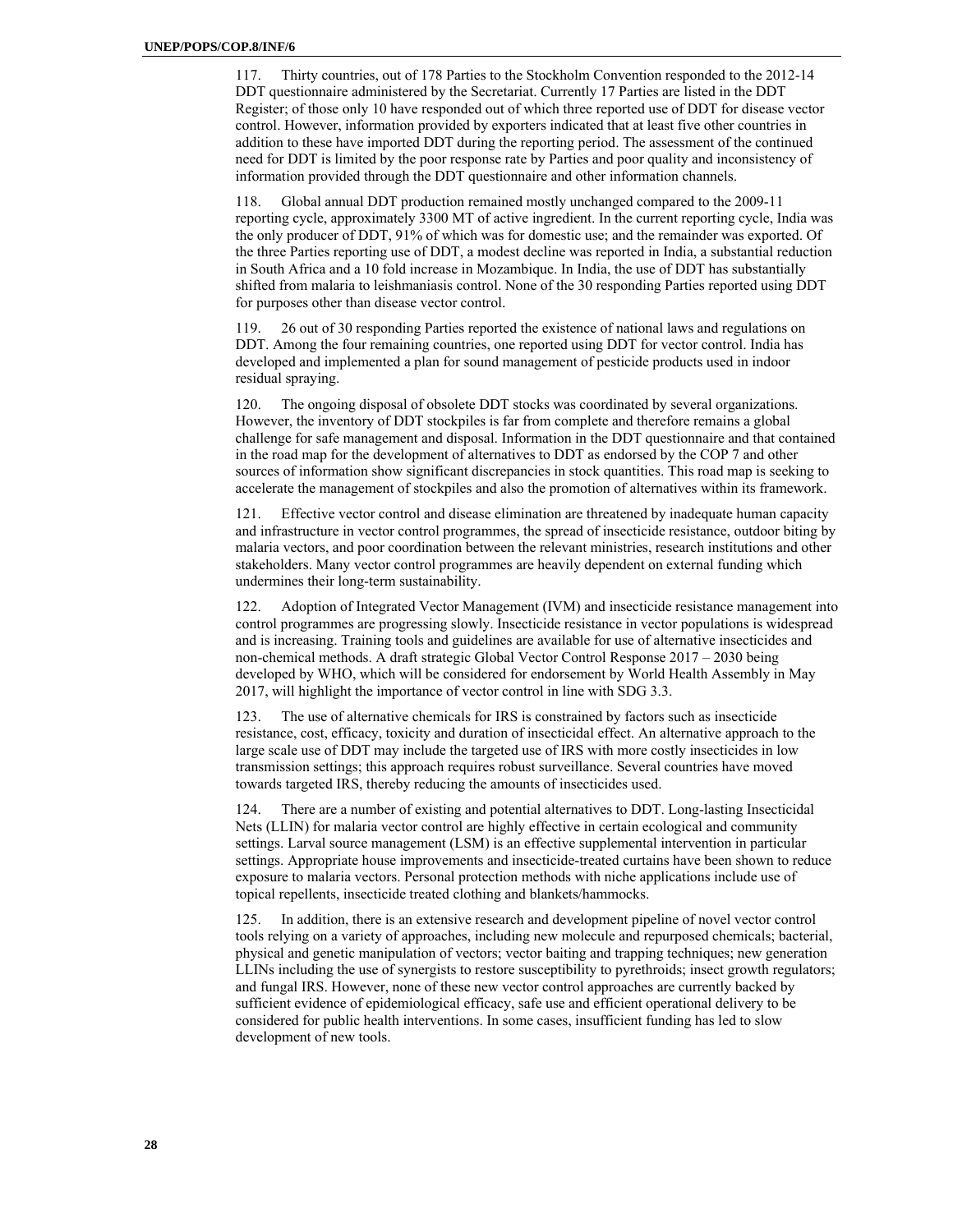## **VIII. Recommendations**

126. The DDT expert group reaffirms that there is a continued need for DDT for indoor residual spraying (IRS) in specific settings for disease vector control where locally safe, effective and affordable alternatives are still lacking, and agreed to the following recommendations:

(a) Reporting on DDT by Parties should be significantly improved to undertake adequate assessments under the Convention, particularly the mechanism for reporting on use, import and export, and stockpiles of DDT, including the use of other chemical for IRS;

(b) Coordination between the entities that collect relevant information on DDT including the Basel, Rotterdam and Stockholm Conventions, UNEP monitoring programme and the WHO's reporting system on public health pesticides should be further enhanced;

(c) Further support for the identification and safe disposal of obsolete DDT stockpiles should be strengthened with the aim of complete removal of the obsolete stocks;

(d) Use of DDT for leishmaniasis vector control should only be considered if safe, effective and affordable alternatives to DDT are not available;

(e) Countries should seek WHO guidance before considering DDT for the control of vectors of arboviruses;

(f) To ensure judicious use of resources, including DDT, countries in low or medium transmission settings should endeavour to adopt a targeted approach to IRS which must be based on an adequate surveillance system;

(g) National capacity for research, resistance monitoring and implementation should be increased for pilot testing and up-scaling of existing alternatives to DDT by relevant national and international bodies within the framework of the proposed WHO Global Vector Control Response (GVCR) and the road map for the development of alternatives to DDT;

(h) There is an urgent need for funding at the global level for research and development into new vector control tools, aiming to generate evidence that would meet the requirements for policy recommendations on alternatives to DDT by WHO;

(i) The Secretariat of the Stockholm Convention should continue to facilitate activities on strengthening capacity to transition away from the reliance on DDT for disease vector control.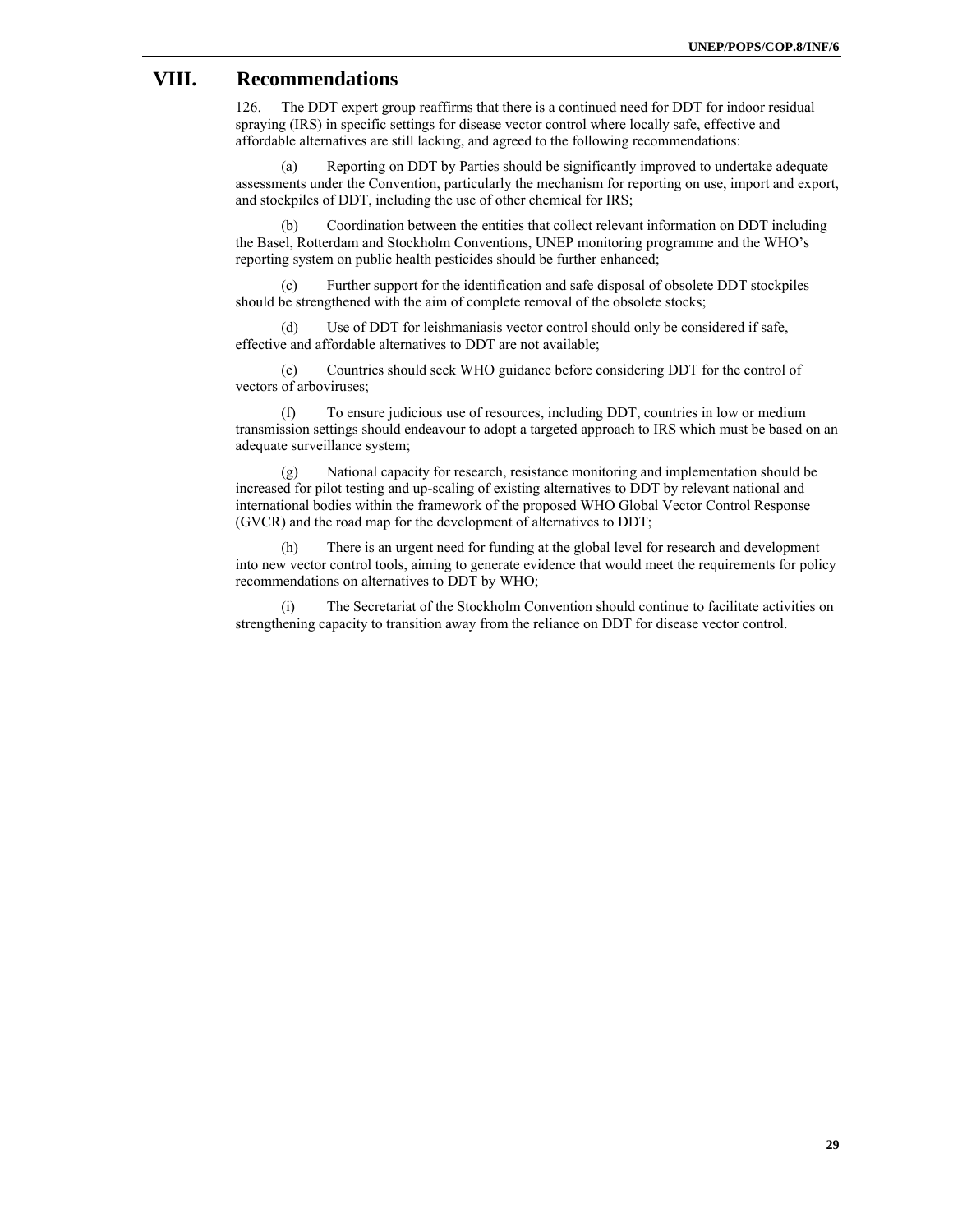### **Reference list**

- Abuelmaali, S.A. et al., 2013. Impacts of Agricultural Practices on Insecticide Resistance in the Malaria Vector Anopheles arabiensis in Khartoum State, Sudan B. Brooke, ed. *PLoS ONE*, 8(11), p.e80549. Available at: http://dx.plos.org/10.1371/journal.pone.0080549 (Accessed July 22, 2016).
- Alphey, L., 2014. Genetic Control of Mosquitoes. *Annual Review of Entomology*, 59, pp.205–224.
- Anderson, L., Simpson, D. & Stephens, M., 2014. Can we learn new strategies from past experience? Effective Malaria Control Through Durable Housing Improvements. Available at: https://www.habitat.org/sites/default/files/malariahousing-combined-print.pdf (Accessed July 27, 2016).
- Anon, IR Mapper: Insecticide susceptibility. Available at: http://irmapperjavascriptwcfservice.cloudapp.net/.

ASP, 2010. Africa Stockpiles Programme. Available at: http://www.africastockpiles.net/.

- Atieli, H. et al., 2009. House design modifications reduce indoor resting malaria vector densities in rice irrigation scheme area in western Kenya. *Malaria Journal*, 8(1), p.108. Available at: http://malariajournal.biomedcentral.com/articles/10.1186/1475-2875-8-108 (Accessed July 27, 2016).
- Ayorinde, A. et al., 2015. The Insecticide Susceptibility Status of Aedes aegypti (Diptera: Culicidae) in Farm and Nonfarm Sites of Lagos State, Nigeria. *Journal of insect science (Online)*, 15. Available at: http://www.pubmedcentral.nih.gov/articlerender.fcgi?artid=4535572&tool=pmcentrez&rendertype=abstract (Accessed May 13, 2016).
- Beier, J.C. et al., 2008. Integrated vector management for malaria control. *Malaria Journal*, 7(Suppl 1), p.S4. Available at: http://malariajournal.biomedcentral.com/articles/10.1186/1475-2875-7-S1-S4 (Accessed July 22, 2016).
- Benelli, G., 2015. Research in mosquito control: current challenges for a brighter future. *Parasitology Research*, 114(8), pp.2801–2805. Available at: http://link.springer.com/10.1007/s00436-015-4586-9 (Accessed August 1, 2016).
- van den Berg, H., 2016. *Effectiveness evaluation on DDT*,
- van den Berg, H. et al., 2011. Status of pesticide management in the practice of vector control: a global survey in countries at risk of malaria or other major vector-borne diseases. *Malaria Journal*, 10(1), p.125. Available at: http://malariajournal.biomedcentral.com/articles/10.1186/1475-2875-10-125 (Accessed September 13, 2016).
- Bhatt, S. et al., 2015. The effect of malaria control on Plasmodium falciparum in Africa between 2000 and 2015. *Nature*, 526(7572), pp.207–211. Available at: http://www.nature.com/doifinder/10.1038/nature15535 (Accessed July 22, 2016).
- Booij, P. et al., 2016. Current implications of past DDT indoor spraying in Oman. *The Science of the total environment*, 550, pp.231–40. Available at: http://www.sciencedirect.com/science/article/pii/S0048969715312018 (Accessed May 30, 2016).
- Bradley, J. et al., 2012. Increased risks of malaria due to limited residual life of insecticide and outdoor biting versus protection by combined use of nets and indoor residual spraying on Bioko Island, Equatorial Guinea. *Malaria journal*, 11, p.242. Available at: http://www.ncbi.nlm.nih.gov/pubmed/22835049 (Accessed July 27, 2016).
- Bradley, J. et al., 2013. Reduced Prevalence of Malaria Infection in Children Living in Houses with Window Screening or Closed Eaves on Bioko Island, Equatorial Guinea G. Chowell, ed. *PLoS ONE*, 8(11), p.e80626. Available at: http://dx.plos.org/10.1371/journal.pone.0080626 (Accessed July 27, 2016).
- Breman, J.G., Alilio, M.S. & White, N.J., 2007. Defining and Defeating the Intolerable Burden of Malaria III. Progress and Perspectives.
- Centers for Disease Control and Prevention, 2016. Environmental Health Services: Vector Control/Integrated Pest Management. Available at: https://www.cdc.gov/nceh/ehs/topics/vectorcontrol.htm (Accessed August 3, 2016).

Chanda, E. et al., 2011. Insecticide Resistance and the Future of Malaria Control in Zambia R. D. Gosling, ed. *PLoS*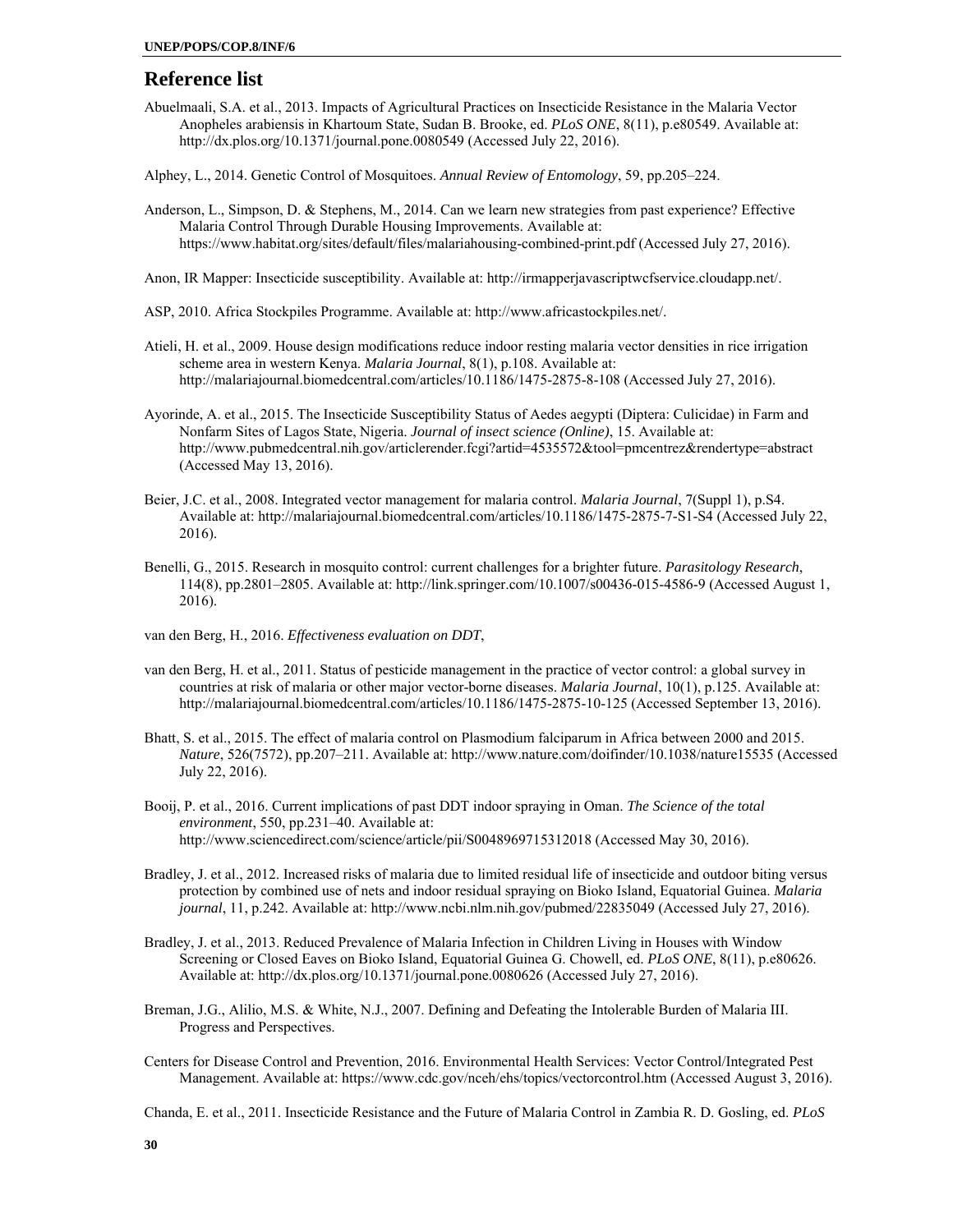*ONE*, 6(9), p.e24336. Available at: http://dx.plos.org/10.1371/journal.pone.0024336 (Accessed July 22, 2016).

- Chanda, E. et al., 2008. Integrated vector management: The Zambian experience. *Malaria Journal*, 7(1), p.164. Available at: http://malariajournal.biomedcentral.com/articles/10.1186/1475-2875-7-164 (Accessed July 22, 2016).
- Chanda, E. et al., 2013. Operational scale entomological intervention for malaria control: strategies, achievements and challenges in Zambia. *Malaria Journal*, 12(1), p.10. Available at: http://malariajournal.biomedcentral.com/articles/10.1186/1475-2875-12-10 (Accessed July 22, 2016).
- Chanda, E. et al., 2015. Strengthening tactical planning and operational frameworks for vector control: the roadmap for malaria elimination in Namibia. *Malaria Journal*, 14(1), p.302. Available at: http://www.malariajournal.com/content/14/1/302 (Accessed November 17, 2016).
- Chandonait, P., 2015. President's Malaria Initiative Manual Best Management Practices for Indoor Residual Spraying in Vector Control Interventions. Available at: http://www.africairs.net/wp-content/uploads/2015/03/BMP-Manual.pdf (Accessed August 3, 2016).
- Chang, X. et al., 2014a. Multiple resistances and complex mechanisms of Anopheles sinensis mosquito: a major obstacle to mosquito-borne diseases control and elimination in China. *PLoS neglected tropical diseases*, 8(5), p.e2889. Available at: /pmc/articles/PMC4031067/?report=abstract (Accessed April 22, 2016).
- Chang, X. et al., 2014b. Multiple resistances and complex mechanisms of Anopheles sinensis mosquito: a major obstacle to mosquito-borne diseases control and elimination in China. *PLoS neglected tropical diseases*, 8(5), p.e2889. Available at: http://www.ncbi.nlm.nih.gov/pubmed/24852174 (Accessed July 21, 2016).
- Chen, Y. & Kwan, W., 2013. *Terminal Evaluation Report*, Available at: http://www.thegef.org/gef/sites/thegef.org/files/gef\_prj\_docs/GEFProjectDocuments/MandE/TE/FY2013/UND P/G002629/2629\_UNDP\_TE\_Terminal Evaluation Report - 61862.pdf (Accessed July 18, 2016).
- Chitnis, N. et al., 2010. Comparing the effectiveness of malaria vector-control interventions through a mathematical model. *The American journal of tropical medicine and hygiene*, 83(2), pp.230–40. Available at: http://www.ncbi.nlm.nih.gov/pubmed/20682861 (Accessed August 3, 2016).
- Choi, K.S. et al., 2014. Insecticide resistance and role in malaria transmission of Anopheles funestus populations from Zambia and Zimbabwe. *Parasites & vectors*, 7, p.464. Available at: http://www.ncbi.nlm.nih.gov/pubmed/25293669 (Accessed July 20, 2016).
- Cisse, M.B.M. et al., 2015. Characterizing the insecticide resistance of Anopheles gambiae in Mali. *Malaria Journal*, 14(1), p.327. Available at: http://www.malariajournal.com/content/14/1/327 (Accessed July 21, 2016).
- Coetzee, M. et al., 2013. Malaria in South Africa: 110 years of learning to control the disease. *South African Medical Journal*, 103(10), pp.770–778.
- Coleman, M. et al., 2015. DDT-based indoor residual spraying suboptimal for visceral leishmaniasis elimination in India. *Proceedings of the National Academy of Sciences of the United States of America*, 112(28), pp.8573–8. Available at: /pmc/articles/PMC4507214/?report=abstract (Accessed April 22, 2016).
- Conn, J.E. et al., 2015. Entomological Monitoring and Evaluation: Diverse Transmission Settings of ICEMR Projects Will Require Local and Regional Malaria Elimination Strategies. *The American journal of tropical medicine and hygiene*, 93(3 Suppl), pp.28–41. Available at: http://www.ncbi.nlm.nih.gov/pubmed/26259942 (Accessed July 20, 2016).
- Corbel, V. et al., 2012. Combination of malaria vector control interventions in pyrethroid resistance area in Benin: a cluster randomised controlled trial. *The Lancet Infectious Diseases*, 12(8), pp.617–626.
- Corbel, V. & NGuess, R., 2013. Distribution, Mechanisms, Impact and Management of Insecticide Resistance in Malaria Vectors: A Pragmatic Review. In *Anopheles mosquitoes - New insights into malaria vectors*. InTech. Available at: http://www.intechopen.com/books/anopheles-mosquitoes-new-insights-into-malariavectors/distribution-mechanisms-impact-and-management-of-insecticide-resistance-in-malaria-vectors-apragmat (Accessed July 21, 2016).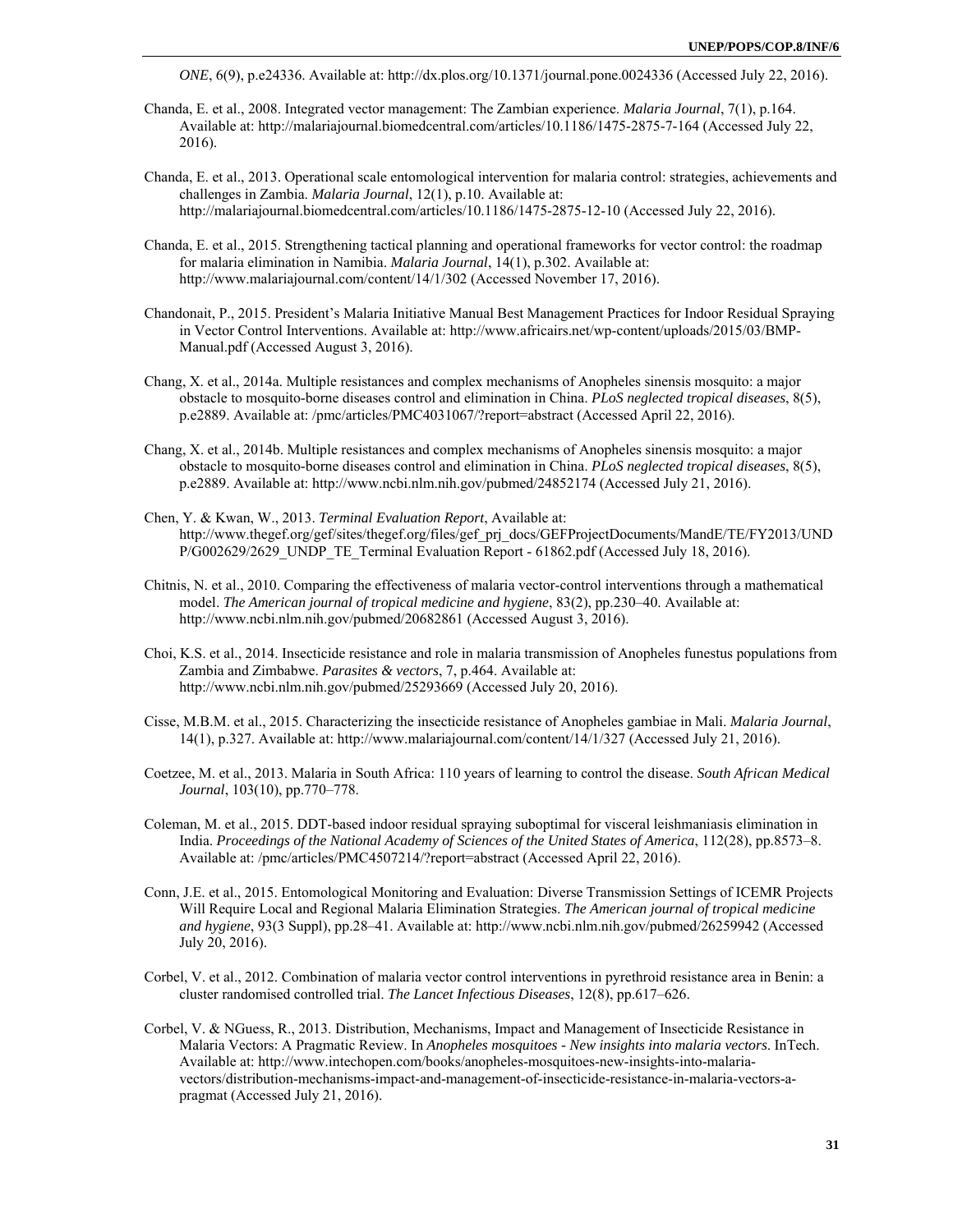#### **UNEP/POPS/COP.8/INF/6**

- Dai, Y. et al., 2015. Development of insecticide resistance in malaria vector Anopheles sinensis populations from Shandong province in China. *Malaria Journal*, 14(1), p.62. Available at: http://www.malariajournal.com/content/14/1/62 (Accessed July 21, 2016).
- Dambach, P. et al., 2014. Efficacy of Bacillus thuringiensis var. israelensis against malaria mosquitoes in northwestern Burkina Faso. *Parasites & vectors*, 7, p.371. Available at: http://www.ncbi.nlm.nih.gov/pubmed/25128297 (Accessed September 14, 2016).
- Dua, V.K., Kumari, R. & Sharma, V.P., 1999. Application of mosquito fish Gambusia for reducing DDT contamination in water, sediment and edible fish from rural ponds of India. , 18(1), pp.89–94.
- Ethiopia Ministry of Health, 2014. *National Malaria Program Plan 2014-2020*, Available at: http://www.moh.gov.et/da/resources/-/asset\_publisher/02tLV8kiKw1w/document/id/3952857.
- FAO, 2013. International Code of Conduct on Pesticide Management. Available at: http://www.fao.org/agriculture/crops/thematic-sitemap/theme/pests/code/en/ (Accessed August 3, 2016).
- Faraj, C. et al., 2016. Effectiveness and Cost of Insecticide-Treated Bed Nets and Indoor Residual Spraying for the Control of Cutaneous Leishmaniasis: A Cluster-Randomized Control Trial in Morocco. *The American journal of tropical medicine and hygiene*, 94(3), pp.679–85. Available at: http://www.ncbi.nlm.nih.gov/pubmed/26811431 (Accessed July 27, 2016).
- Fiedler, H., 2015. *Road Map for the Development of Alternatives to DDT*,
- Figueroa Acosta, L.. et al., 2014. *Comportamiento de Anopheles albimanus frente a insecticidas organosintéticos.*, Available at: http://www.iaes.edu.ve/index.php/centro-de-descargas/viewcategory/3-libros-y-publicaciones.
- Fillinger, U. et al., 2009. Integrated malaria vector control with microbial larvicides and insecticide-treated nets in western Kenya: a controlled trial. *Bulletin of the World Health Organization*, 87(9), pp.655–65. Available at: http://www.ncbi.nlm.nih.gov/pubmed/19784445 (Accessed July 27, 2016).
- Fillinger, U. et al., 2011. Larval source management for malaria control in Africa: myths and reality. *Malaria Journal*, 10(1), p.353. Available at: http://malariajournal.biomedcentral.com/articles/10.1186/1475-2875-10-353 (Accessed July 27, 2016).
- Fonseca-González, I. et al., 2011. Insecticide resistance status of Aedes aegypti (L.) from Colombia. *Pest management science*, 67(4), pp.430–7. Available at: http://www.ncbi.nlm.nih.gov/pubmed/21394876 (Accessed September 13, 2016).
- GEF, 2015a. Development and Promotion of Non-POPs alternatives to DDT. Available at: https://www.thegef.org/gef/project\_detail?projID=4612.
- GEF, 2015b. Environmentally Sound Management and Disposal of Polychlorinated Biphenyl (PCB) Containing Equipment and Disposal of DDT Wastes, and Upgrade of Technical Expertise. Available at: https://www.thegef.org/gef/project\_detail?projID=5816 (Accessed July 18, 2016).
- Gerber, R. et al., 2016. Bioaccumulation and human health risk assessment of DDT and other organochlorine pesticides in an apex aquatic predator from a premier conservation area. *Science of The Total Environment*, 550, pp.522–533. Available at: http://www.sciencedirect.com/science/article/pii/S0048969716301280 (Accessed February 5, 2016).
- Global Environment Facility, 2016. Projects. Available at: http://www.thegef.org/projects?search\_api\_views\_fulltext=DDT.
- Hargreaves, K. et al., 2000. Anopheles funestus resistant to pyrethroid insecticides in South Africa. *Medical and veterinary entomology*, 14(2), pp.181–9. Available at: http://www.ncbi.nlm.nih.gov/pubmed/10872862 (Accessed July 22, 2016).
- Hemingway, J. et al., 2013. Country-level operational implementation of the Global Plan for Insecticide Resistance Management. *Proceedings of the National Academy of Sciences of the United States of America*, 110(23), pp.9397–402. Available at: http://www.ncbi.nlm.nih.gov/pubmed/23696658 (Accessed July 22, 2016).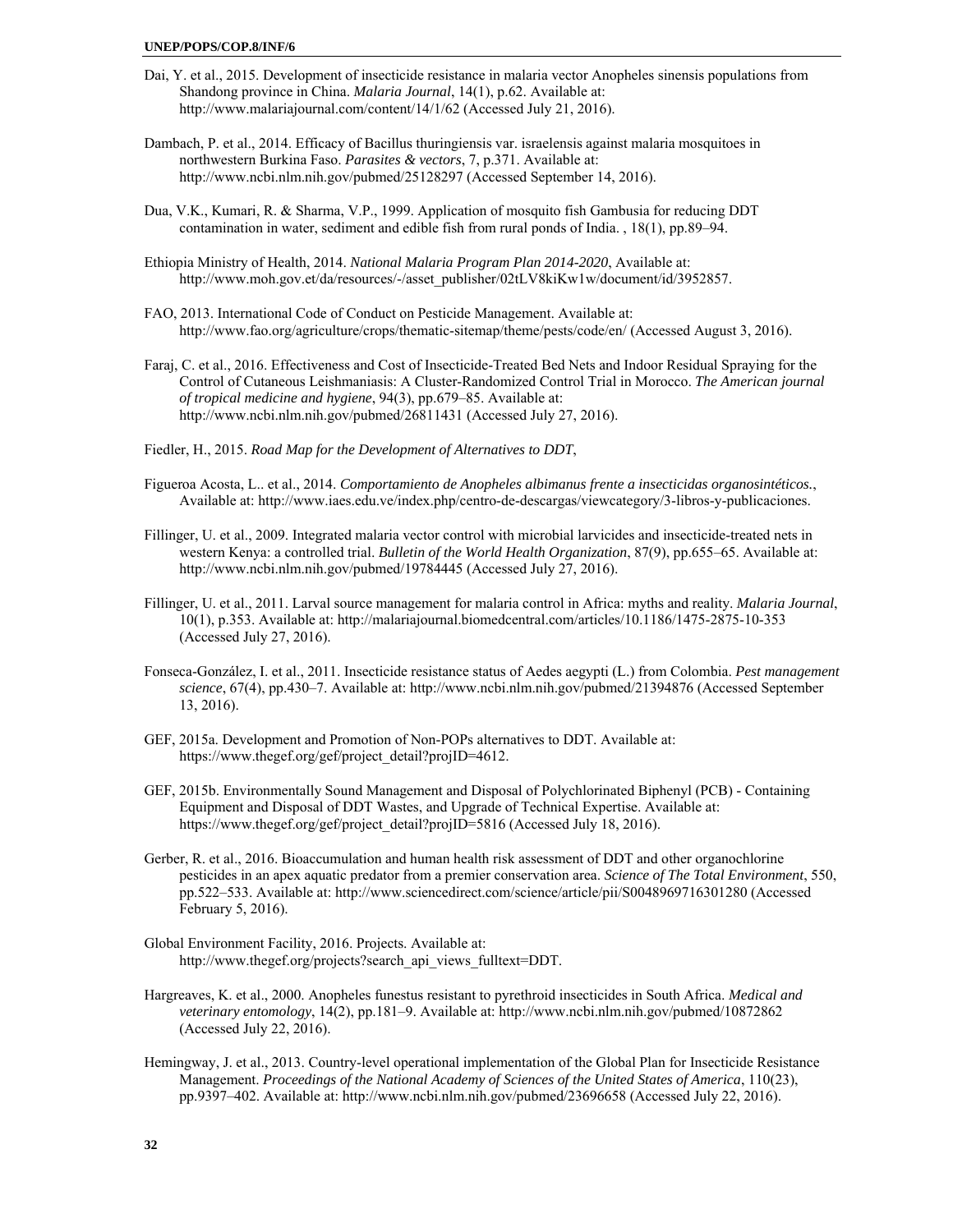- Hemingway, J., 2014. The role of vector control in stopping the transmission of malaria: threats and opportunities. *Philosophical Transactions of the Royal Society B: Biological Sciences*, 369(1645), pp.20130431–20130431. Available at: http://rstb.royalsocietypublishing.org/cgi/doi/10.1098/rstb.2013.0431 (Accessed July 22, 2016).
- Himeidan, Y.E. et al., 2011. Extensive permethrin and DDT resistance in Anopheles arabiensis from eastern and central Sudan. *Parasites & vectors*, 4, p.154. Available at: http://www.ncbi.nlm.nih.gov/pubmed/21812972 (Accessed July 21, 2016).
- Innovative Vector Control Consortium, 2016. New Vector Control Tools. Available at: http://www.ivcc.com/creatingsolutions/our-work/new-vector-control-tools (Accessed July 21, 2016).
- International Agency for Research on Cancer, 2015. *IARC Monographs evaluate DDT, lindane, and 2,4-D. Press release N.236.*, Available at: http://www.iarc.fr/en/media-centre/pr/2015/pdfs/pr236\_E.pdf (Accessed July 19, 2016).
- IR-4, 2014. IR-4 Public Health Pesticides Database. Available at: http://ir4.rutgers.edu/PublicHealth/publichealthDB.cfm (Accessed August 3, 2016).
- Ishak, I.H. et al., 2015. Contrasting patterns of insecticide resistance and knockdown resistance (kdr) in the dengue vectors Aedes aegypti and Aedes albopictus from Malaysia. *Parasites & vectors*, 8, p.181. Available at: /pmc/articles/PMC4377062/?report=abstract (Accessed April 22, 2016).
- IVCC, 2016a. Disease Data Management System (DDMS). Available at: http://www.ivcc.com/creatingsolutions/achievements/disease-data-management-system-ddms.
- IVCC, 2016b. *IVCC receives grant to support its work in vector control*,
- Kabula, B. et al., 2014. Distribution and spread of pyrethroid and DDT resistance among the Anopheles gambiae complex in Tanzania. *Medical and veterinary entomology*, 28(3), pp.244–52. Available at: http://www.ncbi.nlm.nih.gov/pubmed/24192019 (Accessed July 21, 2016).
- Keiser, J., Singer, B.H. & Utzinger, J., 2005. Reducing the burden of malaria in different eco-epidemiological settings with environmental management: a systematic review. *The Lancet Infectious Diseases*, 5(11), pp.695–708.
- Killeen, G.F. et al., 2002. Eradication of Anopheles gambiae from Brazil: lessons for malaria control in Africa? *The Lancet Infectious Diseases*, 2(10), pp.618–627.
- Kirby, M.J. et al., 2009. Effect of two different house screening interventions on exposure to malaria vectors and on anaemia in children in The Gambia: a randomised controlled trial. *Lancet (London, England)*, 374(9694), pp.998–1009. Available at: http://www.ncbi.nlm.nih.gov/pubmed/19732949 (Accessed July 27, 2016).
- Knapp, J. et al., 2015. Disruptive technology for vector control: the Innovative Vector Control Consortium and the US Military join forces to explore transformative insecticide application technology for mosquito control programmes. *Malaria Journal*, 14(1), p.371. Available at: http://www.malariajournal.com/content/14/1/371 (Accessed August 3, 2016).
- Knox, T.B. et al., 2014. An online tool for mapping insecticide resistance in major Anopheles vectors of human malaria parasites and review of resistance status for the Afrotropical region. *Parasites & Vectors*, 7(1), p.76. Available at: http://parasitesandvectors.biomedcentral.com/articles/10.1186/1756-3305-7-76 (Accessed July 22, 2016).
- Konradsen, F. et al., 2004. Engineering and malaria control: learning from the past 100 years. *Acta Tropica*, 89(2), pp.99–108.
- Kumar, V. et al., 2015. Insecticide susceptibility of Phlebotomus argentipes & assessment of vector control in two districts of West Bengal, India. *The Indian journal of medical research*, 142(2), pp.211–5. Available at: /pmc/articles/PMC4613443/?report=abstract (Accessed May 20, 2016).
- Lees, R.S. et al., 2015. Back to the future: the sterile insect technique against mosquito disease vectors. *Current Opinion in Insect Science*, 10, pp.156–162. Available at: http://linkinghub.elsevier.com/retrieve/pii/S2214574515000905 (Accessed August 1, 2016).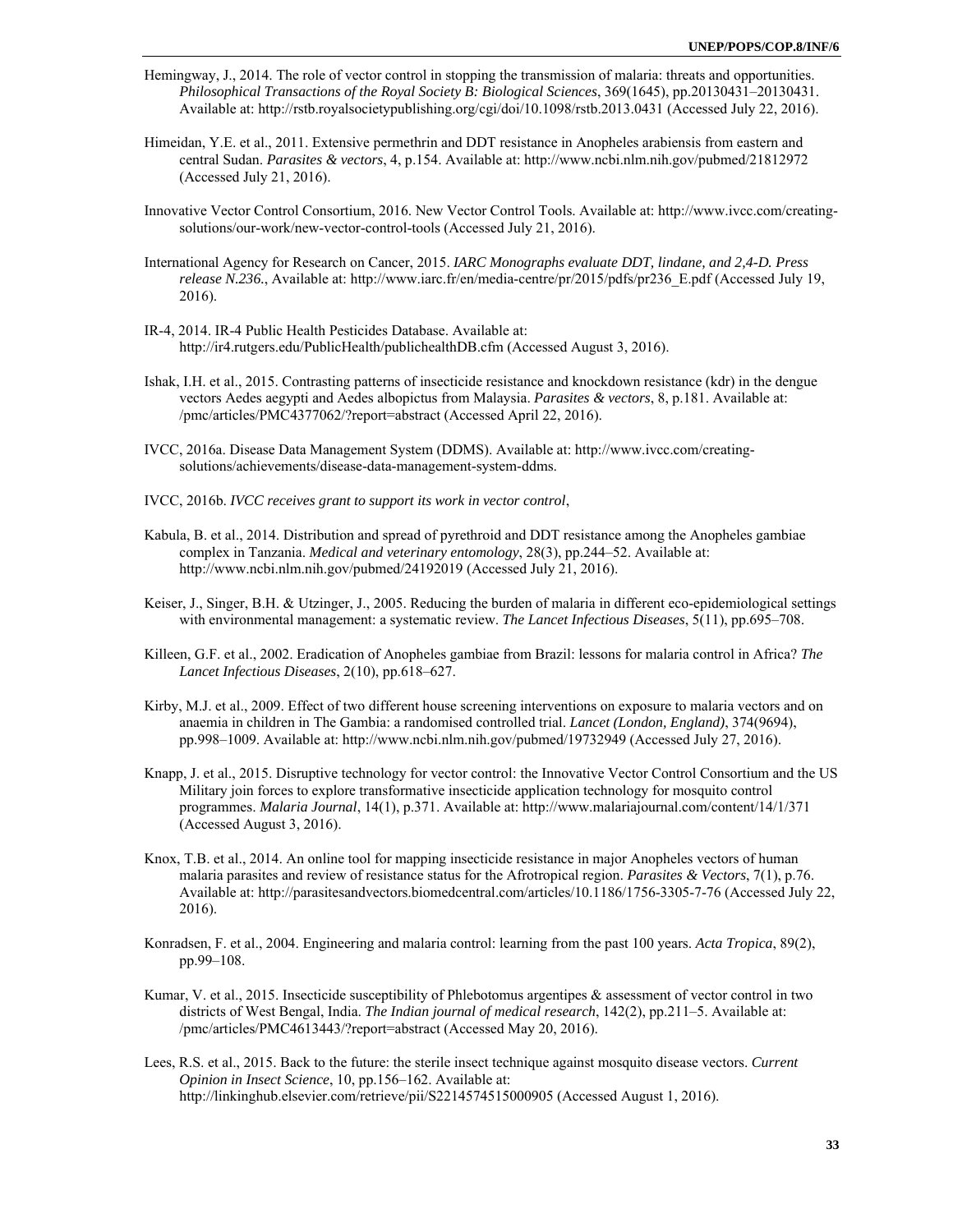- Lin, C.-H., Konradsen, F. & Schiøler, K.L., 2016. Updated Bionomics of Toxorhynchites aurifluus and Toxorhynchites manicatus in Taiwan. *Journal of the American Mosquito Control Association*, 32(2), pp.152–5. Available at: http://www.ncbi.nlm.nih.gov/pubmed/27280354 (Accessed August 9, 2016).
- Lwetoijera, D. et al., 2014. Effective autodissemination of pyriproxyfen to breeding sites by the exophilic malaria vector Anopheles arabiensis in semi-field settings in Tanzania. *Malaria journal*, 13, p.161. Available at: http://www.ncbi.nlm.nih.gov/pubmed/24779515 (Accessed August 1, 2016).
- Maestre-Serrano, R. et al., 2014. Susceptibility to insecticides and resistance mechanisms in Aedes aegypti from the Colombian Caribbean Region. *Pesticide biochemistry and physiology*, 116, pp.63–73. Available at: http://www.ncbi.nlm.nih.gov/pubmed/25454522 (Accessed September 13, 2016).
- Maharaj, R., Mthembu, D. & Sharp, B., 2005. Impact of DDT re-introduction on malaria transmission in KwaZulu-Natal. *South African Medical Journal*, 95(11), pp.871–4. Available at: http://www.ncbi.nlm.nih.gov/pubmed/16344885.
- Maheu-Giroux, M. et al., 2013. Impact of Community-Based Larviciding on the Prevalence of Malaria Infection in Dar es Salaam, Tanzania J. G. Beeson, ed. *PLoS ONE*, 8(8), p.e71638. Available at: http://dx.plos.org/10.1371/journal.pone.0071638 (Accessed July 27, 2016).
- Majambere, S. et al., 2007. Microbial larvicides for malaria control in The Gambia. *Malaria Journal*, 6(1), p.76. Available at: http://malariajournal.biomedcentral.com/articles/10.1186/1475-2875-6-76 (Accessed September 14, 2016).
- Marcombe, S. et al., 2014. Insecticide resistance status of United States populations of Aedes albopictus and mechanisms involved. *PloS one*, 9(7), p.e101992. Available at: /pmc/articles/PMC4094391/?report=abstract (Accessed April 30, 2016).
- Matowo, J. et al., 2015. Trends in the selection of insecticide resistance in Anopheles gambiae s.l. mosquitoes in northwest Tanzania during a community randomized trial of longlasting insecticidal nets and indoor residual spraying. *Medical and veterinary entomology*, 29(1), pp.51–9. Available at: http://www.ncbi.nlm.nih.gov/pubmed/25537754 (Accessed July 21, 2016).
- Mbare, O. et al., 2014. Pyriproxyfen for mosquito control: female sterilization or horizontal transfer to oviposition substrates by Anopheles gambiae sensu stricto and Culex quinquefasciatus. *Parasites & Vectors*, 7(1), p.280. Available at: http://parasitesandvectors.biomedcentral.com/articles/10.1186/1756-3305-7-280 (Accessed August 1, 2016).
- Mnzava, A.P. et al., 2015. Implementation of the global plan for insecticide resistance management in malaria vectors: progress, challenges and the way forward. *Malaria journal*, 14, p.173. Available at: http://www.ncbi.nlm.nih.gov/pubmed/25899397 (Accessed September 13, 2016).
- Mouatcho, J.C. et al., 2007. Indoor collections of the Anopheles funestus group (Diptera: Culicidae) in sprayed houses in northern KwaZulu-Natal, South Africa. *Malaria Journal*, 6(1), p.30. Available at: http://malariajournal.biomedcentral.com/articles/10.1186/1475-2875-6-30 (Accessed July 21, 2016).
- Mulamba, C., Irving, H., et al., 2014. Contrasting Plasmodium infection rates and insecticide susceptibility profiles between the sympatric sibling species Anopheles parensis and Anopheles funestus s.s: a potential challenge for malaria vector control in Uganda. *Parasites & Vectors*, 7(1), p.71. Available at: http://parasitesandvectors.biomedcentral.com/articles/10.1186/1756-3305-7-71 (Accessed July 22, 2016).
- Mulamba, C., Riveron, J.M., et al., 2014. Widespread Pyrethroid and DDT Resistance in the Major Malaria Vector Anopheles funestus in East Africa Is Driven by Metabolic Resistance Mechanisms B. Brooke, ed. *PLoS ONE*, 9(10), p.e110058. Available at: http://dx.plos.org/10.1371/journal.pone.0110058 (Accessed July 21, 2016).
- Mutero, C.M. et al., 2012. Integrated vector management for malaria control in Uganda: knowledge, perceptions and policy development. *Malaria journal*, 11, p.21. Available at: http://www.ncbi.nlm.nih.gov/pubmed/22243516 (Accessed July 22, 2016).
- Mwangangi, J.M. et al., 2013. Shifts in malaria vector species composition and transmission dynamics along the Kenyan coast over the past 20 years. *Malaria journal*, 12, p.13. Available at: http://www.ncbi.nlm.nih.gov/pubmed/23297732 (Accessed July 20, 2016).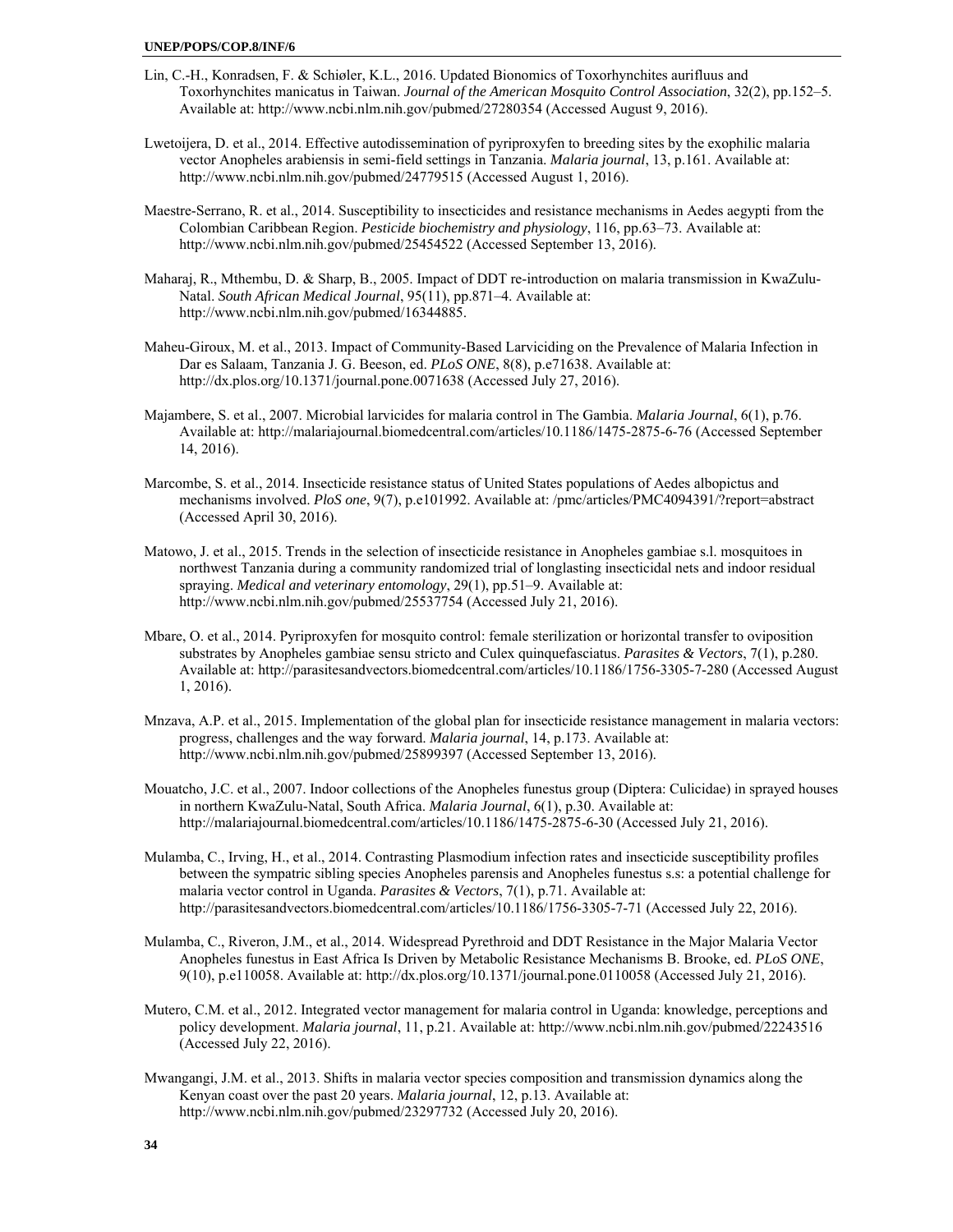- Nartey, R. et al., 2013. Use of Bacillus thuringiensis var israelensis as a viable option in an Integrated Malaria Vector Control Programme in the Kumasi Metropolis, Ghana. *Parasites & vectors*, 6, p.116. Available at: http://www.ncbi.nlm.nih.gov/pubmed/23607376 (Accessed September 14, 2016).
- Nkya, T.E. et al., 2014. Insecticide resistance mechanisms associated with different environments in the malaria vector Anopheles gambiae: a case study in Tanzania. *Malaria Journal*, 13(1), p.28. Available at: http://malariajournal.biomedcentral.com/articles/10.1186/1475-2875-13-28 (Accessed July 22, 2016).
- Ogoma, S.B. et al., 2014. An experimental hut study to quantify the effect of DDT and airborne pyrethroids on entomological parameters of malaria transmission. *Malaria journal*, 13, p.131. Available at: http://www.pubmedcentral.nih.gov/articlerender.fcgi?artid=4230423&tool=pmcentrez&rendertype=abstract (Accessed May 13, 2016).
- Olé Sangba, M.L. et al., 2016. Insecticide resistance status of the Anopheles funestus population in Central African Republic: a challenge in the war. *Parasites & vectors*, 9(1), p.230. Available at: /pmc/articles/PMC4845364/?report=abstract (Accessed May 19, 2016).
- Oliva, C.F. et al., 2014. Current status and future challenges for controlling malaria with the sterile insect technique: Technical and social perspectives. *Acta Tropica*, 132, pp.S130–S139.
- Pedercini, M., Movilla Blanco, S. & Kopainsky, B., 2011. Application of the malaria management model to the analysis of costs and benefits of DDT versus non-DDT malaria control. *PloS one*, 6(11), p.e27771. Available at: http://www.ncbi.nlm.nih.gov/pubmed/22140467 (Accessed July 27, 2016).
- Persistent Organic Pollutants Review Committee, 2012. POPRC-8 Developing a framework to assess DDT and its alternatives for vector control. *The Stockholm Convention*. Available at: http://chm.pops.int/Convention/POPsReviewCommittee/LatestMeeting/POPRC8/POPRC8ReportandDecisions/ tabid/2950/Default.aspx.
- Premium Times, 2013. African countries adopt controversial chemical, DDT, for malaria treatment. Available at: http://www.premiumtimesng.com/news/141150-african-countries-adopt-controversial-deadly-chemical-ddt-formalaria-treatment.html.
- President's Malaria Initiative, 2015. *President's Malaria Initiative Country Insecticide Susceptibility Summaries*, Available at: https://www.pmi.gov/docs/default-source/default-document-library/tools-curricula/pmiinsecticide-susceptibility-summary-april-2015.pdf (Accessed July 21, 2016).
- President's Malaria Initiative, 2016. *President's Malaria Initiative Technical Guidance*, Available at: https://www.pmi.gov/docs/default-source/default-document-library/tools-curricula/pmi-technical-guidance- (march-2016).pdf (Accessed July 21, 2016).
- Quiñones, M.L. et al., 2015a. Insecticide Resistance in Areas Under Investigation by the International Centers of Excellence for Malaria Research: A Challenge for Malaria Control and Elimination. *The American journal of tropical medicine and hygiene*, 93(3 Suppl), pp.69–78. Available at: http://www.ncbi.nlm.nih.gov/pubmed/26259947 (Accessed July 20, 2016).
- Quiñones, M.L. et al., 2015b. Insecticide Resistance in Areas Under Investigation by the International Centers of Excellence for Malaria Research: A Challenge for Malaria Control and Elimination. *The American journal of tropical medicine and hygiene*, 93(3 Suppl), pp.69–78. Available at: /pmc/articles/PMC4574276/?report=abstract (Accessed May 10, 2016).
- Rahman, M.M., 2013. Insecticide substitutes for DDT to control mosquitoes may be causes of several diseases. *Environmental Science and Pollution Research*, 20(4), pp.2064–2069. Available at: http://link.springer.com/10.1007/s11356-012-1145-0 (Accessed July 18, 2016).
- Reddy, M.R. et al., 2011. Outdoor host seeking behaviour of Anopheles gambiae mosquitoes following initiation of malaria vector control on Bioko Island, Equatorial Guinea. *Malaria journal*, 10, p.184. Available at: http://www.ncbi.nlm.nih.gov/pubmed/21736750 (Accessed July 20, 2016).
- Reid, M.C. & McKenzie, F.E., 2016. The contribution of agricultural insecticide use to increasing insecticide resistance in African malaria vectors. *Malaria journal*, 15(1), p.107. Available at: /pmc/articles/PMC4759738/?report=abstract (Accessed May 19, 2016).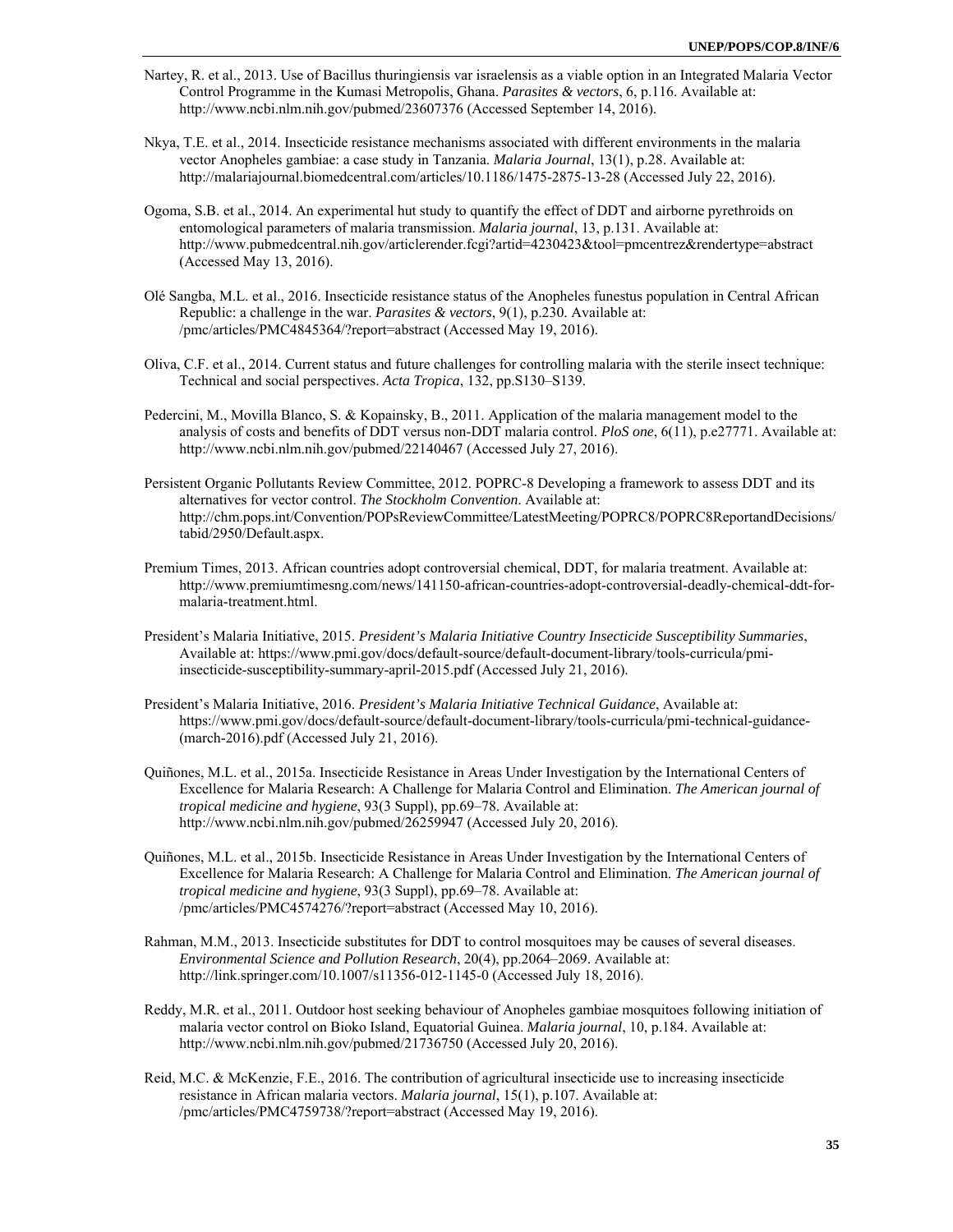#### **UNEP/POPS/COP.8/INF/6**

- Riveron, J.M. et al., 2015. Rise of multiple insecticide resistance in Anopheles funestus in Malawi: a major concern for malaria vector control. *Malaria journal*, 14, p.344. Available at: /pmc/articles/PMC4570681/?report=abstract (Accessed April 15, 2016).
- Riveron, J.M. et al., 2014. A single mutation in the GSTe2 gene allows tracking of metabolically based insecticide resistance in a major malaria vector. *Genome biology*, 15(2), p.R27. Available at: http://www.ncbi.nlm.nih.gov/pubmed/24565444 (Accessed July 22, 2016).
- Rohani, A. et al., 2014. Impact of Indoor Residual-Sprayed Deltamethrin on Different Surfaces in a Malaria Endemic Area in Balai Ringin, Sarawak. *Advances in Entomology*, 2(3), pp.151–160. Available at: http://www.scirp.org/journal/PaperDownload.aspx?DOI=10.4236/ae.2014.23023 (Accessed July 27, 2016).
- Roll Back Malaria Larval Source Management Work Stream 2012, 2012a. *Larval Source Management (LSM) in Dar es Salaam, Tanzania*, Available at: http://www.rollbackmalaria.org/files/files/partnership/wg/wg\_itn/docs/ws6/RBMLSMcaseSudiesDarEsSalaam( 1).pdf (Accessed July 27, 2016).
- Roll Back Malaria Larval Source Management Work Stream 2012, 2012b. *Larval Source Management (LSM) in Mauritius*, Available at: http://www.rollbackmalaria.org/files/files/partnership/wg/wg\_itn/docs/ws6/RBMLSMcaseSudiesMauritius(1).p df (Accessed July 27, 2016).
- Roll Back Malaria Larval Source Management Work Stream 2012, 2012c. *Larval Source Management (LSM) in urban India*, Available at: http://www.rollbackmalaria.org/files/files/partnership/wg/wg\_itn/docs/ws6/RBMLSMcaseSudiesIndia(1).pdf (Accessed July 27, 2016).
- Roll Back Malaria Larval Source Management Work Stream 2012, 2012d. *Larval Source Management in Khartoum, Sudan*, Available at: http://www.rollbackmalaria.org/files/files/partnership/wg/wg\_itn/docs/ws6/RBMLSMcaseSudiesSudan(1).pdf (Accessed July 27, 2016).
- Roll Back Malaria Partnership, 2016a. Global Malaria Action Plan. Available at: http://www.rollbackmalaria.org/microsites/gmap/0-5.html (Accessed July 27, 2016).
- Roll Back Malaria Partnership, 2016b. Malaria Funding Data Platform. Available at: http://www.rollbackmalaria.org/financing/mfdp (Accessed August 3, 2016).
- Roll Back Malaria Partnership, 2016c. Map of the Toolbox Overview. Available at: http://www.rollbackmalaria.org/toolbox/map-of-the-toolbox/map-of-the-toolbox-overview (Accessed August 3, 2016).
- Russell, T.L. et al., 2013. Successful malaria elimination strategies require interventions that target changing vector behaviours. *Malaria journal*, 12, p.56. Available at: http://www.ncbi.nlm.nih.gov/pubmed/23388506 (Accessed July 20, 2016).
- Sande, S. et al., 2015. The emergence of insecticide resistance in the major malaria vector Anopheles funestus (Diptera: Culicidae) from sentinel sites in Mutare and Mutasa Districts, Zimbabwe. *Malaria journal*, 14, p.466. Available at: /pmc/articles/PMC4654866/?report=abstract (Accessed April 15, 2016).
- Schiøler, K.L. et al., 2016. Insecticidal Paints: A Realistic Approach to Vector Control? K. Y. Mumcuoglu, ed. *PLOS Neglected Tropical Diseases*, 10(4), p.e0004518. Available at: http://dx.plos.org/10.1371/journal.pntd.0004518 (Accessed August 9, 2016).
- Smithuis, F.M. et al., 2013. Entomological determinants of insecticide-treated bed net effectiveness in Western Myanmar. *Malaria Journal*, 12(1), p.364. Available at: http://malariajournal.biomedcentral.com/articles/10.1186/1475-2875-12-364 (Accessed July 27, 2016).
- Sokhna, C., Ndiath, M.O. & Rogier, C., 2013. The changes in mosquito vector behaviour and the emerging resistance to insecticides will challenge the decline of malaria. *Clinical Microbiology and Infection*, 19(10), pp.902–907.

Sow, I. et al., 2014. Financing for innovative technologies and best practices to reduce persistent organic pollutants.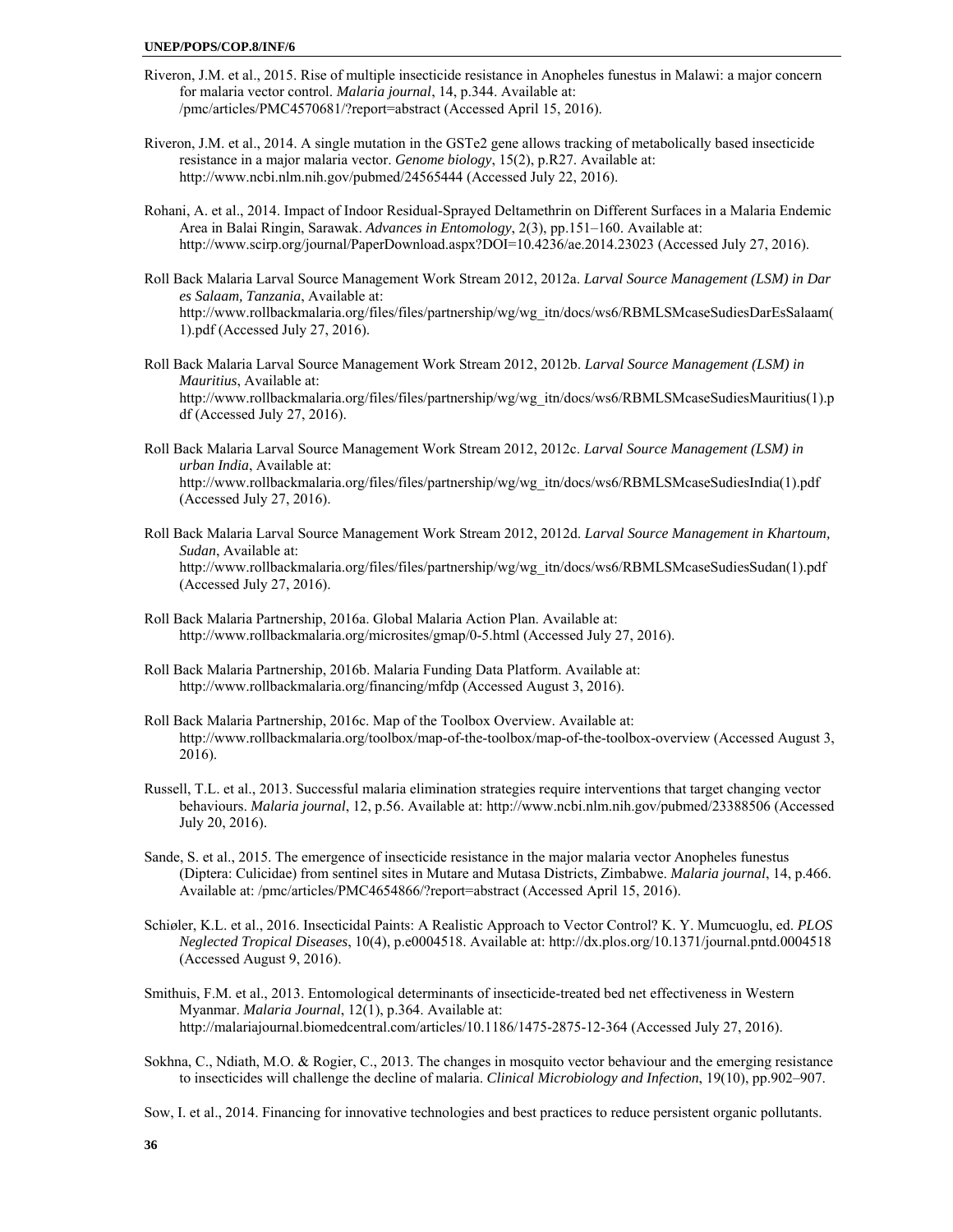*Mitigation and Adaptation Strategies for Global Change*, 19(1), pp.93–106. Available at: http://link.springer.com/10.1007/s11027-012-9428-9 (Accessed August 3, 2016).

- Stockholm Convention, Acceptable Purposes: DDT. Available at: http://chm.pops.int/Implementation/Exemptionsandacceptablepurposes/AcceptablePurposes/AcceptablePurpose sDDT/tabid/456/Default.aspx (Accessed June 10, 2016).
- Stockholm Convention, 2015a. *Global Monitoring Report 2015*, Available at: http://chm.pops.int/Implementation/GlobalMonitoringPlan/MonitoringReports/tabid/525/Default.aspx.
- Stockholm Convention, 2015b. *UNEP/POPS/COP.7/INF/6. Report by the United Nations Environment Programme on the road map for the development of alternatives to DDT*, Available at: http://chm.pops.int/TheConvention/ConferenceoftheParties/Meetings/COP7/tabid/4251/mctl/ViewDetails/Event ModID/870/EventID/543/xmid/13075/Default.aspx.
- Strode, C. et al., 2014. The Impact of Pyrethroid Resistance on the Efficacy of Insecticide-Treated Bed Nets against African Anopheline Mosquitoes: Systematic Review and Meta-Analysis A. M. Noor, ed. *PLoS Medicine*, 11(3), p.e1001619. Available at: http://dx.plos.org/10.1371/journal.pmed.1001619 (Accessed July 22, 2016).
- Thomsen, E.K. et al., 2014. Underpinning sustainable vector control through informed insecticide resistance management. *PloS one*, 9(6), p.e99822. Available at: /pmc/articles/PMC4059741/?report=abstract (Accessed May 19, 2016).
- Tusting, L.S. et al., 2015. The evidence for improving housing to reduce malaria: a systematic review and metaanalysis. *Malaria Journal*, 14(1), p.209. Available at: http://www.malariajournal.com/content/14/1/209 (Accessed July 27, 2016).
- UNDP & GEF, 2015. *Chemicals and waste management for sustainable development. Results from UNDP's work to protect human health and the environment from POPs*, Available at: https://sustainabledevelopment.un.org/content/documents/1963Chemicals and Waste Management.pdf (Accessed September 14, 2016).
- UNEP, 2014. *GEF Progress Report Fiscal Year 14 (1July 2013 to 30 June 2014)*,
- UNEP, 2011. *Report developed by the Secretariat on the review of the current status of implementation of integrated vector management. UNEP/POPS/DDT/GA/TGIVM.1/4.*, Available at: http://chm.pops.int/Implementation/DDT/Meetings/FirstGlobalAllianceAssembly2011/tabid/2169/mctl/ViewDe tails/EventModID/1421/EventID/136/xmid/6821/Default.aspx.
- UNITAID, 2016. *To Fight Malaria, UNITAID is Making Insecticides Cheaper*, Available at: http://unitaid.org/en/press-releases/1513-new-initiative-to-boost-malaria-control-and-combat-insecticideresistance (Accessed July 21, 2016).

University of Notre Dame & Imperial College London, VectorBase. Available at: https://www.vectorbase.org.

- West, P.A. et al., 2014. Indoor Residual Spraying in Combination with Insecticide-Treated Nets Compared to Insecticide-Treated Nets Alone for Protection against Malaria: A Cluster Randomised Trial in Tanzania P. W. Gething, ed. *PLoS Medicine*, 11(4), p.e1001630. Available at: http://dx.plos.org/10.1371/journal.pmed.1001630 (Accessed July 27, 2016).
- World Health Organization, 2015a. *Conditions for use of long-lasting insecticidal nets treated with a pyrethroid and piperonyl butoxide*, World Health Organization. Available at: http://www.who.int/malaria/publications/atoz/useof-pbo-treated-llins/en/ (Accessed July 27, 2016).
- World Health Organization, 2012a. *Core structure for training curricula on integrated vector management*, World Health Organization. Available at: http://apps.who.int/iris/handle/10665/44765 (Accessed August 3, 2016).
- World Health Organization, 2009. *Dengue guidelines for diagnosis, treatment, prevention and control*, Available at: http://www.who.int/rpc/guidelines/9789241547871/en/ (Accessed August 3, 2016).
- World Health Organization, 2016a. *ELIMINATING MALARIA*, Available at: http://www.who.int/about/licensing/copyright\_form/en/index.html (Accessed July 22, 2016).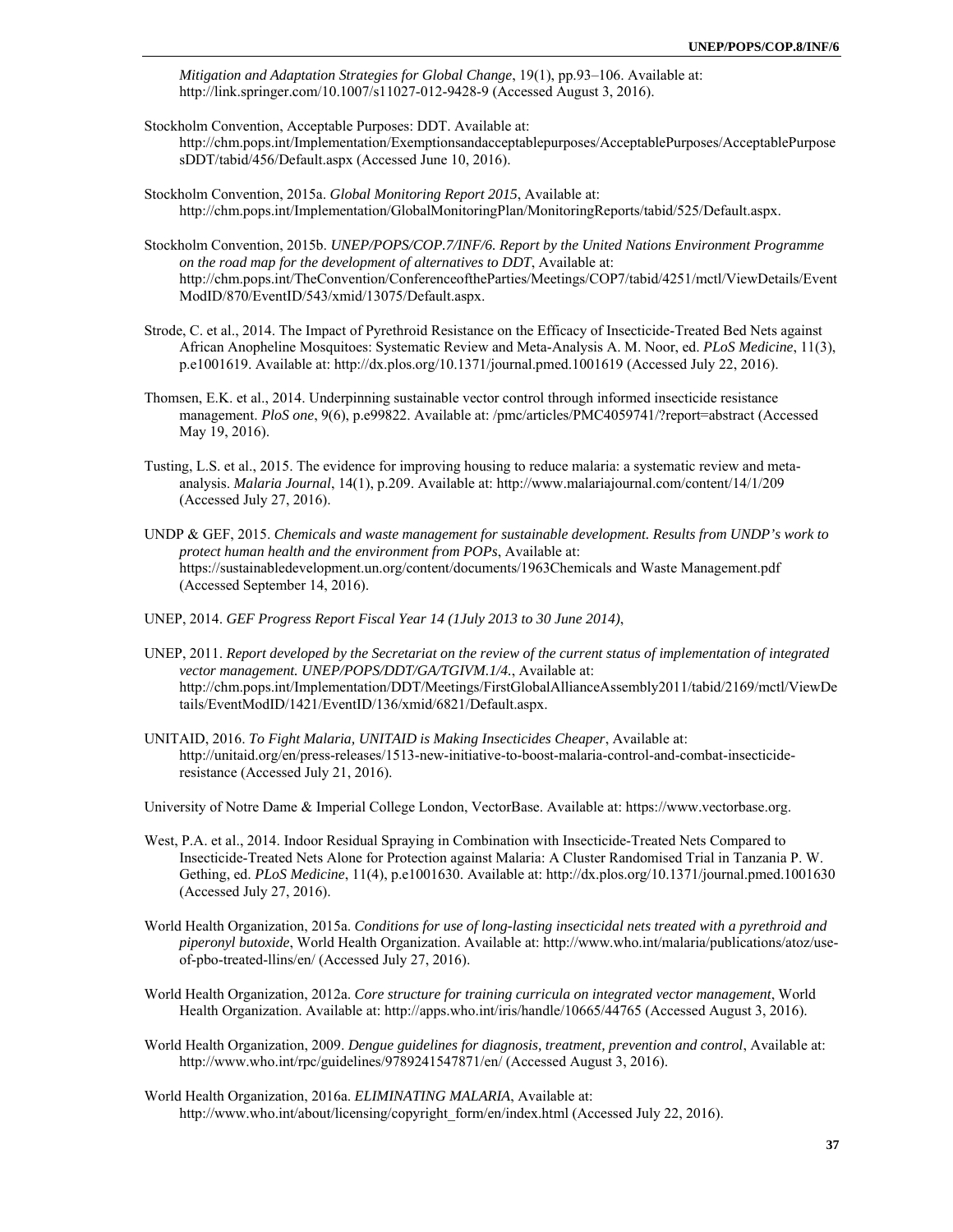- World Health Organization, 2011a. *Environmental Health Criteria 241: DDT in indoor residual spraying: Human health aspects*, WHO Press. Available at: http://www.who.int/ipcs/publications/ehc/ehc241.pdf (Accessed July 18, 2016).
- World Health Organization, 2012b. *Global plan for insecticide resistance management in malaria vectors*, World Health Organization. Available at: http://www.who.int/malaria/publications/atoz/gpirm/en/ (Accessed July 22, 2016).
- World Health Organization, 2004. *Global strategic framework for integrated vector management*, World Health Organization. Available at: http://www.who.int/malaria/publications/atoz/who\_cds\_cpe\_pvc\_2004\_10/en/ (Accessed July 22, 2016).
- World Health Organization, 2016b. *Global Technical Strategy for Malaria 2016–2030*, World Health Organization. Available at: http://www.who.int/malaria/publications/atoz/9789241564991/en/ (Accessed July 22, 2016).
- World Health Organization, 2012c. *Guidance on policy-making for Integrated Vector Management*, Available at: http://apps.who.int/iris/bitstream/10665/44766/1/9789241502795\_eng.pdf (Accessed August 3, 2016).
- World Health Organization, 2012d. *Guidelines for procuring public health pesticides*, World Health Organization. Available at: http://www.who.int/malaria/publications/atoz/9789241503426\_pesticides/en/ (Accessed July 18, 2016).
- World Health Organization, 2014a. *Guidelines for testing new long-lasting insecticidal net products to substantiate efficacy claims in areas of high insecticide resistance*, Available at: http://www.who.int/neglected\_diseases/vector\_ecology/9789241508674\_Annex3.pdf?ua=1 (Accessed August 3, 2016).
- World Health Organization, 2003. *Guidelines for vector control needs assessment*, Harare: World Health Organization. Available at: http://www.who.int/heli/risks/vectors/vectordirectory/en/index3.html (Accessed July 22, 2016).
- World Health Organization, 2012e. *Handbook for Integrated Vector Management*, Available at: http://apps.who.int/iris/bitstream/10665/44768/1/9789241502801\_eng.pdf (Accessed August 3, 2016).
- World Health Organization, 2015b. *Indoor residual spraying: An operational manual for IRS for malaria transmission, control and elimination. Second edition*, World Health Organization. Available at: http://www.who.int/malaria/publications/atoz/9789241508940/en/ (Accessed July 27, 2016).
- World Health Organization, 2015c. *Information note on the risks associated with the scale back of vector control in areas where transmission has been reduced*, World Health Organization. Available at: http://www.who.int/malaria/publications/atoz/scale-back-vector-control/en/ (Accessed July 22, 2016).
- World Health Organization, 2012f. *Interim Position Statement: The role of larviciding for malaria control in sub-Saharan Africa*, Available at: http://www.who.int/malaria/publications/atoz/interim\_position\_statement\_larviciding\_sub\_saharan\_africa.pdf?u a=1 (Accessed July 27, 2016).
- World Health Organization, 2015d. *KALA-AZAR ELIMINATION PROGRAMME*, Available at: http://apps.who.int/iris/bitstream/10665/185042/1/9789241509497\_eng.pdf (Accessed July 18, 2016).
- World Health Organization, 2007. *Malaria elimination: a field manual for low and moderate endemic countries*, Geneva : World Health Organization. Available at: http://apps.who.int/iris/handle/10665/43796 (Accessed July 18, 2016).
- World Health Organization, 2012g. *Monitoring & Evaluation indicators for Integrated Vector Management*, Available at: http://apps.who.int/iris/bitstream/10665/76504/1/9789241504027\_eng.pdf?ua=1 (Accessed August 3, 2016).
- World Health Organization, 2016c. *Mosquito (vector) control emergency response and preparedness for Zika virus*, Available at: http://www.who.int/neglected\_diseases/news/mosquito\_vector\_control\_response/en/ (Accessed August 3, 2016).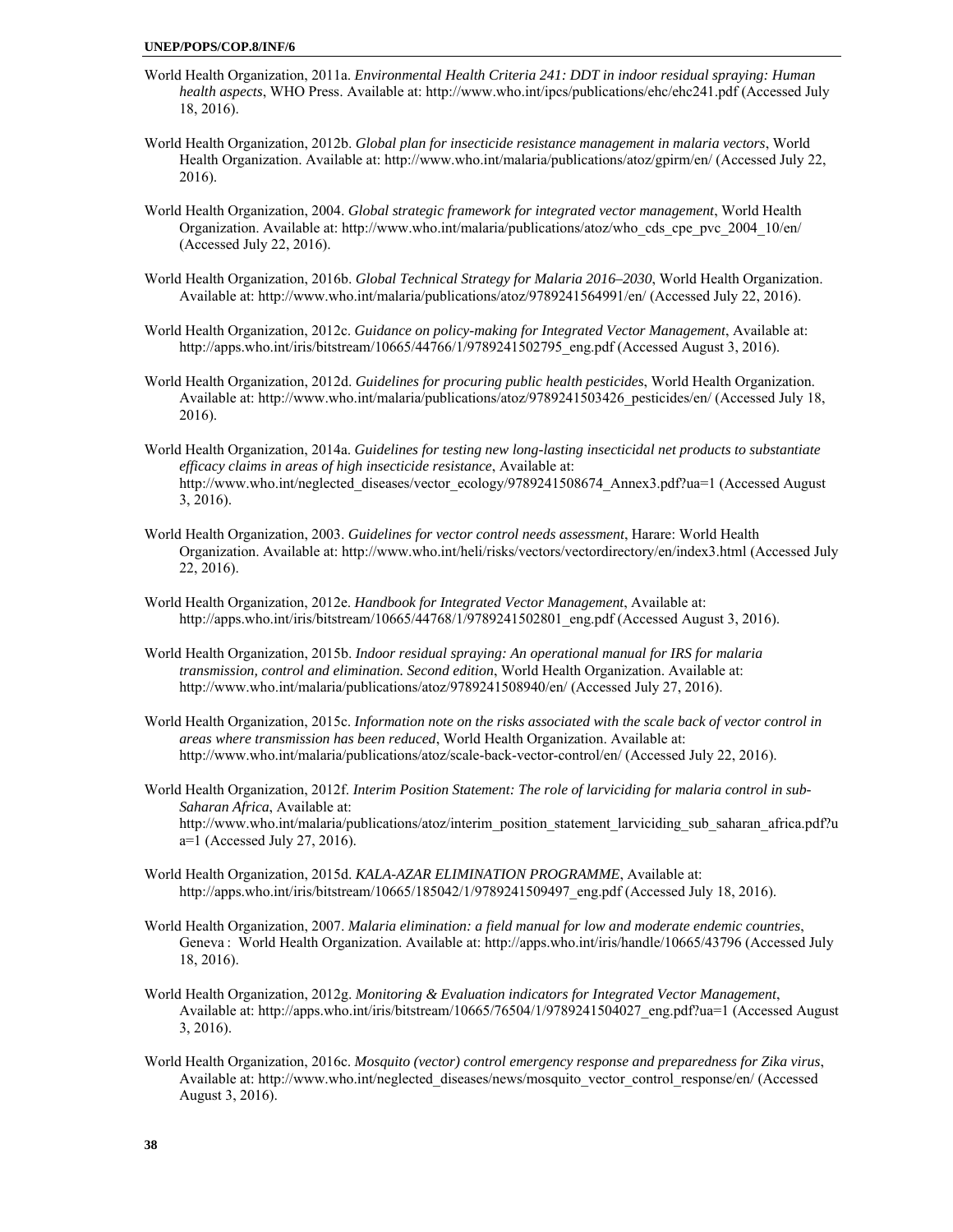- World Health Organization, 2016d. Pesticide products under WHOPES laboratory and or field testing and evaluation. Available at: http://www.who.int/whopes/Products\_Under\_WHOPES\_Evaluation\_March\_2016.pdf?ua=1 (Accessed July 27, 2016).
- World Health Organization, 2011b. *Public health pesticide registration and management practices by WHO Member States: report of a 2010 survey*, Geneva: World Health Organization. Available at: http://apps.who.int/iris/handle/10665/44542 (Accessed July 18, 2016).
- World Health Organization, 2016e. *Report of the nineteenth WHOPES working group meeting*, Available at: http://apps.who.int/iris/bitstream/10665/205588/1/9789241510400\_eng.pdf (Accessed September 13, 2016).
- World Health Organization, 2014b. *Second meeting of the vector control advisory group*, Available at: http://apps.who.int/iris/bitstream/10665/137318/1/9789241508025\_eng.pdf?ua=1 (Accessed July 27, 2016).
- World Health Organization, 2014c. *Seventh meeting of the regional scientific and technical advisory committee of the WHO/EMRO/UNEP/GEF-supported project and fourth meeting of the Project Steering UNEP/POPS/DDT-EG.4/2 31 Committee of the WHO/AFRO/UNEP/GEF –supported project*, Available at: WHO-EM/MAL/368/E/11.12.
- World Health Organization, 2013a. *Test procedures for insecticide resistance monitoring in malaria vector mosquitoes*, Geneva.
- World Health Organization, 2014d. *Update on implementation of the Global plan for insecticide resistance management in malaria vectors*, Available at: http://www.who.int/malaria/mpac/mpac-sept2014-gpirmimplementation-update.pdf (Accessed September 13, 2016).
- World Health Organization, WHO/UNEP meeting reports. Available at: http://www.emro.who.int/malaria/reports/meeting-reports-who-unep.html.
- World Health Organization, 2014e. *WHO guidance for countries on combining indoor residual spraying and longlasting insecticidal nets*, World Health Organization. Available at: http://www.who.int/malaria/publications/atoz/who-guidance-combining-irs-llins/en/ (Accessed July 21, 2016).
- World Health Organization, 2013b. *WHO guidance note on capacity building in malaria entomology and vector control*, World Health Organization. Available at: http://www.who.int/malaria/publications/atoz/who\_guidance\_cap\_building\_entomology/en/ (Accessed August 3, 2016).
- World Health Organization, 2016f. WHO recommended insecticide products for treatment of mosquito nets for malaria vector control. Available at: http://www.who.int/whopes/Insecticides ITN Malaria Feb2016.pdf?ua=1 (Accessed July 27, 2016).
- World Health Organization, 2015e. WHO recommended insecticides for indoor residual spraying against malaria vectors. Available at: http://www.who.int/whopes/Insecticides\_IRS\_2\_March\_2015.pdf?ua=1 (Accessed July 20, 2016).
- World Health Organization, 2016g. WHO recommended long-lasting insecticidal nets. Available at: http://www.who.int/whopes/Long-lasting\_insecticidal\_nets\_April\_2016.pdf?ua=1 (Accessed July 27, 2016).
- World Health Organization, 2016h. WHOPES-recommended compounds and formulations for control of mosquito larvae. Available at: http://www.who.int/whopes/Mosquito\_larvicides\_March\_2016.pdf?ua=1 (Accessed July 27, 2016).
- World Health Organization, 2013c. *World malaria report 2013*, World Health Organization. Available at: http://apps.who.int/iris/handle/10665/97008 (Accessed July 21, 2016).
- World Health Organization, 2015f. *World Malaria Report 2015*, World Health Organization. Available at: http://www.who.int/malaria/publications/world-malaria-report-2015/report/en/ (Accessed July 18, 2016).
- Yadav, K. et al., 2015. Multi-insecticide susceptibility evaluation of dengue vectors Stegomyia albopicta and St. aegypti in Assam, India. *Parasites & vectors*, 8, p.143. Available at: /pmc/articles/PMC4359396/?report=abstract (Accessed May 13, 2016).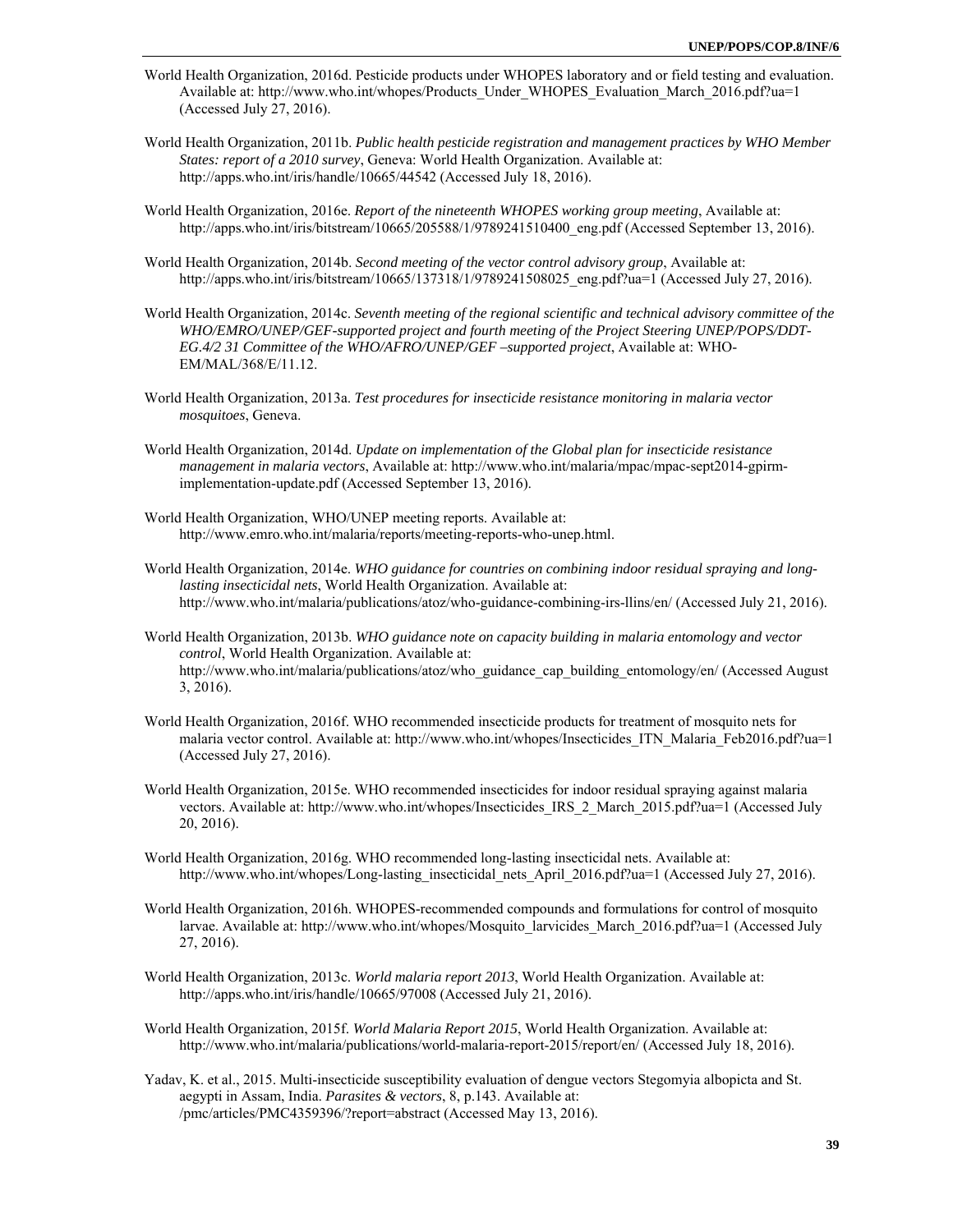Zhu, F. et al., 2016. Insecticide Resistance and Management Strategies in Urban Ecosystems. *Insects*, 7(1). Available at: /pmc/articles/PMC4808782/?report=abstract (Accessed May 19, 2016).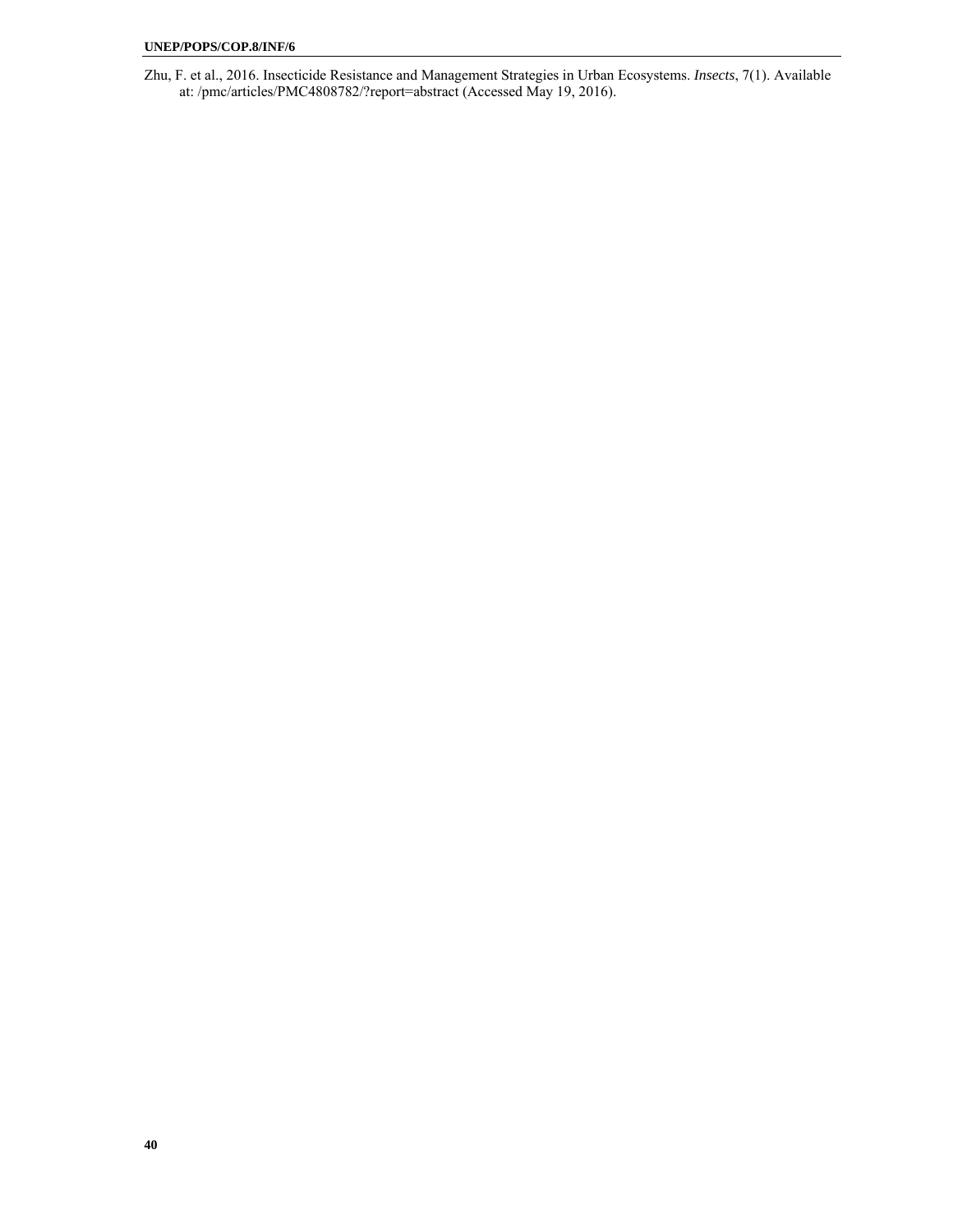# **Appendix I to the report: Assessment of indicated DDT resistance in malaria vectors(v)**

| <b>Country</b>                   | Species/complex tested $\overline{\mathbf{w}}$      | Year      |
|----------------------------------|-----------------------------------------------------|-----------|
| Afghanistan                      | An. stephensi* & An. superpictus*                   | 2010-2014 |
| Angola                           | An. coustani & An. gambiae s.l.*                    | 2010-2015 |
| Benin                            | An. coluzzii & An. gambiae s.l.*                    | 2010-2014 |
| Burkina Faso                     | An. arabiensis* & An. coluzzii & An. gambiae s.l.*  | 2010-2014 |
| <b>Burundi</b>                   | An. gambiae s.l.*                                   | 2014      |
| Cambodia                         | An. dirus* & An. minimus*                           | 2014      |
| Cameroon                         | An. gambiae s.s.*                                   | 2010-2014 |
| Central African Republic         | An. gambiae $s.l.*$                                 | 2014      |
| Chad                             | An. gambiae s.l.*                                   | 2011-2014 |
| China                            | An. sinesis* & An. vagus                            | 2010-2012 |
| Colombia                         | An. albimanus* & An. darling*                       | 2011-2014 |
| Congo                            | An. gambiae s.l.*                                   | 2013-2014 |
| Cote D'Ivoire                    | An. coluzzii & An. gambiae s.l. & s.s.*             | 2010-2013 |
| Democratic Republic of Congo     | An. gambiae s.l.*                                   | 2010-2015 |
| <b>Equatorial Guinea</b>         | An. coluzzii                                        | 2010-2014 |
| Eritrea                          | An. funestus & An. gambiae s.l.                     | 2010-2014 |
| Ethiopia                         | An. arabiensis* & An. gambiae s.l.                  | 2010-2014 |
| Ghana                            | An. gambiae s.l.*                                   | 2010-2014 |
| Guinea                           | An. gambiae s.l.*                                   | 2012-2014 |
| India                            | An. culicifacies s.l.* & An. fluviatilis*           | 2010-2015 |
| Iran                             | An. stephensi* & An. culicifacies*                  | 2010-2012 |
| Kenya                            | An. arabiensis* & An. gambiae s.l.* & An. funestus* | 2010-2015 |
| Lao People's Democratic Republic | An. dirus* & An. minimus*                           | 2013-2014 |
| Liberia                          | An. gambiae $s.l.*$                                 | 2010-2014 |
| Madagascar                       | An. gambiae s.l.* & An. funestus* & An. mascarensis | 2010-2015 |
| Mali                             | An. gambiae s.l.*                                   | 2010-2014 |
| Myanmar                          | An. dirus* & An. minimus*                           | 2011-2014 |
| Nepal                            | An. annularis* & An. fluviatilis*                   | 2014      |
| Niger                            | An. coluzzii                                        | 2013      |
| Nigeria                          | An. coluzzii & An. gambiae s.l.*                    | 2010-2014 |
| Pakistan                         | An. stephensi* & An. culicifacies*                  | 2011-2013 |
| Philippines                      | An. flavirostris* & An. maculatus s.l.*             | 2011-2015 |
| Rwanda                           | An. chrysti & An. coustani & An. gambiae s.l.*      | 2010-2015 |
| Senegal                          | An. arabiensis* & An. gambiae s.l.*                 | 2010-2014 |
| Somalia                          | An. arabiensis* & An. funestus*                     | 2010-2013 |
| Sri Lanka                        | An. culicifacies* & An. subpictus*                  | 2010-2013 |
| Sudan                            | An. arabiensis*                                     | 2010-2014 |
| Togo                             | An. gambiae $s.l.*$                                 | 2011-2013 |
| Uganda                           | An. funestus* & An. gambiae s.l. & s.s.*            | 2011-2014 |
| United Republic of Tanzania      | An. arabiensis* & An. gambiae s.l.*                 | 2010-2015 |
| Yemen                            | An. arabiensis* & An. culicifacies*                 | 2010-2014 |
| Zambia                           | An. funestus* & An. gambiae s.l. & s.s.*            | 2010-2014 |

*\*Major Anopheles species in the respective countries.* 

 $\frac{1}{\sqrt{2}}$  Compiled data from WHO World Malaria Report 2015. Resistance level (% mortality) and test location were not mentioned in the report. Therefore, the information in this appendix should only be treated as an indication of resistance to DDT in the mentioned species and countries.

w Insecticide susceptibility bioassays (reported resistance to at least one insecticide for any vector at any locality).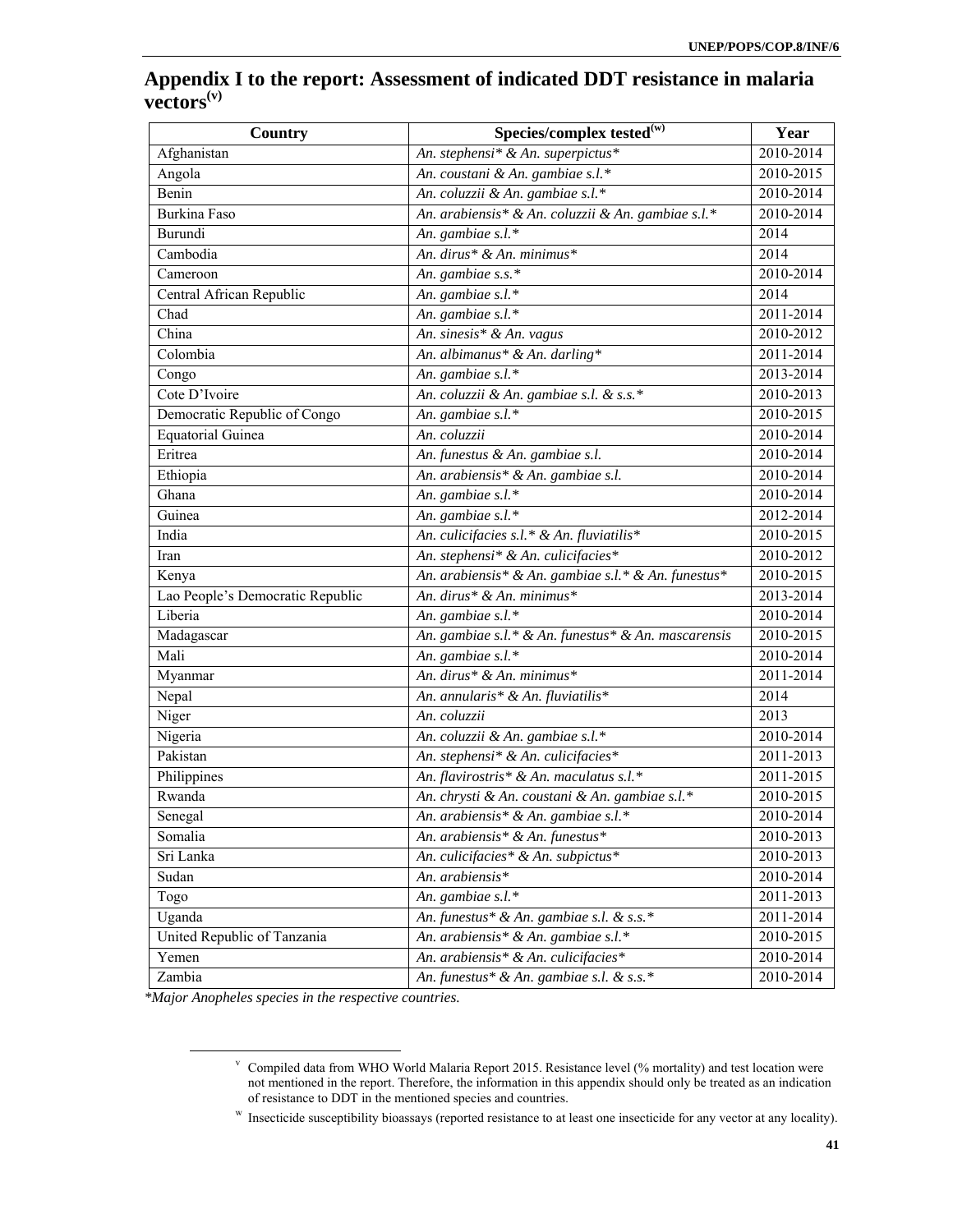# **Appendix II to the report: Alternatives to DDT as reported by 18 out of 30 countries during reporting cycle 2012-2014**

| <b>Country</b> | Larvicides & biological control |                       | <b>Indoor Residual Spraying</b> |                      | <b>Insecticide-treated nets</b> |              | <b>Others</b>  |                   |
|----------------|---------------------------------|-----------------------|---------------------------------|----------------------|---------------------------------|--------------|----------------|-------------------|
|                | <b>Disease</b>                  | Product               | <b>Disease</b>                  | <b>Product</b>       | <b>Disease</b>                  | Product      | <b>Disease</b> | Product           |
| Argentina      | Dengue                          | Bti, Temephos         | Chagas,                         | Permethrin, Beta-    |                                 |              | Dengue, Chagas | Environmental     |
|                |                                 |                       | Malaria                         | cypermethrin,        |                                 |              |                | management,       |
|                |                                 |                       |                                 | Deltamethrin         |                                 |              |                | housing           |
|                |                                 |                       |                                 |                      |                                 |              |                | construction      |
| El Salvador    | Malaria                         | Larvivorous fish,     | Malaria,                        | Deltamethrin         | Malaria                         | Deltamethrin |                |                   |
|                |                                 | Temephos              | Chagas,                         |                      |                                 |              |                |                   |
|                |                                 |                       | Leishmaniasis                   |                      |                                 |              |                |                   |
| Eritrea        | Malaria                         | Bti, BSph, Temephos   | Malaria                         | Bendiocarb,          | Malaria                         | Deltamethrin |                |                   |
|                |                                 |                       |                                 | Lambdacyhalothrin    |                                 |              |                |                   |
| India          | Malaria                         | Bti                   | Malaria, VL                     | Malathion, Synthetic | Malaria                         | $LLINs$      | Malaria        | <b>IVM</b> with   |
|                |                                 |                       |                                 | pyrethroids:         |                                 |              |                | larvivorous fish, |
|                | Other vector                    | Larvivorous fish      |                                 | Deltamethrin,        |                                 |              |                | environmental     |
|                | borne diseases                  |                       |                                 | Cyfluthrin,          |                                 |              |                | management        |
|                |                                 |                       |                                 | Lambdacyhalothrin,   |                                 |              |                |                   |
|                |                                 |                       |                                 | Alphacypermethrin,   |                                 |              |                |                   |
|                |                                 |                       |                                 | <b>Bifentrin</b>     |                                 |              |                |                   |
| Madagascar     |                                 |                       | Malaria                         | Chlorpyriphos        |                                 |              |                |                   |
| Maldives       | Dengue,                         | Bti                   | Dengue,                         | Deltamethrin         | Dengue,                         | Malathion    |                |                   |
|                | Chikungunya                     |                       | Chikungunya                     |                      | Chikungunya                     |              |                |                   |
| Mauritius      | Malaria, Dengue,                | Bti, Temephos         | Malaria,                        | Alphacypermethrin    |                                 |              | Dengue,        | Fogging:          |
|                | Chikungunya                     |                       | Dengue,                         |                      |                                 |              | Chikungunya    | Deltamethrin,     |
|                |                                 |                       | Chikungunya                     |                      |                                 |              |                | Beta-cyfluthrin   |
| Morocco        | Malaria                         | Temephos              | Leishmaniasis                   | Alphacypermethrin,   | Leishmaniasis                   | Deltamethrin |                |                   |
|                |                                 |                       |                                 | Permethrin           |                                 |              |                |                   |
| Mozambique     |                                 |                       | Malaria                         | Deltamethrin         |                                 |              |                |                   |
| Myanmar        | Dengue                          | Larvivorous fish      | Malaria                         | Alphacypermethrin,   | Malaria                         | Deltamethrin | Dengue         | Deltamethrin,     |
|                |                                 | (Gambusi Affinis,     |                                 | Malathion            |                                 |              |                | Malathion         |
|                |                                 | Poecilia reticulate), |                                 |                      |                                 |              |                |                   |
|                |                                 | Bti (H-14), BSph,     |                                 |                      |                                 |              |                |                   |
|                |                                 | Temephos              |                                 |                      |                                 |              |                |                   |
| Pakistan       | Dengue                          | Bti                   | Malaria,                        | Deltamethrin,        |                                 |              |                |                   |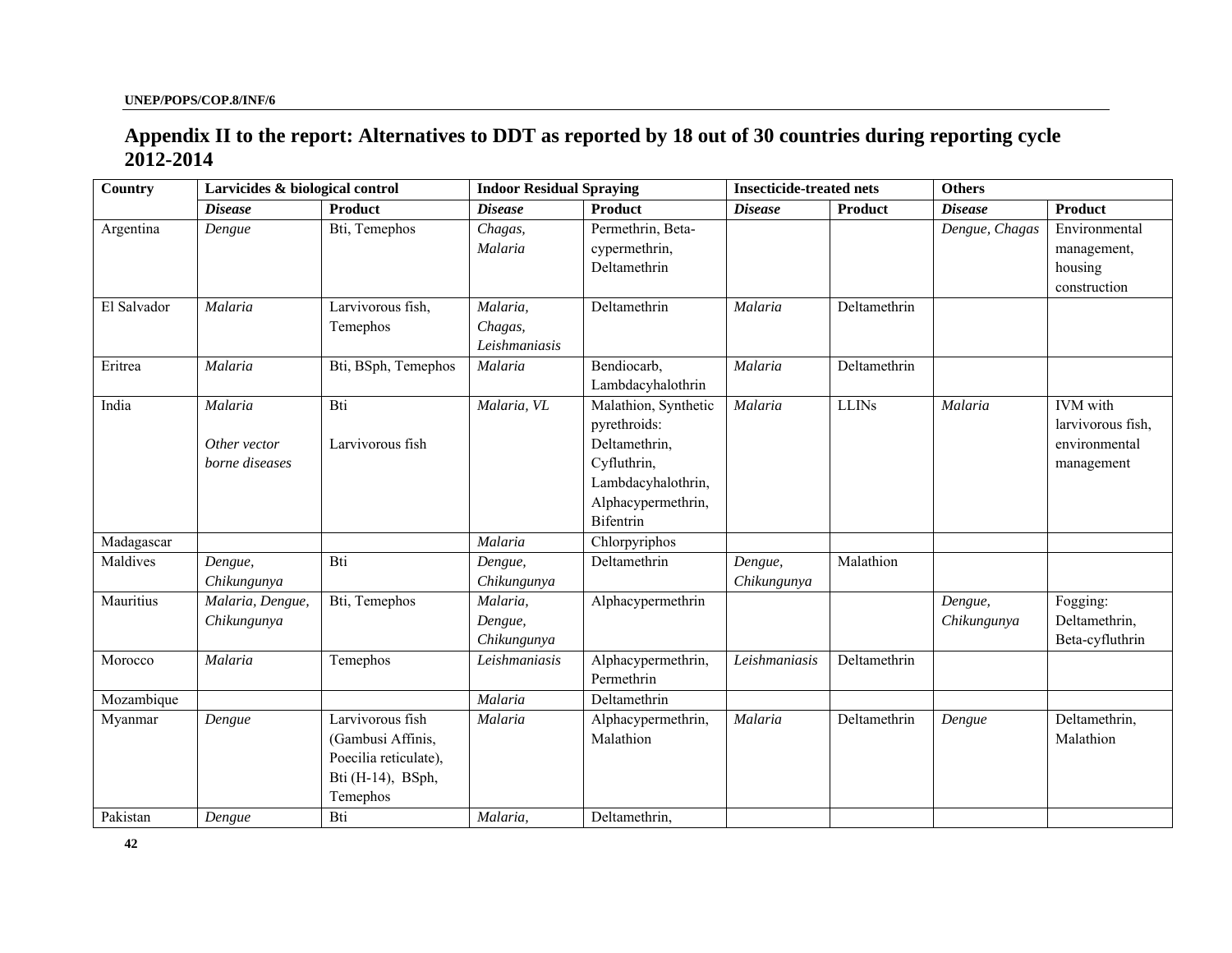#### **UNEP/POPS/COP.8/INF/6**

|              |                                    |                                                                       | Dengue,<br>Leishmaniasis                                                | Permethrin                                                      |                                      |                                                                          |                                    |           |
|--------------|------------------------------------|-----------------------------------------------------------------------|-------------------------------------------------------------------------|-----------------------------------------------------------------|--------------------------------------|--------------------------------------------------------------------------|------------------------------------|-----------|
| Peru         |                                    |                                                                       | Dengue,<br>Malaria,<br>Chagas,<br>Leishmaniasis,<br><b>Bartonelosis</b> | Alphacypermethrin,<br>Temephos,<br>Cypermetrin,<br>Deltamethrin |                                      |                                                                          |                                    |           |
|              |                                    |                                                                       | Pest                                                                    | Carbaryl                                                        |                                      |                                                                          |                                    |           |
| Senegal      |                                    |                                                                       | Malaria                                                                 | Bendiocarb,<br>Pirimiphos-methyl                                |                                      |                                                                          |                                    |           |
| Singapore*   | Dengue,<br>Chikungunya             | Triflumuron,<br>Flufenoxuron,<br>Pyriproxyfen, Bti,<br>BSph, Temephos | Dengue,<br>Chikungunya                                                  | Pyrethroids,<br>Carbamates,<br>Neonicotinoids                   |                                      |                                                                          |                                    |           |
| South Africa | Malaria                            | Temephos                                                              | Malaria                                                                 | Alphacypermethrin,<br>Deltamethrin                              |                                      |                                                                          |                                    |           |
| St. Lucia    | Dengue,<br>Chikungunya,<br>Malaria | Bti, BSph, Poecilia<br>reticulate                                     |                                                                         |                                                                 |                                      |                                                                          | Dengue,<br>Chikungunya,<br>Malaria | Malathion |
| Zambia       | Malaria                            | Pyriproxyfen GR                                                       | Malaria                                                                 | Pirimiphos-methyl<br>EC                                         | Malaria                              | Permethrin,<br>PBO,<br>Deltamethrin,<br>Alphacyperme<br>thrin            |                                    |           |
| Yemen        | Malaria                            | Lambdacyhalothrin,<br>Bendiocarb                                      | Malaria                                                                 | Deltamethrin                                                    | Malaria<br>Dengue and<br>Hekoonjuana | Alphacyperme<br>thrin<br>Nets: Icon<br>Sengenta and<br>Rocket<br>Mobidco |                                    |           |

Bti: Bacillus thuringiensis israelensis

Bs: Bacillus sphaericus

\*: Singapore has reported use of 83 different combinations of insecticides/pesticides with various active ingredient formulations and %w/w. This table only includes the main classes that they use. For a detailed list contact the Secretariat.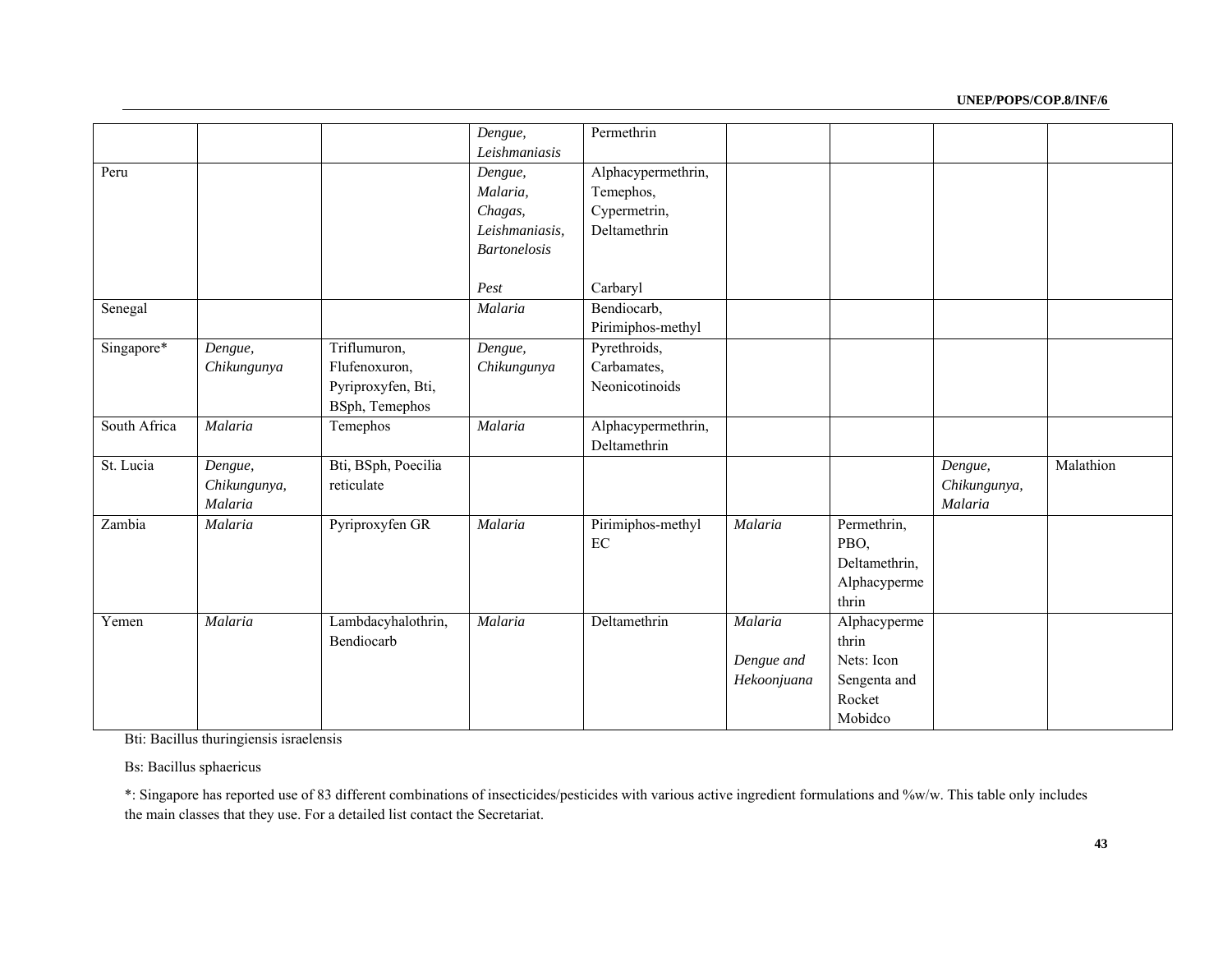# Appendix III to the report: Cost-effectiveness of DDT and alternative insecticides for IRS in 2007

| <b>Insecticide</b>     | <b>Dosage</b><br>(g/m <sup>2</sup> ) | Approximate duration of<br>residual effect on mud<br>surfaces (months) | Number of<br>spraying rounds<br>per 6 months | <b>Total dosage</b><br>per 6 months<br>(g/m <sup>2</sup> ) | <b>Formulation</b> | Approximate amount of<br>formulated product required per<br>house per 6 months (kg) | Approximate cost of<br>formulated product <sup>13</sup><br>(US\$ per kg) | Cost per<br>house per 6<br>months (US\$) | Cost<br>ratio<br>$(DDT =$<br>$_{1}$ |
|------------------------|--------------------------------------|------------------------------------------------------------------------|----------------------------------------------|------------------------------------------------------------|--------------------|-------------------------------------------------------------------------------------|--------------------------------------------------------------------------|------------------------------------------|-------------------------------------|
| <b>DDT</b>             |                                      | 6                                                                      |                                              |                                                            | 75% WP             | 0.5                                                                                 | 3.0                                                                      | 1.6                                      | 1.0                                 |
| Deltamethrin 0.025     |                                      |                                                                        |                                              | 0.05                                                       | $2.5\%$ WP         | 0.4                                                                                 | 4.0                                                                      | 1.6                                      | 1.0                                 |
| Malathion              |                                      |                                                                        |                                              |                                                            | 50% WP             | 2.4                                                                                 | 3.4                                                                      | 8.2                                      | 5.1                                 |
| Lambda-<br>cyhalothrin | 0.03                                 |                                                                        |                                              | 0.06                                                       | $10\%$ WP          | 0.1                                                                                 | 72.0                                                                     | 8.6                                      | 5.4                                 |
| Bendiocarb             | 0.4                                  |                                                                        |                                              | 1.2                                                        | $80\%$ WP          | 0.3                                                                                 | 46.0                                                                     | 13.8                                     | 8.6                                 |
| Fenitrothion 2         |                                      |                                                                        |                                              |                                                            | 40% WP             | 2.0                                                                                 | 7.4                                                                      | 14.8                                     | 9.3                                 |
| Propoxur               |                                      |                                                                        |                                              |                                                            | 80% WP             | 1.0                                                                                 | 18.8                                                                     | 18.8                                     | 11.8                                |

Cost comparison of the WHO recommended insecticides for IRS, excluding operational costs and freight and other external costs-

\* DDT, dichlorodiphenyltrichloroethane; WP, water-dispensable powder.

From: <u>Dichlorodiphenyltrichloroethane (DDT) for Indoor Residual Spraying in Africa: How Can It Be Used for Malaria Control?</u>

Defining and Defeating the Intolerable Burden of Malaria III: Progress and Perspectives: Supplement to Volume 77(6) of *American Journal of Tropical Medicine and Hygiene.*

Breman JG, Alilio MS, White NJ, editors. Northbrook (IL): American Society of Tropical Medicine and Hygiene; 2007 Dec.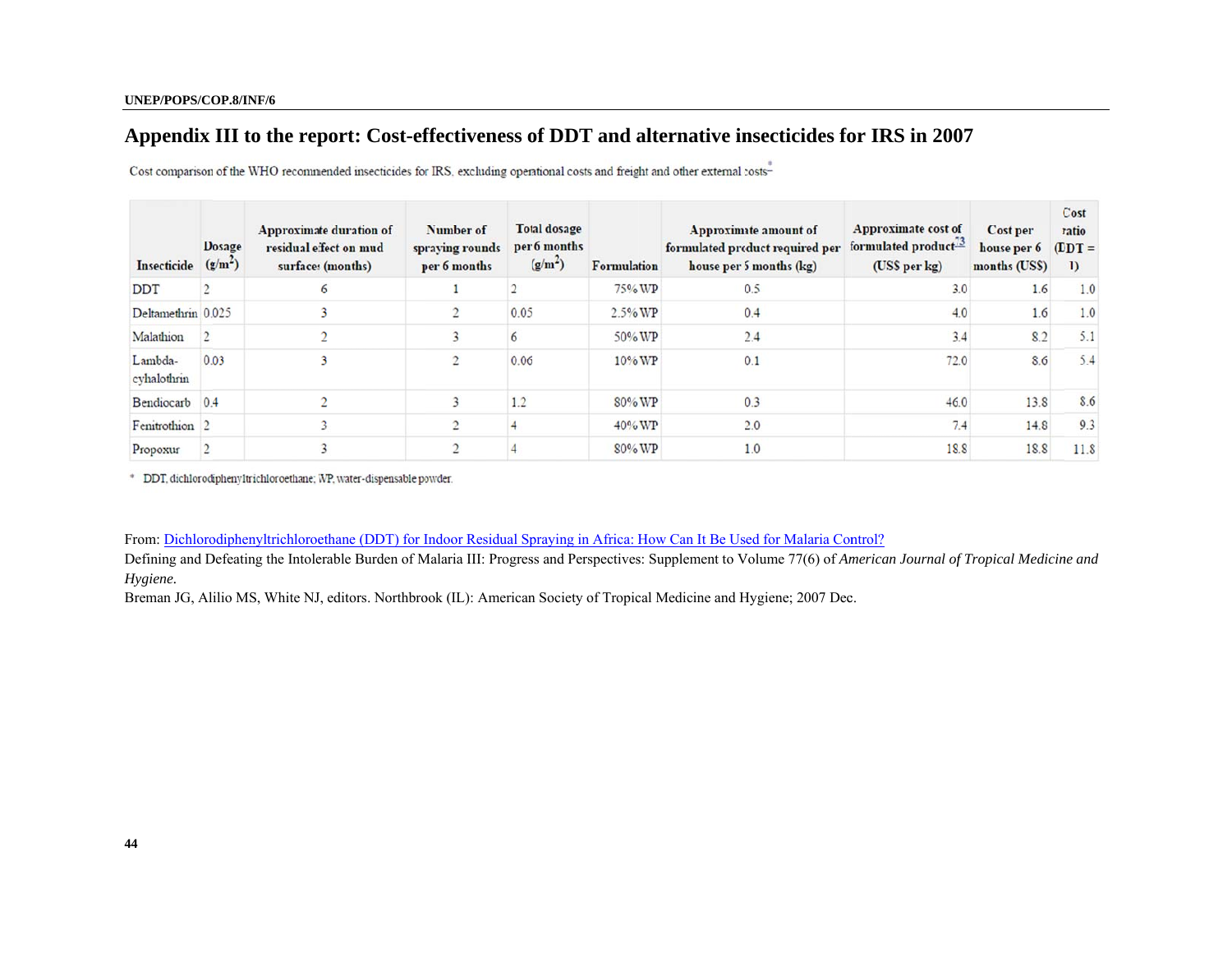# Appendix IV to the report: Costs, advantages and disadvantages of IRS**recom mmended c chemical classes**

Source: the President's Malaria Initiative Technical Guidance (2016). Available from: https://www.pmi.gov/docs/default-source/default-document-library/tools-curricula/pmi-technical-guidance-(march-2016).pdf f

| Table 1. Advantages and Disadvantages of IRS-Recommended Chemical Classes |                                                                                                                                                                                                                                                                                                                                         |                                                      |                                               |  |  |  |  |
|---------------------------------------------------------------------------|-----------------------------------------------------------------------------------------------------------------------------------------------------------------------------------------------------------------------------------------------------------------------------------------------------------------------------------------|------------------------------------------------------|-----------------------------------------------|--|--|--|--|
| <b>Chemical class</b>                                                     | <b>Advantages</b>                                                                                                                                                                                                                                                                                                                       | <b>Disadvantages</b>                                 | <b>Cost/sachet</b><br>or sachet<br>equivalent |  |  |  |  |
| Pyrethroids                                                               | • Low toxicity<br>• Low cost<br>$\bullet$ >7 months duration for<br>longer-lasting<br>formulations                                                                                                                                                                                                                                      | Resistance                                           | $$2-3$                                        |  |  |  |  |
| Carbamates                                                                | • Medium toxicity<br>Profile<br>• Less resistance                                                                                                                                                                                                                                                                                       | · High cost<br>$\bullet$ < 4 month<br>duration       | $$11*$                                        |  |  |  |  |
| Organo-<br>phosphates                                                     | • Less resistance<br>$\bullet$ CS formulation $>6$<br>months duration                                                                                                                                                                                                                                                                   | • Higher relative<br>toxicity<br><b>Higher</b> costs | \$23.50 for CS<br>formulation                 |  |  |  |  |
| Organochlorines<br>(DDT)                                                  | • Low cost<br>$\bullet$ >7 months duration                                                                                                                                                                                                                                                                                              | Management<br>costs<br>Resistance<br><b>Supply</b>   | \$4 to \$6.70                                 |  |  |  |  |
|                                                                           | *The number of structures sprayed per bottle/sachet is approximately equivalent for all<br>insecticides, however, the short residual life of current WHOPES-recommended carbamate<br>formulations means that in areas of year-round transmission, two rounds of spraying are<br>required, effectively doubling the price of carbamates. |                                                      |                                               |  |  |  |  |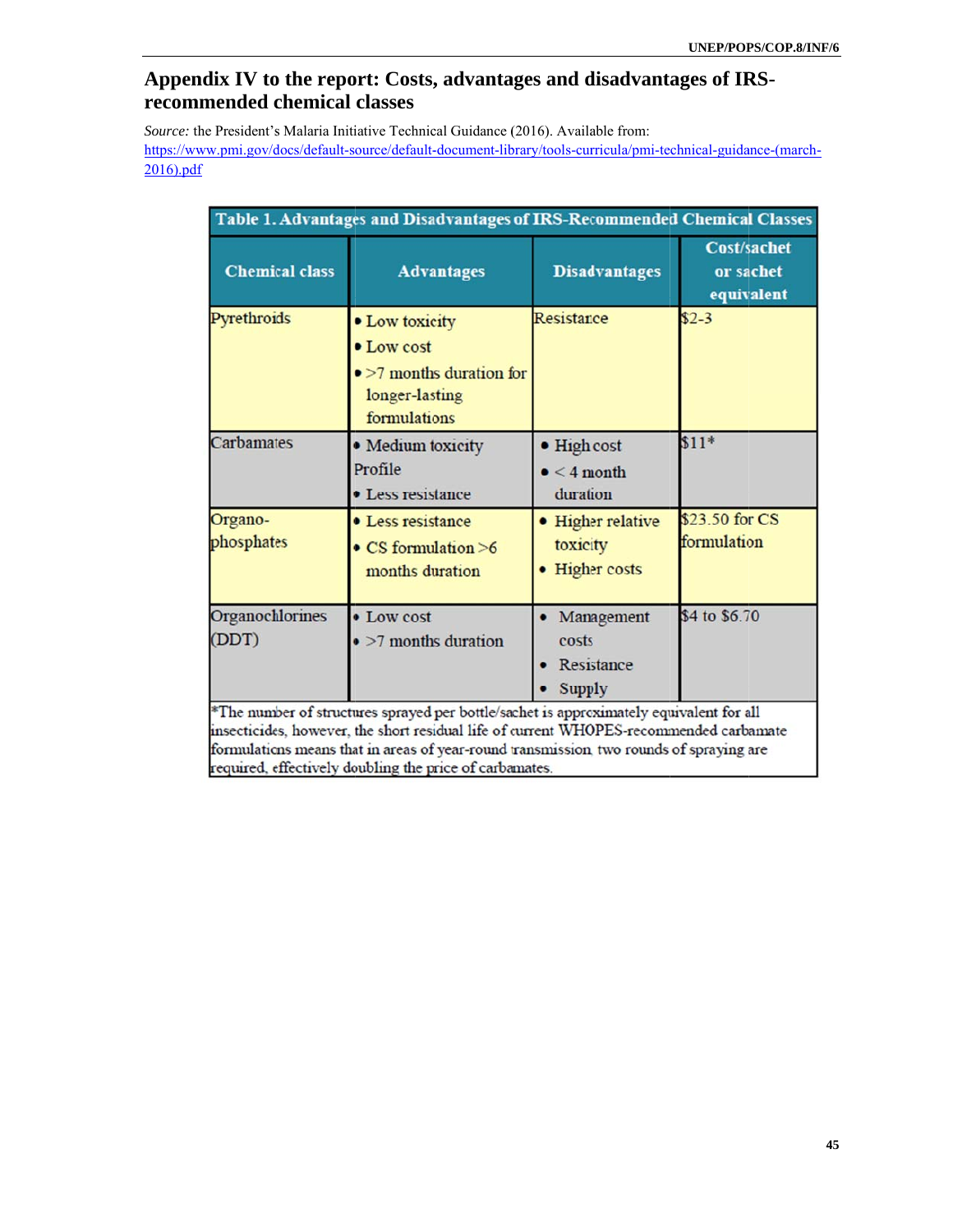### **Annex II**

# **Members of the DDT expert group 2015-2019**

### **Party nominated experts**

Mr. Artak Khachatryan Head of Inventory and Risk Assessment Division "Waste Research Center" State Non Commercial Organization / Ministry of Nature Protection 46 Charents Street 0025 Yerevan Armenia Phone: +374 (94) 04 99 55 Fax:  $+374(10)$  55 47 32 Email: khachart7@yahoo.com

Dr. Thomas Manfred Krauss National Institute for Quality Control in Health Oswaldo Cruz Foundation (FIOCRUZ) Avenida Brasil, 4365 - Manguinhos 21040-900 Rio de Janeiro - RJ Brazil Phone: +55 21 38655205 Fax: +55 21 22900915 E-mail: thomas.krauss@incqs.fiocruz.br

Dr. N.S. Dharmshaktu Additional DG DteGHS, M/O Health & FW, Nirman Bhavan New Delhi 110011 India Phone: +91-11-23062193 (Off.), +91-11-23380070 (Res.) +91 7503376211 (mobile) Fax:  $+91-11-23063030$ Email : nsdharmshaktu@yahoo.com ns.dharmshaktu@nic.in

Prof. Dr. Biljana Antonijevic Department for Toxicology Faculty of Pharmacy University of Belgrade Vojvode Stepe Str. No. 450 PO: 11221 Belgrade Serbia Office: Object A, I floor, No. 106 Phone: +381 11 3951-250 Fax: +381 11 3972-840 E-mail: abiljana@pharmacy.bg.ac.rs Ms. Salome Margaret Molefe Director Hazardous Chemical Management Department of Environmental Affairs and Tourism Private Bag X447, Pretoria South Africa Phone: +27 (12) 399 98 45 Fax: Email: SMolefe@environment.gov.za

Ms. Elena Ogusuku Dirección de Saneamiento Básico Dirección General de Salud Ambiental – Ministerio de Salud Peru Phone: +51 631-4430 Anexo 4540 (Off.) +51 998-006-636 (Mobile) E-mail: eogusuku@digesa.minsa.gob.pe; elenaoa2013@gmail.com

Ms. Aïcha Aloïsia Iningoue Vendryes Chargé d'Etudes du Ministre Direction Technique / Centre National Anti-Pollution Ministère dela Forêt, de l'Environnement et de la Protection des Ressources Naturelles B.P. 3241 Libreville Gabon Phone: +241 7 75 38 19 Fax: +241 7 72 14 90 Email: aicha.iningouevendryes@gmail.com

Dr. Immo Kleinschmidt Professor/Reader in Epidemiology London School of Hygiene and Tropical Medicine Keppel Street London, WC1E 7HT Great Britain Phone: +4402079272103 Email: Immo.Kleinschmidt@lshtm.ac.uk

Dr. Zaigham Abbas Deputy Director (Chemical) Government of Pakistan Ministry of Climate Change, LG & RD Complex, 4th Floor, Room No 410 Sector G-5/2, Islamabad Pakistan Phone: +92-51-9245536 Fax: +92-51-9245524 Email: mzaigham75@yahoo.com.com